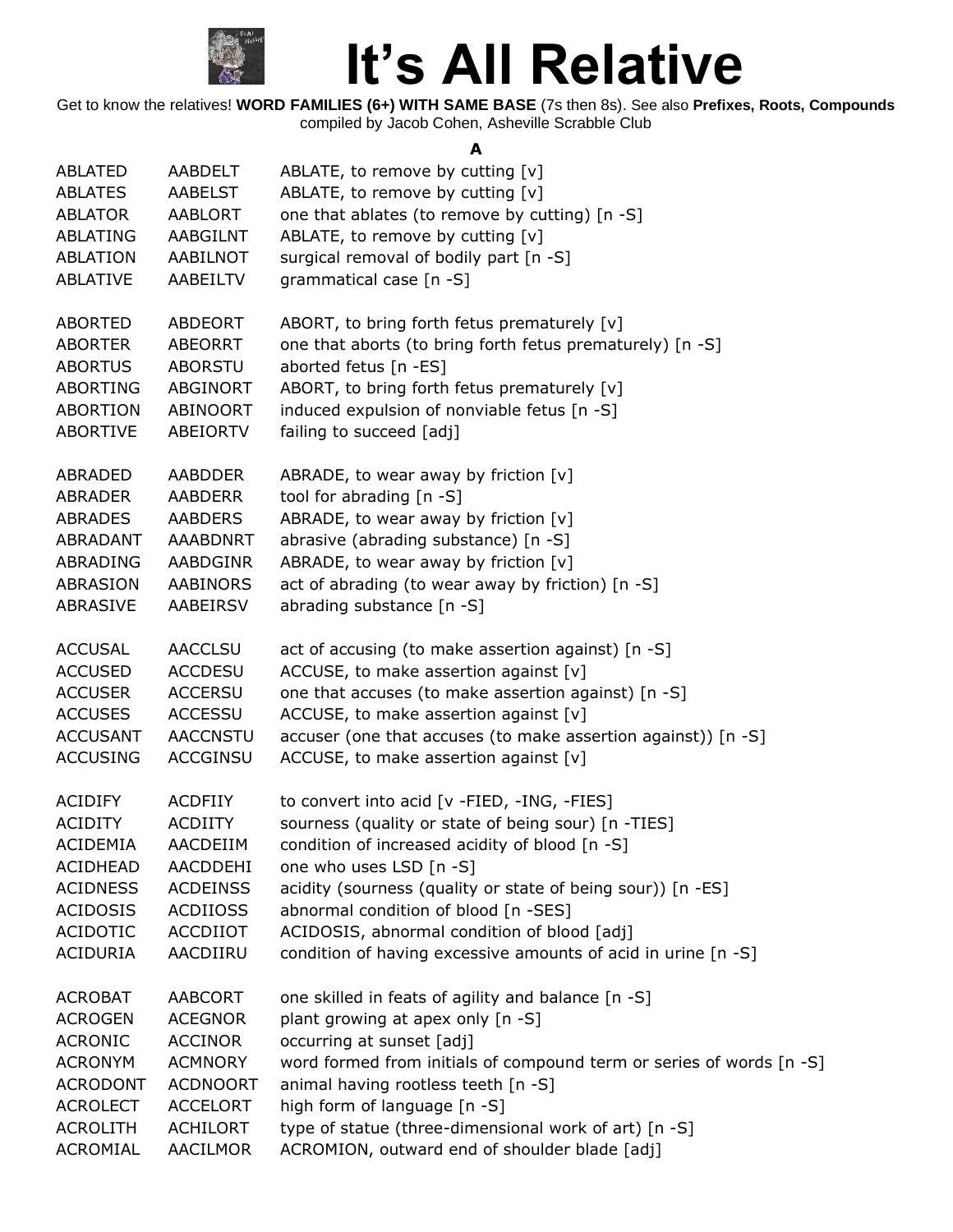

| <b>ACROMION</b> | <b>ACIMNOOR</b> | outward end of shoulder blade [n -IA]                                                |
|-----------------|-----------------|--------------------------------------------------------------------------------------|
| <b>ACROSOME</b> | <b>ACEMOORS</b> | thin sac at head of sperm $[n -S]$                                                   |
| <b>ACROSTIC</b> | <b>ACCIORST</b> | poem in which certain letters taken in order form word or phrase [n -S]              |
| <b>ACROTISM</b> | <b>ACIMORST</b> | weakness of pulse [n -S]                                                             |
| ADDABLE         | AABDDEL         | ADD, to combine or join so as to bring about increase [adj]                          |
| <b>ADDEDLY</b>  | <b>ADDDELY</b>  | additionally (in additional (pertaining to addition (something added)) manner) [adv] |
| <b>ADDENDS</b>  | <b>ADDDENS</b>  | ADDEND, number to be added to another [n]                                            |
| ADDIBLE         | ABDDEIL         | capable of being added [adj]                                                         |
| <b>ADDENDUM</b> | ADDDEMNU        | something added or to be added [n -DA, -S]                                           |
| ADDITION        | ADDIINOT        | something added [n -S]                                                               |
| ADDITIVE        | ADDEIITV        | substance added to another to impart desirable qualities [n -S]                      |
| <b>ADDITORY</b> | <b>ADDIORTY</b> | making addition (something added) [adj]                                              |
| <b>ALCOHOL</b>  | <b>ACHLLOO</b>  | flammable liquid [n -S]                                                              |
| <b>ALCOOLS</b>  | <b>ACLLOOS</b>  | ALCOOL, alcoholic liquor [n]                                                         |
| <b>ALCOPOP</b>  | <b>ACLOOPP</b>  | flavored beverage containing 4-6 percent alcohol [n -S]                              |
| <b>ALKANES</b>  | <b>AAEKLNS</b>  | ALKANE, type of chemical compound [n]                                                |
| <b>ALKENES</b>  | <b>AEEKLNS</b>  | ALKENE, type of chemical compound [n]                                                |
| <b>ALKINES</b>  | <b>AEIKLNS</b>  | ALKINE, alkyne (type of chemical compound) [n]                                       |
| <b>ALKYLIC</b>  | <b>ACIKLLY</b>  | ALKYL, univalent radical [adj]                                                       |
| <b>ALKYNES</b>  | <b>AEKLNSY</b>  | ALKYNE, type of chemical compound [n]                                                |
| <b>ALKYLATE</b> | AAEKLLTY        | to combine with alkyl [v -D, -TING, -S]                                              |
| <b>ALKOXIDE</b> | ADEIKLOX        | type of chemical salt [n -S]                                                         |
| ALIENED         | <b>ADEEILN</b>  | ALIEN, to transfer to another, as property [v]                                       |
| <b>ALIENEE</b>  | AEEEILN         | one to whom property is transferred [n -S]                                           |
| <b>ALIENER</b>  | <b>AEEILNR</b>  | alienor (one that transfers property) [n -S]                                         |
| <b>ALIENLY</b>  | AEILLNY         | in foreign (situated outside place or country) manner [adv]                          |
| <b>ALIENOR</b>  | AEILNOR         | one that transfers property [n -S]                                                   |
| <b>ALIENAGE</b> | AAEEGILN        | state of being foreign (situated outside place or country) [n -S]                    |
| <b>ALIENATE</b> | <b>AAEEILNT</b> | to make indifferent or unfriendly [v -D, -TING, -S]                                  |
| <b>ALIENING</b> | <b>AEGIILNN</b> | ALIEN, to transfer to another, as property $[v]$                                     |
| <b>ALIENISM</b> | <b>AEIILMNS</b> | alienage (state of being foreign (situated outside place or country)) [n -S]         |
| <b>ALIENIST</b> | <b>AEIILNST</b> | physician who treats mental disorders [n -S]                                         |
| <b>ALKALIC</b>  | <b>AACIKLL</b>  | ALKALI, type of chemical compound [adj]                                              |
| <b>ALKALIN</b>  | <b>AAIKLLN</b>  | alkaline (containing alkali (type of chemical compound)) [adj]                       |
| <b>ALKALIS</b>  | <b>AAIKLLS</b>  | ALKALI, type of chemical compound [n]                                                |
| <b>ALKALIES</b> | <b>AAEIKLLS</b> | ALKALI, type of chemical compound [n]                                                |
| <b>ALKALIFY</b> | <b>AAFIKLLY</b> | to alkalize (to convert into alkali) [v -FIED, -ING, -FIES]                          |
| <b>ALKALINE</b> | <b>AAEIKLLN</b> | containing alkali (type of chemical compound) [adj]                                  |
| <b>ALKALISE</b> | AAEIKLLS        | to alkalize (to convert into alkali) [v -D, -SING, -S]                               |
| <b>ALKALIZE</b> | AAEIKLLZ        | to convert into alkali [v -D, -ZING, -S]                                             |
| <b>ALKALOID</b> | <b>AADIKLLO</b> | type of chemical compound [n -S]                                                     |
| AMMONAL         | <b>AALMMNO</b>  | powerful explosive [n -S]                                                            |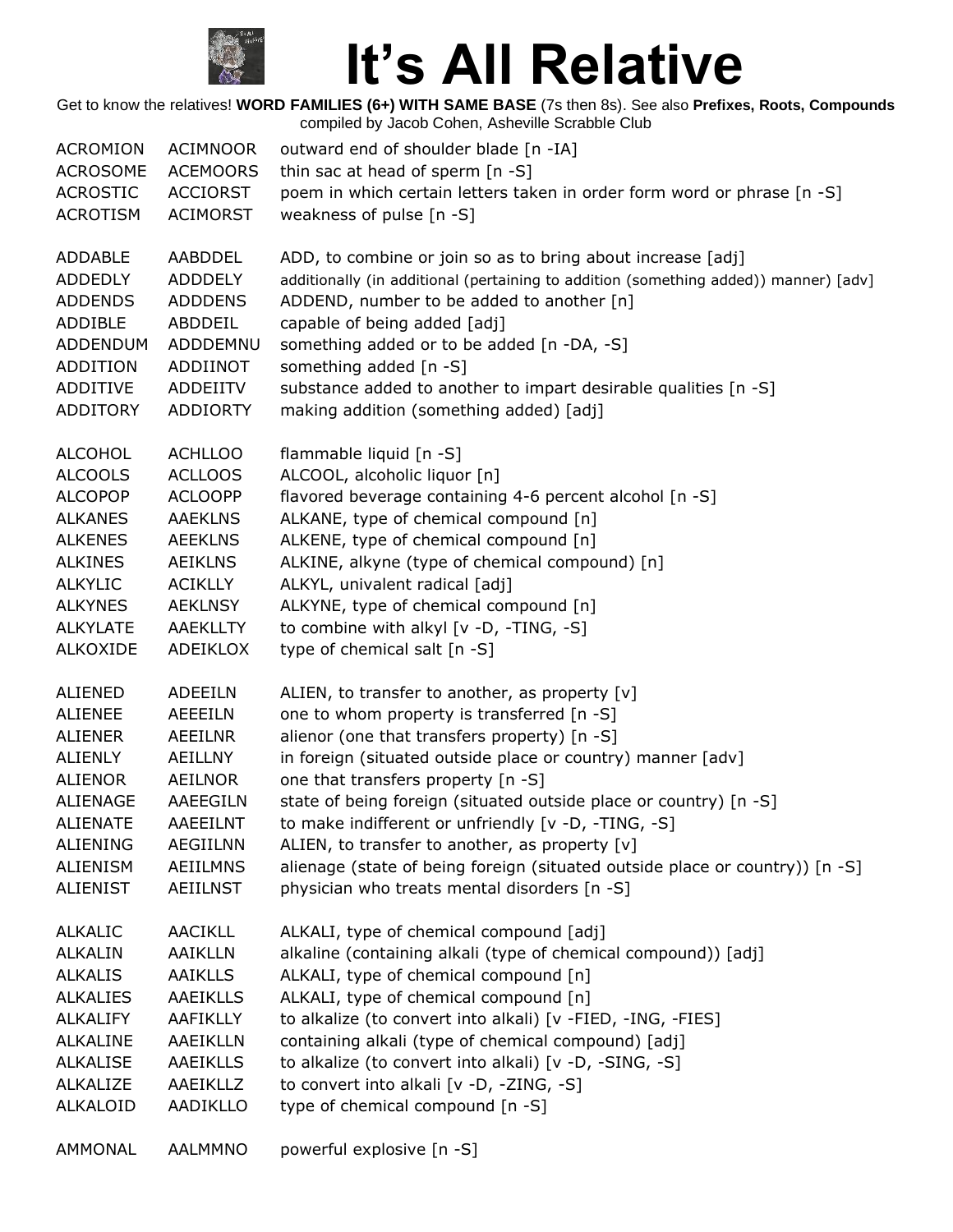

| <b>AMMONIA</b>            | AAIMMNO                          | pungent gas [n -S]                                                                                                                            |
|---------------------------|----------------------------------|-----------------------------------------------------------------------------------------------------------------------------------------------|
| AMMONIC                   | <b>ACIMMNO</b>                   | pertaining to ammonia (pungent gas) [adj]                                                                                                     |
| AMMONIAC                  | AACIMMNO                         | gum resin $[n -S]$                                                                                                                            |
| <b>AMMONIFY</b>           | AFIMMNOY                         | to treat with ammonia [v -FIED, -ING, -FIES]                                                                                                  |
| AMMONIUM                  | AIMMMNOU                         | univalent chemical radical [n -S]                                                                                                             |
|                           |                                  |                                                                                                                                               |
| AMOEBAE                   | AABEEMO                          | AMOEBA, unicellular microscopic organism [n]                                                                                                  |
| AMOEBAN                   | AABEMNO                          | AMOEBA, unicellular microscopic organism [adj]                                                                                                |
| <b>AMOEBAS</b>            | AABEMOS                          | AMOEBA, unicellular microscopic organism [n]                                                                                                  |
| AMOEBIC                   | ABCEIMO                          | AMOEBA, unicellular microscopic organism [adj]                                                                                                |
| AMOEBEAN                  | AABEEMNO                         | amebean (alternately responding) [adj]                                                                                                        |
| AMOEBOID                  | ABDEIMOO                         | AMOEBA, unicellular microscopic organism [adj]                                                                                                |
|                           |                                  |                                                                                                                                               |
| ANALYSE                   | <b>AAELNSY</b>                   | to analyze (to subject to analysis (separation of whole into its parts)) [v -D, -SING, -S]                                                    |
| <b>ANALYST</b>            | <b>AALNSTY</b>                   | one that analyzes (to subject to analysis (separation of whole into its parts)) [n -S]                                                        |
| <b>ANALYTE</b><br>ANALYZE | <b>AAELNTY</b><br><b>AAELNYZ</b> | substance being analyzed [n -S]                                                                                                               |
| <b>ANALYSER</b>           | <b>AAELNRSY</b>                  | to subject to analysis (separation of whole into its parts) [v -D, -ZING, -S]<br>analyzer (one that analyzes (to subject to analysis)) [n -S] |
| ANALYSIS                  |                                  | separation of whole into its parts [n -SES]                                                                                                   |
|                           | <b>AAILNSSY</b>                  |                                                                                                                                               |
| ANALYTIC                  | <b>AACILNTY</b>                  | pertaining to analysis (separation of whole into its parts) [adj]                                                                             |
| ANALYZER                  | AAELNRYZ                         | one that analyzes (to subject to analysis (separation of whole into its parts)) [n -S]                                                        |
| ANIMACY                   | <b>AACIMNY</b>                   | state of being alive (having life (quality that distinguishes animals and plants from inanimate matter)) [n -CIES]                            |
| <b>ANIMALS</b>            | <b>AAILMNS</b>                   | ANIMAL, living organism typically capable of voluntary motion and sensation [n]                                                               |
| <b>ANIMATE</b>            | AAEIMNT                          | to give life to [v -D, -TING, -S]                                                                                                             |
| ANIMATI                   | AAIIMNT                          | ANIMATO, musical passage played in lively manner [n]                                                                                          |
| <b>ANIMATO</b>            | AAIMNOT                          | musical passage played in lively manner [n -TI, -S]                                                                                           |
| ANIMISM                   | <b>AIIMMNS</b>                   | belief that souls may exist apart from bodies [n -S]                                                                                          |
| ANIMIST                   | <b>AIIMNST</b>                   | adherent of animism (belief that souls may exist apart from bodies) [n -S]                                                                    |
| ANIMALIC                  | AACIILMN                         | ANIMAL, living organism typically capable of voluntary motion and sensation [adj]                                                             |
| ANIMALLY                  | AAILLMNY                         | physically (in physical manner) [adv]                                                                                                         |
| ANIMATER                  | AAEIMNRT                         | animator (one that animates (to give life to)) [n -S]                                                                                         |
| <b>ANIMATOR</b>           | AAIMNORT                         | one that animates (to give life to) [n -S]                                                                                                    |
| <b>ANTEFIX</b>            | <b>AEFINTX</b>                   | upright ornament at eaves of tiled roof [n -A, -AE, -ES]                                                                                      |
| <b>ANTEING</b>            | <b>AEGINNT</b>                   | ANTE, to put fixed stake into pot before cards are dealt in poker [v]                                                                         |
| <b>ANTEPAST</b>           | <b>AAENPSTT</b>                  | appetizer (something that stimulates desire) [n -S]                                                                                           |
| <b>ANTERIOR</b>           | AEINORRT                         | situated in or toward front [adj]                                                                                                             |
| <b>ANTEROOM</b>           | <b>AEMNOORT</b>                  | waiting room [n -S]                                                                                                                           |
| ANTETYPE                  | <b>AEENPTTY</b>                  | earlier form [n -S]                                                                                                                           |
|                           |                                  |                                                                                                                                               |
| <b>ANTEVERT</b>           | <b>AEENRTTV</b>                  | to displace by tipping forward [v -ED, -ING, -S]                                                                                              |
| <b>ARMADAS</b>            | <b>AAADMRS</b>                   | ARMADA, fleet of warships [n]                                                                                                                 |
| <b>ARMBAND</b>            | <b>AABDMNR</b>                   | band worn around arm (upper appendage of human body) [n -S]                                                                                   |
| <b>ARMFULS</b>            | AFLMRSU                          | ARMFUL, as much as arm can hold [n]                                                                                                           |
| <b>ARMHOLE</b>            | <b>AEHLMOR</b>                   | opening for arm in garment [n -S]                                                                                                             |
| ARMIGER                   | AEGIMRR                          | one who carries armor of knight [n -S]                                                                                                        |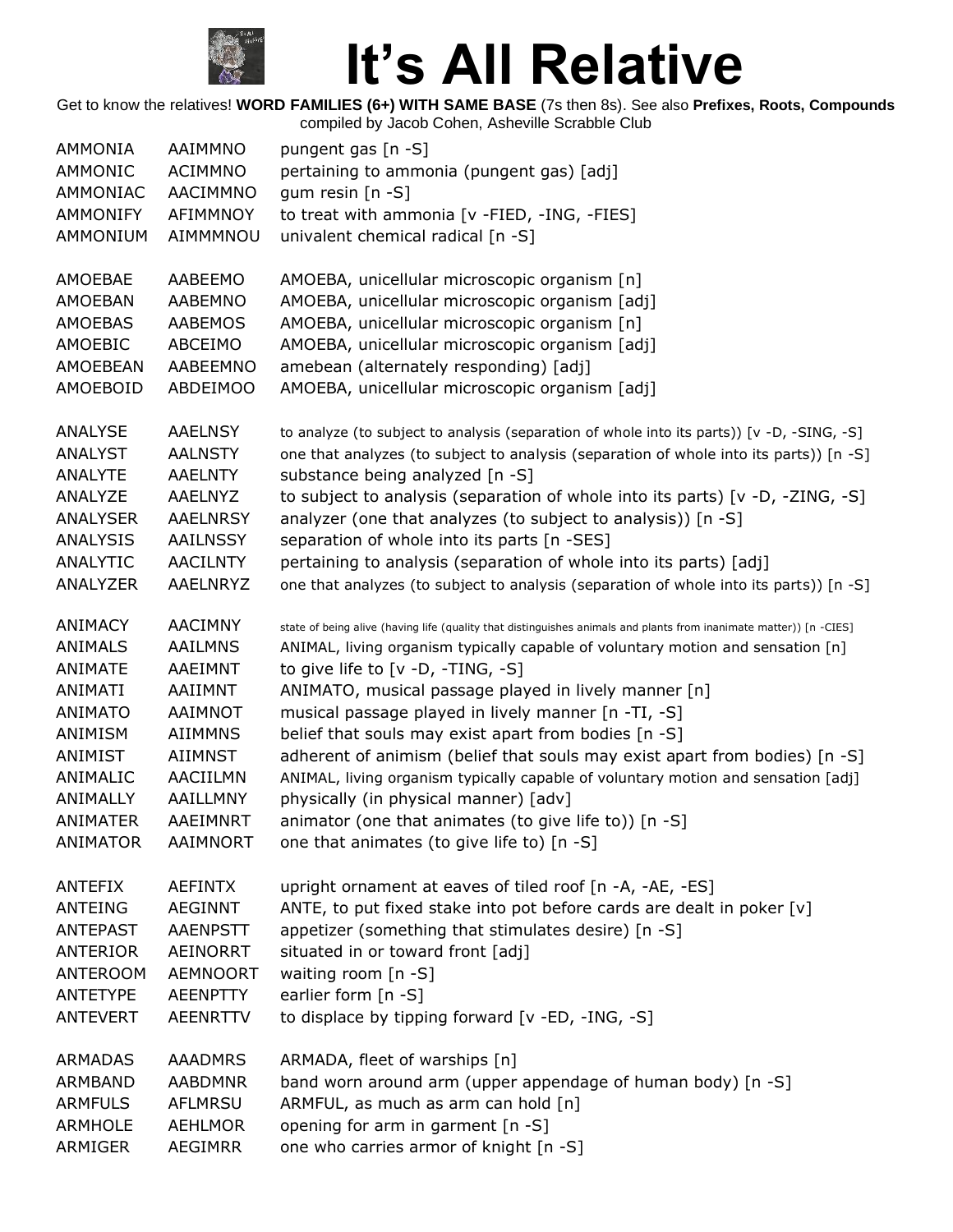

| ARMILLA         | <b>AAILLMR</b>  | thin membrane around stem of certain fungi [n -E, -S]                      |
|-----------------|-----------------|----------------------------------------------------------------------------|
| <b>ARMINGS</b>  | <b>AGIMNRS</b>  | ARMING, act of one that arms [n]                                           |
| <b>ARMLESS</b>  | <b>AELMRSS</b>  | having no arms [adj]                                                       |
| <b>ARMLETS</b>  | <b>AELMRST</b>  | ARMLET, armband (band worn around arm (upper appendage of human body)) [n] |
| ARMLIKE         | <b>AEIKLMR</b>  | resembling arm [adj]                                                       |
| ARMLOAD         | <b>AADLMOR</b>  | armful (as much as arm can hold) [n -S]                                    |
| <b>ARMLOCK</b>  | <b>ACKLMOR</b>  | hold in wrestling [n -S]                                                   |
| ARMORED         | <b>ADEMORR</b>  | ARMOR, to furnish with armor (defensive covering) [v]                      |
| <b>ARMORER</b>  | <b>AEMORRR</b>  | one that makes or repairs armor [n -S]                                     |
| <b>ARMOURS</b>  | <b>AMORRSU</b>  | ARMOUR, to armor (to furnish with armor (defensive covering)) [v]          |
| <b>ARMOURY</b>  | <b>AMORRUY</b>  | armory (place where weapons are stored) [n -RIES]                          |
| <b>ARMPITS</b>  | <b>AIMPRST</b>  | ARMPIT, hollow under arm at shoulder [n]                                   |
| <b>ARMREST</b>  | <b>AEMRRST</b>  | support for arm [n -S]                                                     |
| <b>ARMSFUL</b>  | AFLMRSU         | ARMFUL, as much as arm can hold [n]                                        |
| <b>ARMURES</b>  | <b>AEMRRSU</b>  | ARMURE, woven fabric [n]                                                   |
| ARMAMENT        | AAEMMNRT        | military force equipped for war [n -S]                                     |
| ARMATURE        | AAEMRRTU        | to furnish with armor [v -D, -RING, -S]                                    |
| ARMCHAIR        | AACHIMRR        | chair with armrests [n -S]                                                 |
| ARMGUARD        | AADGMRRU        | covering to protect arm [n -S]                                             |
| ARMIGERO        | <b>AEGIMORR</b> | armiger (one who carries armor of knight) [n -S]                           |
| ARMORIAL        | AAILMORR        | treatise on heraldry [n -S]                                                |
| ARMORIES        | <b>AEIMORRS</b> | ARMORY, place where weapons are stored [n]                                 |
| ARMORING        | AGIMNORR        | ARMOR, to furnish with armor (defensive covering) [v]                      |
| <b>ARMOURER</b> | AEMORRRU        | armorer (one that makes or repairs armor) [n -S]                           |
| ARMYWORM        | <b>AMMORRWY</b> | destructive moth larva [n -S]                                              |
| <b>ARTIEST</b>  | <b>AEIRSTT</b>  | ARTY, showily or pretentiously artistic [adj]                              |
| <b>ARTISAN</b>  | <b>AAINRST</b>  | trained or skilled workman [n -S]                                          |
| <b>ARTISTE</b>  | AEIRSTT         | skilled public performer [n -S]                                            |
| <b>ARTISTS</b>  | <b>AIRSSTT</b>  | ARTIST, one who practices one of fine arts [n]                             |
| <b>ARTLESS</b>  | <b>AELRSST</b>  | lacking cunning or guile [adj]                                             |
| <b>ARTSIER</b>  | <b>AEIRRST</b>  | ARTSY, arty (showily or pretentiously artistic) [adj]                      |
| <b>ARTSIES</b>  | <b>AEIRSST</b>  | ARTSIE, student in arts program [n]                                        |
| <b>ARTWORK</b>  | <b>AKORRTW</b>  | illustrative or decorative work in printed matter [n -S]                   |
| <b>ARTEFACT</b> | <b>AACEFRTT</b> | artifact (object made by man) [n -S]                                       |
| <b>ARTFULLY</b> | <b>AFLLRTUY</b> | ARTFUL, crafty (skillful in deceiving) [adv]                               |
| <b>ARTIFACT</b> | <b>AACFIRTT</b> | object made by man [n -S]                                                  |
| <b>ARTIFICE</b> | <b>ACEFIIRT</b> | clever stratagem [n -S]                                                    |
| <b>ARTINESS</b> | <b>AEINRSST</b> | quality of being arty (showily or pretentiously artistic) [n -ES]          |
| <b>ARTISTIC</b> | <b>ACIIRSTT</b> | characteristic of art [adj]                                                |
| <b>ARTISTRY</b> | <b>AIRRSTTY</b> | artistic quality or workmanship [n -RIES]                                  |
| <b>ARTMAKER</b> | <b>AAEKMRRT</b> | one that produces art [n -S]                                               |
| <b>ARTSIEST</b> | <b>AEIRSSTT</b> | ARTSY, arty (showily or pretentiously artistic) [adj]                      |
| <b>ATOMICS</b>  | <b>ACIMOST</b>  | science dealing with atoms [n ATOMICS]                                     |
| <b>ATOMIES</b>  | <b>AEIMOST</b>  | ATOMY, tiny particle [n]                                                   |
| <b>ATOMISE</b>  | <b>AEIMOST</b>  | to atomize (to reduce to fine spray) [v -D, -SING, -S]                     |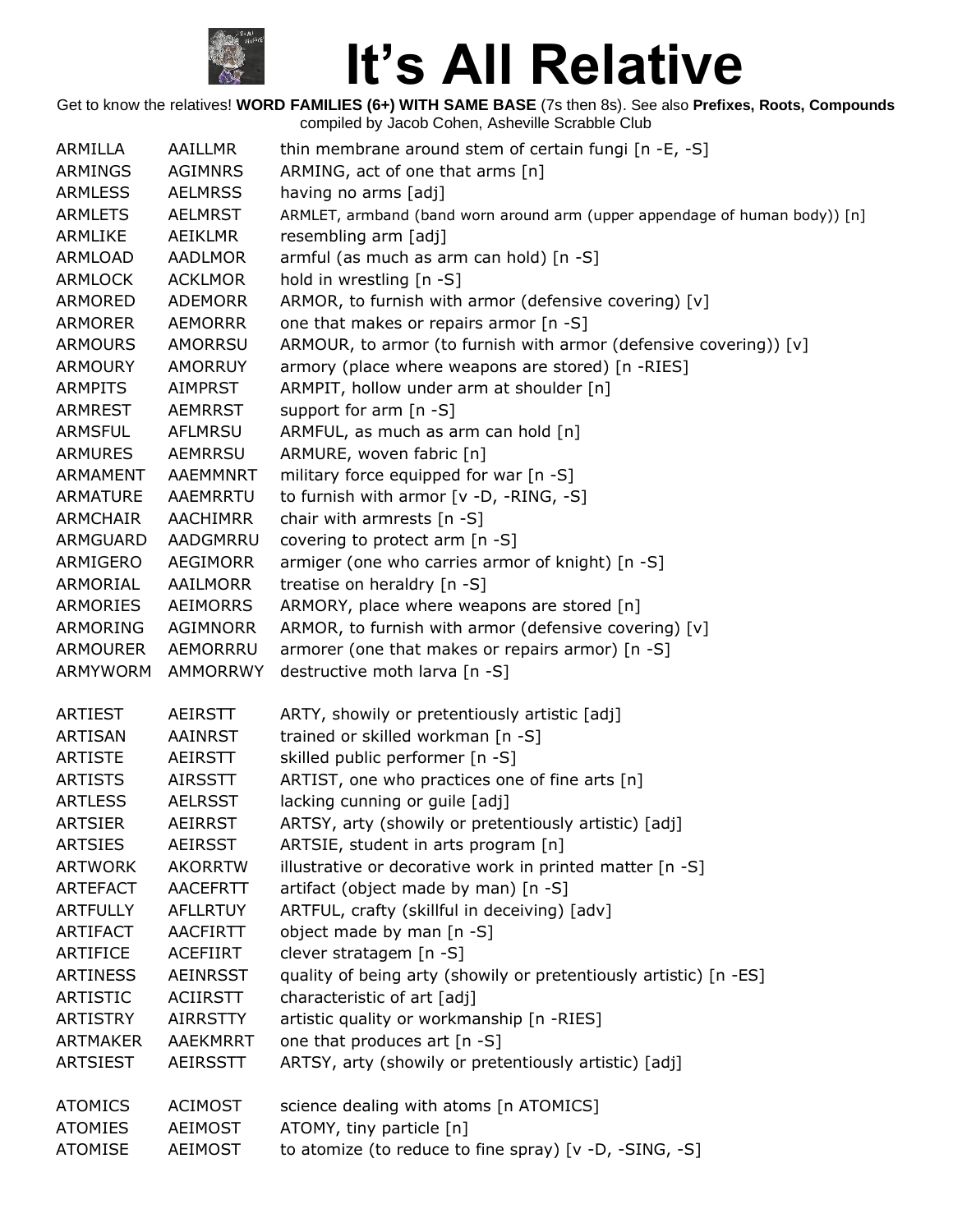

| <b>ATOMISM</b>  | <b>AIMMOST</b>  | theory that universe is composed of simple, indivisible, minute particles [n -S]                       |
|-----------------|-----------------|--------------------------------------------------------------------------------------------------------|
| <b>ATOMIST</b>  | AIMOSTT         | adherent of atomism (theory that universe is composed of simple, indivisible, minute particles) [n -S] |
| <b>ATOMIZE</b>  | AEIMOTZ         | to reduce to fine spray $[v -D, -ZING, -S]$                                                            |
| ATOMICAL        | AACILMOT        | ATOM, smallest unit of element [adj]                                                                   |
| <b>ATOMISER</b> | <b>AEIMORST</b> | atomizer (device for atomizing liquids) [n -S]                                                         |
| <b>ATOMIZER</b> | <b>AEIMORTZ</b> | device for atomizing liquids [n -S]                                                                    |
| <b>AURALLY</b>  | AALLRUY         | AURAL, pertaining to sense of hearing [adv]                                                            |
| <b>AURATED</b>  | <b>AADERTU</b>  | aurate (having ears) [adj]                                                                             |
| <b>AURICLE</b>  | ACEILRU         | ear or ear-shaped part [n -S]                                                                          |
| <b>AURISTS</b>  | AIRSSTU         | AURIST, specialist in diseases of ear [n]                                                              |
| <b>AURALITY</b> | AAILRTUY        | quality of being aural (pertaining to sense of hearing) [n -TIES]                                      |
| <b>AURICULA</b> | AACILRUU        | auricle (ear or ear-shaped part) [n -E, -S]                                                            |
| AURIFORM        | AFIMORRU        | ear-shaped [adj]                                                                                       |
| AVIATED         | AADEITV         | AVIATE, to fly aircraft $[v]$                                                                          |
| <b>AVIATES</b>  | <b>AAEISTV</b>  | AVIATE, to fly aircraft $[v]$                                                                          |
| <b>AVIATIC</b>  | AACIITV         | AVIATION, act of aviating (to fly aircraft) [adj]                                                      |
| <b>AVIATOR</b>  | <b>AAIORTV</b>  | one that aviates (to fly aircraft) [n -S]                                                              |
| <b>AVIONIC</b>  | ACIINOV         | AVIONICS, science of electronics applied to aviation [adj]                                             |
| AVIANIZE        | AAEIINVZ        | to make less severe by repeated culture in chick embryo, as virus [v -D, -ZING, -S]                    |
| AVIARIES        | AAEIIRSV        | AVIARY, large enclosure for live birds [n]                                                             |
| <b>AVIARIST</b> | AAIIRSTV        | keeper of aviary [n -S]                                                                                |
| <b>AVIATING</b> | AAGIINTV        | AVIATE, to fly aircraft $[v]$                                                                          |
| <b>AVIATION</b> | AAIINOTV        | act of aviating (to fly aircraft) [n -S]                                                               |
| AVIATRIX        | <b>AAIIRTVX</b> | female aviator [n -ICES, -ES]                                                                          |
| <b>AVICULAR</b> | AACILRUV        | pertaining to birds [adj]                                                                              |
| AVIFAUNA        | AAAFINUV        | bird life of particular region [n -E, -S]                                                              |
| <b>AVIGATOR</b> | AAGIORTV        | one that navigates aircraft [n -S]                                                                     |
| <b>AVIONICS</b> | <b>ACIINOSV</b> | science of electronics applied to aviation [n AVIONICS]                                                |
|                 |                 | B                                                                                                      |
| <b>BABIEST</b>  | <b>ABBEIST</b>  | BABY, resembling baby (infant) [adj]                                                                   |
| <b>BABYING</b>  | <b>ABBGINY</b>  | BABY, to coddle (to pamper (to treat with extreme or excessive indulgence)) [v]                        |
| <b>BABYISH</b>  | ABBHISY         | resembling baby [adj]                                                                                  |
| <b>BABYSIT</b>  | ABBISTY         | to care for child temporarily [v -SAT, -TTING, -S]                                                     |
| <b>BABYDOLL</b> | ABBDLLOY        | short, sheer pajamas for women [n -S]                                                                  |
| <b>BABYHOOD</b> | <b>ABBDHOOY</b> | state of being baby [n -S]                                                                             |
| <b>BABYLIKE</b> | ABBEIKLY        | resembling baby [adj]                                                                                  |
| <b>BADDEST</b>  | <b>ABDDEST</b>  | BAD, very good [adj]                                                                                   |
| <b>BADDIES</b>  | ABDDEIS         | BADDIE, bad person [n] / BADDY, baddie (bad person) [n]                                                |
| <b>BADDISH</b>  | ABDDHIS         | BAD, not good (having positive or desirable qualities) [adj]                                           |
| <b>BADLAND</b>  | <b>AABDDLN</b>  | barren, hilly area [n -S]                                                                              |
| <b>BADNESS</b>  | <b>ABDENSS</b>  | state of being bad (not good (having positive or desirable qualities)) [n -ES]                         |
| <b>BADASSED</b> | <b>AABDDESS</b> | BADASS, offensive word [adj]                                                                           |
| <b>BADASSES</b> | <b>AABDESSS</b> | BADASS, offensive word [n]                                                                             |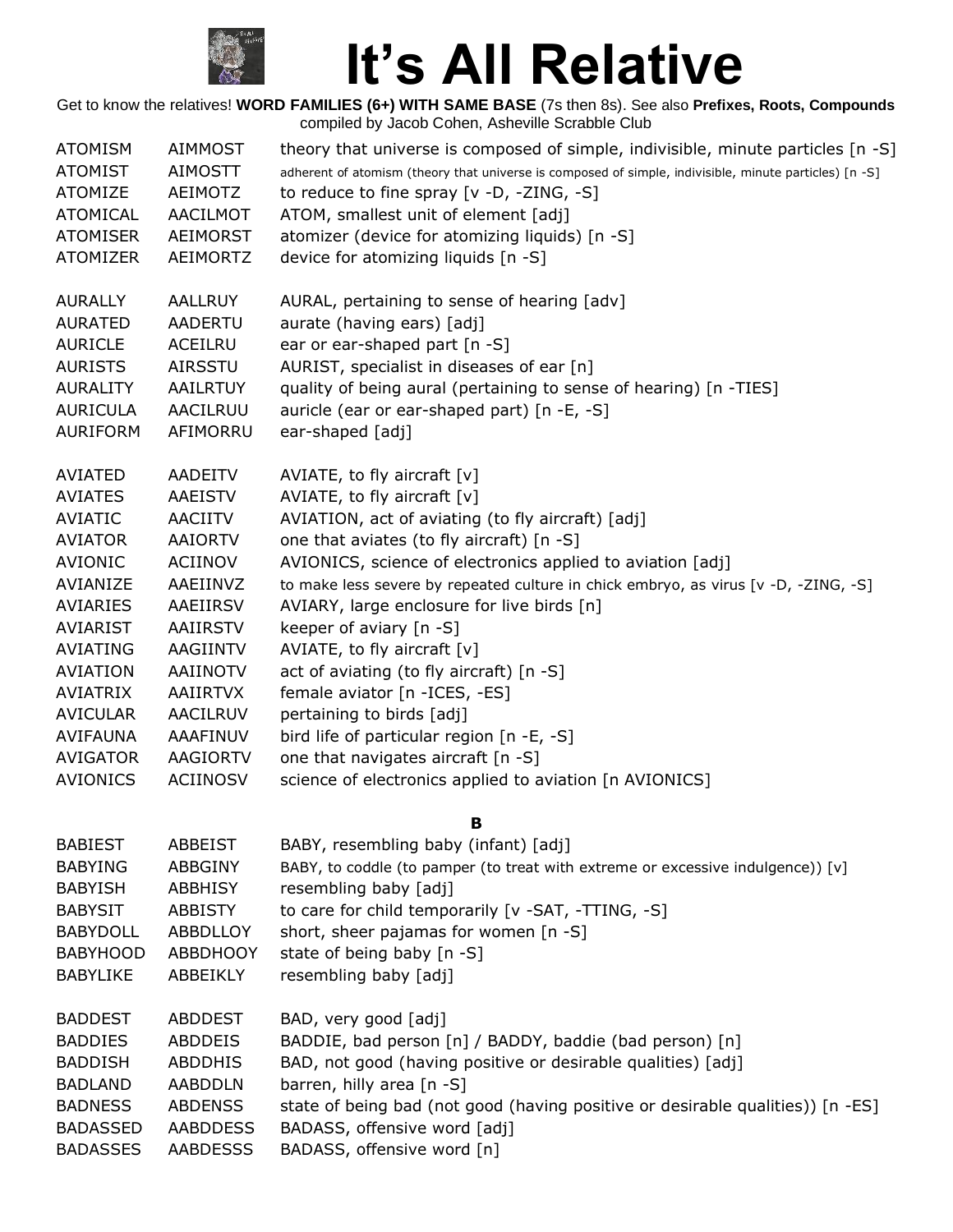

Get to know the relatives! **WORD FAMILIES (6+) WITH SAME BASE** (7s then 8s). See also **Prefixes, Roots, Compounds** compiled by Jacob Cohen, Asheville Scrabble Club

BADMOUTH ABDHMOTU to criticize [v -ED, -ING, -S]

| <b>BALLADE</b>  | AABDELL         | type of poem (composition in verse) [n -S]                                                       |
|-----------------|-----------------|--------------------------------------------------------------------------------------------------|
| <b>BALLADS</b>  | <b>AABDLLS</b>  | BALLAD, narrative poem or song [n]                                                               |
| <b>BALLBOY</b>  | ABBLLOY         | boy who retrieves balls during games [n -S]                                                      |
| <b>BALLERS</b>  | ABELLRS         | BALLER, one that balls (to form into ball (spherical object)) [n]                                |
| <b>BALLETS</b>  | <b>ABELLST</b>  | BALLET, classical dance form [n]                                                                 |
| <b>BALLING</b>  | <b>ABGILLN</b>  | BALL, to form into ball (spherical object) [v]                                                   |
| <b>BALLONS</b>  | <b>ABLLNOS</b>  | BALLON, lightness of movement [n]                                                                |
| <b>BALLOON</b>  | <b>ABLLNOO</b>  | to swell out [v -ED, -ING, -S]                                                                   |
| <b>BALLOTS</b>  | <b>ABLLOST</b>  | BALLOT, to vote (to cast vote (formal expression of will or opinion)) [v]                        |
| <b>BALLSED</b>  | <b>ABDELLS</b>  | BALLS, BALL, to form into ball (spherical object) [v]                                            |
| <b>BALLSES</b>  | <b>ABELLSS</b>  | BALLS, BALL, to form into ball (spherical object) [v]                                            |
| <b>BALLUTE</b>  | ABELLTU         | small inflatable parachute [n -S]                                                                |
| <b>BOLLING</b>  | <b>BGILLNO</b>  | BOLL, to form pods [v]                                                                           |
| <b>BALLOCKS</b> | <b>ABCKLLOS</b> | offensive word [n]                                                                               |
| <b>BALLONET</b> | ABELLNOT        | small balloon [n -S]                                                                             |
| <b>BALLONNE</b> | <b>ABELLNNO</b> | ballet jump [n -S]                                                                               |
| <b>BALLOTED</b> | ABDELLOT        | BALLOT, to vote (to cast vote (formal expression of will or opinion)) [v]                        |
| <b>BALLOTER</b> | <b>ABELLORT</b> | one that ballots (to vote (to cast vote (formal expression of will or opinion))) [n -S]          |
| <b>BALLPARK</b> | <b>AABKLLPR</b> | facility in which ballgames are played [n -S]                                                    |
| <b>BALLROOM</b> | <b>ABLLMOOR</b> | large room for dancing [n -S]                                                                    |
| <b>BALLSIER</b> | <b>ABEILLRS</b> | BALLSY, offensive word [adj]                                                                     |
| <b>BALLSING</b> | <b>ABGILLNS</b> | BALLS, BALL, to form into ball (spherical object) [v]                                            |
| <b>BALLYARD</b> | AABDLLRY        | ballpark (facility in which ballgames are played) [n -S]                                         |
| <b>BOLLIXED</b> | <b>BDEILLOX</b> | BOLLIX, to bungle (to work, make, or do clumsily) [v]                                            |
| <b>BOLLIXES</b> | <b>BEILLOSX</b> | BOLLIX, to bungle (to work, make, or do clumsily) [v]                                            |
| <b>BOLLOCKS</b> | <b>BCKLLOOS</b> | offensive word [n]                                                                               |
| <b>BOLLOXED</b> | <b>BDELLOOX</b> | BOLLOX, to bollix (to bungle (to work, make, or do clumsily)) [v]                                |
| <b>BOLLOXES</b> | <b>BELLOOSX</b> | BOLLOX, to bollix (to bungle (to work, make, or do clumsily)) [v]                                |
| <b>BOLLWORM</b> | <b>BLLMOORW</b> | larva of certain moth [n -S]                                                                     |
| <b>BANKERS</b>  | <b>ABEKNRS</b>  | BANKER, one who works in bank [n]                                                                |
| <b>BANKING</b>  | <b>ABGIKNN</b>  | BANK, to keep money in bank (institution dealing in money matters) [v] / business of bank [n -S] |
| <b>BANKITS</b>  | ABIKNST         | BANKIT, raised sidewalk [n]                                                                      |
| <b>BANKSIA</b>  | <b>AABIKNS</b>  | Australian plant [n -S]                                                                          |
| <b>BANKABLE</b> | AABBEKLN        | BANK, to keep money in bank (institution dealing in money matters) [adj]                         |
| <b>BANKBOOK</b> | <b>ABBKKNOO</b> | depositor's book [n -S]                                                                          |
| <b>BANKCARD</b> | <b>AABCDKNR</b> | credit card issued by bank [n -S]                                                                |
| <b>BANKERLY</b> | ABEKLNRY        | BANKER, one who works in bank [adj]                                                              |
| <b>BANKNOTE</b> | <b>ABEKNNOT</b> | promissory note [n -S]                                                                           |
| <b>BANKROLL</b> | <b>ABKLLNOR</b> | to fund (to provide money for) [v -ED, -ING, -S]                                                 |
| <b>BANKRUPT</b> | ABKNPRTU        | to impoverish [v -ED, -ING, -S]                                                                  |
|                 |                 |                                                                                                  |
| <b>BAPTISE</b>  | ABEIPST         | to baptize (to administer baptism to) [v -D, -SING, -S]                                          |
| <b>BAPTISM</b>  | ABIMPST         | Christian ceremony [n -S]                                                                        |
| <b>BAPTIST</b>  | <b>ABIPSTT</b>  | one who baptizes [n -S]                                                                          |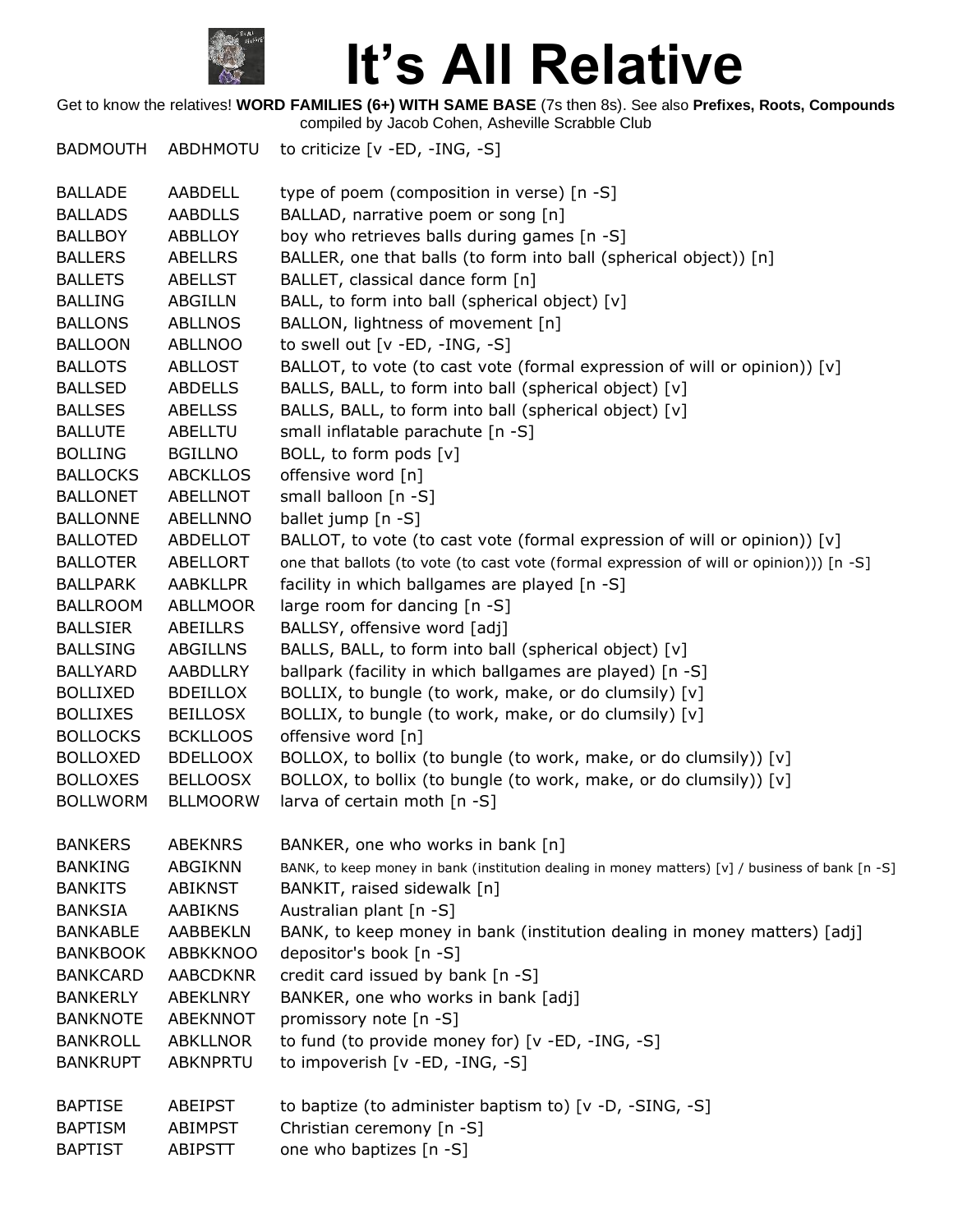

| <b>BAPTIZE</b>  | ABEIPTZ         | to administer baptism to [v -D, -ZING, -S]                                                         |
|-----------------|-----------------|----------------------------------------------------------------------------------------------------|
| <b>BAPTISIA</b> | AABIIPST        | flowering plant [n -S]                                                                             |
| <b>BAPTIZER</b> | ABEIPRTZ        | baptist (one who baptizes) [n -S]                                                                  |
| <b>BASEMAN</b>  | <b>AABEMNS</b>  | certain player in baseball [n -MEN]                                                                |
| <b>BASEBALL</b> | AABBELLS        | type of ball $[n - S]$                                                                             |
| <b>BASEBORN</b> | <b>ABBENORS</b> | of low birth [adj]                                                                                 |
| <b>BASEHEAD</b> | <b>AABDEEHS</b> | crack cocaine addict [n -S]                                                                        |
| <b>BASELESS</b> | <b>ABEELSSS</b> | having no foundation [adj]                                                                         |
| <b>BASELINE</b> | <b>ABEEILNS</b> | line at either end of court in certain sports [n -S]                                               |
| <b>BASELOAD</b> | <b>AABDELOS</b> | permanent load on power supplies [n -S]                                                            |
| <b>BASEMENT</b> | <b>ABEEMNST</b> | part of building below ground level [n -S]                                                         |
| <b>BASENESS</b> | <b>ABEENSSS</b> | state of being base (morally low) [n -ES]                                                          |
| <b>BASEPATH</b> | AABEHPST        | baserunner's path between bases [n -S]                                                             |
| <b>BATHERS</b>  | <b>ABEHRST</b>  | BATHER, one that bathes (to wash (to cleanse by immersing in or applying liquid)) [n]              |
| <b>BATHING</b>  | <b>ABGHINT</b>  | act of one that bathes [n -S] / BATHE, to wash (to cleanse by immersing in or applying liquid) [v] |
| <b>BATHMAT</b>  | <b>AABHMTT</b>  | mat used in bathroom [n -S]                                                                        |
| <b>BATHTUB</b>  | ABBHTTU         | tub in which to bathe [n -S]                                                                       |
| <b>BATHYAL</b>  | <b>AABHLTY</b>  | pertaining to deep water [adj]                                                                     |
| <b>BATHETIC</b> | <b>ABCEHITT</b> | trite (used so often as to be made commonplace) [adj]                                              |
| <b>BATHLESS</b> | ABEHLSST        | not having had bath [adj]                                                                          |
| <b>BATHOSES</b> | <b>ABEHOSST</b> | BATHOS, triteness (quality of being trite (used so often as to be made commonplace)) [n]           |
| <b>BATHROBE</b> | <b>ABBEHORT</b> | housecoat [n -S]                                                                                   |
| <b>BATHROOM</b> | <b>ABHMOORT</b> | room in which to bathe [n -S]                                                                      |
| <b>BEEFALO</b>  | ABEEFLO         | offspring of American buffalo and domestic cattle [n -ES, -S]                                      |
| <b>BEEFIER</b>  | <b>BEEEFIR</b>  | BEEFY, brawny (muscular (pertaining to muscle)) [adj]                                              |
| <b>BEEFILY</b>  | <b>BEEFILY</b>  | in beefy (brawny (muscular (pertaining to muscle))) manner [adv]                                   |
| <b>BEEFING</b>  | <b>BEEFGIN</b>  | BEEF, to add bulk to [v]                                                                           |
| <b>BEEFCAKE</b> | <b>ABCEEEFK</b> | pictures of male physiques [n -S]                                                                  |
| <b>BEEFIEST</b> | <b>BEEEFIST</b> | BEEFY, brawny (muscular (pertaining to muscle)) [adj]                                              |
| <b>BEEFLESS</b> | <b>BEEEFLSS</b> | being without beef [adj]                                                                           |
| <b>BEEFWOOD</b> | <b>BDEEFOOW</b> | hardwood tree [n -S]                                                                               |
| <b>BEEHIVE</b>  | <b>BEEEHIV</b>  | hive for bees [n -S]                                                                               |
| <b>BEELIKE</b>  | <b>BEEEIKL</b>  | resembling bee (winged insect) [adj]                                                               |
| <b>BEELINE</b>  | <b>BEEEILN</b>  | to go in straight direct course [v -D, -NING, -S]                                                  |
| <b>BEESWAX</b>  | <b>ABEESWX</b>  | to polish furniture with type of wax [v -ED, -ING, -S]                                             |
| <b>BEEYARD</b>  | ABDEERY         | apiary (place where bees are kept) [n -S]                                                          |
| <b>BEEBREAD</b> | <b>ABBDEEER</b> | pollen mixture [n -S]                                                                              |
| <b>BEESWING</b> | <b>BEEGINSW</b> | crust that forms on wines [n -S]                                                                   |
| <b>BELLBOY</b>  | <b>BBELLOY</b>  | hotel's errand boy [n -S]                                                                          |
| <b>BELLHOP</b>  | <b>BEHLLOP</b>  | bellboy (hotel's errand boy) [n -S]                                                                |
| <b>BELLIED</b>  | <b>BDEEILL</b>  | BELLY, to swell out [v]                                                                            |
| <b>BELLIES</b>  | <b>BEEILLS</b>  | BELLY, to swell out [v]                                                                            |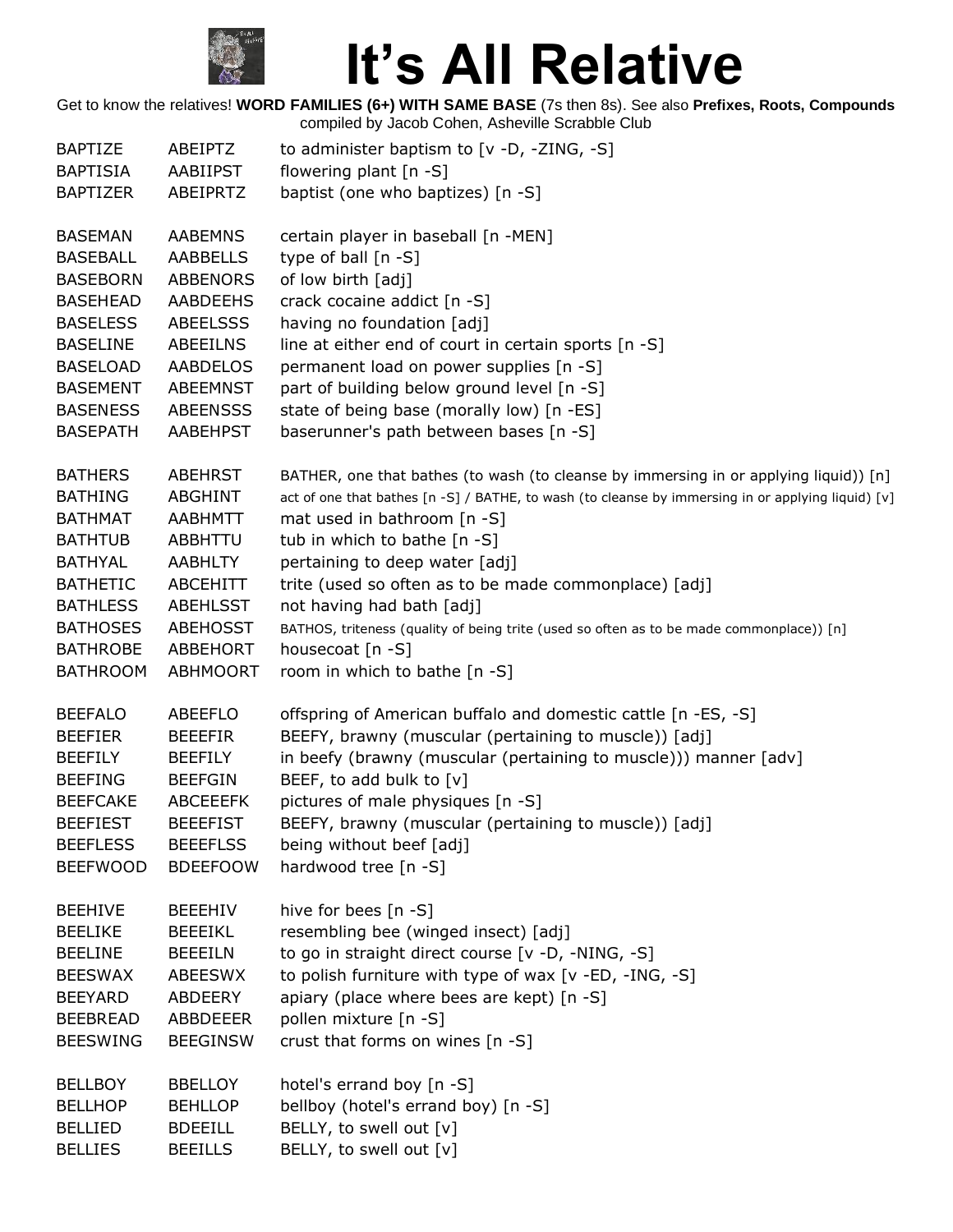

| <b>BELLING</b>  | <b>BEGILLN</b>  | BELL, to provide with bell (ringing device) [v] / mock serenade for newlyweds [n -S] |
|-----------------|-----------------|--------------------------------------------------------------------------------------|
| <b>BELLMAN</b>  | ABELLMN         | town crier [n -MEN]                                                                  |
| <b>BELLOWS</b>  | <b>BELLOSW</b>  | BELLOW, to shout in deep voice [v]                                                   |
| <b>BELLBIRD</b> | <b>BBDEILLR</b> | tropical bird [n -S]                                                                 |
| <b>BELLBUOY</b> | <b>BBELLOUY</b> | buoy (warning float) having bell [n -S]                                              |
| <b>BELLCAST</b> | <b>ABCELLST</b> | designating style of roof architecture [adj]                                         |
| <b>BELLOWED</b> | <b>BDEELLOW</b> | BELLOW, to shout in deep voice [v]                                                   |
| <b>BELLOWER</b> | <b>BEELLORW</b> | one that bellows (to shout in deep voice) [n -S]                                     |
| <b>BELLPULL</b> | <b>BELLLLPU</b> | cord pulled to ring bell [n -S]                                                      |
| <b>BELLWORT</b> | <b>BELLORTW</b> | flowering plant [n -S]                                                               |
| <b>BELLYFUL</b> | <b>BEFLLLUY</b> | excessive amount [n -S]                                                              |
| <b>BELLYING</b> | <b>BEGILLNY</b> | BELLY, to swell out [v]                                                              |
| <b>BIGFEET</b>  | <b>BEEFGIT</b>  | BIGFOOT, influential person [n]                                                      |
| <b>BIGGEST</b>  | <b>BEGGIST</b>  | BIG, of considerable size [adj]                                                      |
| <b>BIGGETY</b>  | <b>BEGGITY</b>  | biggity (conceited) [adj]                                                            |
| <b>BIGGIES</b>  | <b>BEGGIIS</b>  | BIGGIE, one that is big [n] / BIGGY, biggie (one that is big) [n]                    |
| <b>BIGGING</b>  | <b>BGGGIIN</b>  | biggin (house) [n -S]                                                                |
| <b>BIGGINS</b>  | <b>BGGIINS</b>  | BIGGIN, house [n]                                                                    |
| <b>BIGGISH</b>  | <b>BGGHIIS</b>  | somewhat big [adj]                                                                   |
| <b>BIGGITY</b>  | <b>BGGIITY</b>  | conceited [adj]                                                                      |
| <b>BIGHEAD</b>  | ABDEGHI         | disease of animals [n -S]                                                            |
| <b>BIGHORN</b>  | <b>BGHINOR</b>  | wild sheep [n -S]                                                                    |
| <b>BIGNESS</b>  | <b>BEGINSS</b>  | state of being big (of considerable size) [n -ES]                                    |
| <b>BIGTIME</b>  | <b>BEGIIMT</b>  | pertaining to highest level [adj]                                                    |
| <b>BIGWIGS</b>  | <b>BGGIISW</b>  | BIGWIG, important person [n]                                                         |
| <b>BIGMOUTH</b> | <b>BGHIMOTU</b> | talkative person [n -S]                                                              |
| <b>BIGSTICK</b> | <b>BCGIIKST</b> | threatening military force [adj]                                                     |
| <b>BIRDDOG</b>  | <b>BDDGIOR</b>  | to follow closely [v -GGED, -GGING, -S]                                              |
| <b>BIRDERS</b>  | <b>BDEIRRS</b>  | BIRDER, bird hunter [n]                                                              |
| <b>BIRDIED</b>  | <b>BDDEIIR</b>  | BIRDIE, to shoot in one stroke under par in golf [v]                                 |
| <b>BIRDIES</b>  | <b>BDEIIRS</b>  | BIRDIE, to shoot in one stroke under par in golf [v]                                 |
| <b>BIRDING</b>  | <b>BDGIINR</b>  | bird-watching [n -S] / BIRD, to hunt birds (winged, warm-blooded vertebrates) [v]    |
| <b>BIRDMAN</b>  | <b>ABDIMNR</b>  | one who keeps birds [n -MEN]                                                         |
| <b>BIRDBATH</b> | ABBDHIRT        | bath for birds [n -S]                                                                |
| <b>BIRDCAGE</b> | ABCDEGIR        | cage for birds $[n - S]$                                                             |
| <b>BIRDCALL</b> | <b>ABCDILLR</b> | call of bird $[n -S]$                                                                |
| <b>BIRDFARM</b> | ABDFIMRR        | aircraft carrier [n [-S]                                                             |
| <b>BIRDFEED</b> | <b>BDDEEFIR</b> | birdseed (mixture of seeds used for feeding birds) [n -S]                            |
| <b>BIRDLIFE</b> | <b>BDEFIILR</b> | avifauna (bird life of particular region) [n -S]                                     |
| <b>BIRDLIKE</b> | <b>BDEIIKLR</b> | resembling bird [adj]                                                                |
| <b>BIRDLIME</b> | <b>BDEIILMR</b> | to trap small birds [v -D, -MING, -S]                                                |
| <b>BIRDSEED</b> | <b>BDDEEIRS</b> | mixture of seeds used for feeding birds [n -S]                                       |
| <b>BIRDSEYE</b> | <b>BDEEIRSY</b> | flowering plant [n -S]                                                               |
| <b>BIRDSHOT</b> | <b>BDHIORST</b> | small shot for shooting birds [n -S]                                                 |
| <b>BIRDSONG</b> | <b>BDGINORS</b> | song of bird [n -S]                                                                  |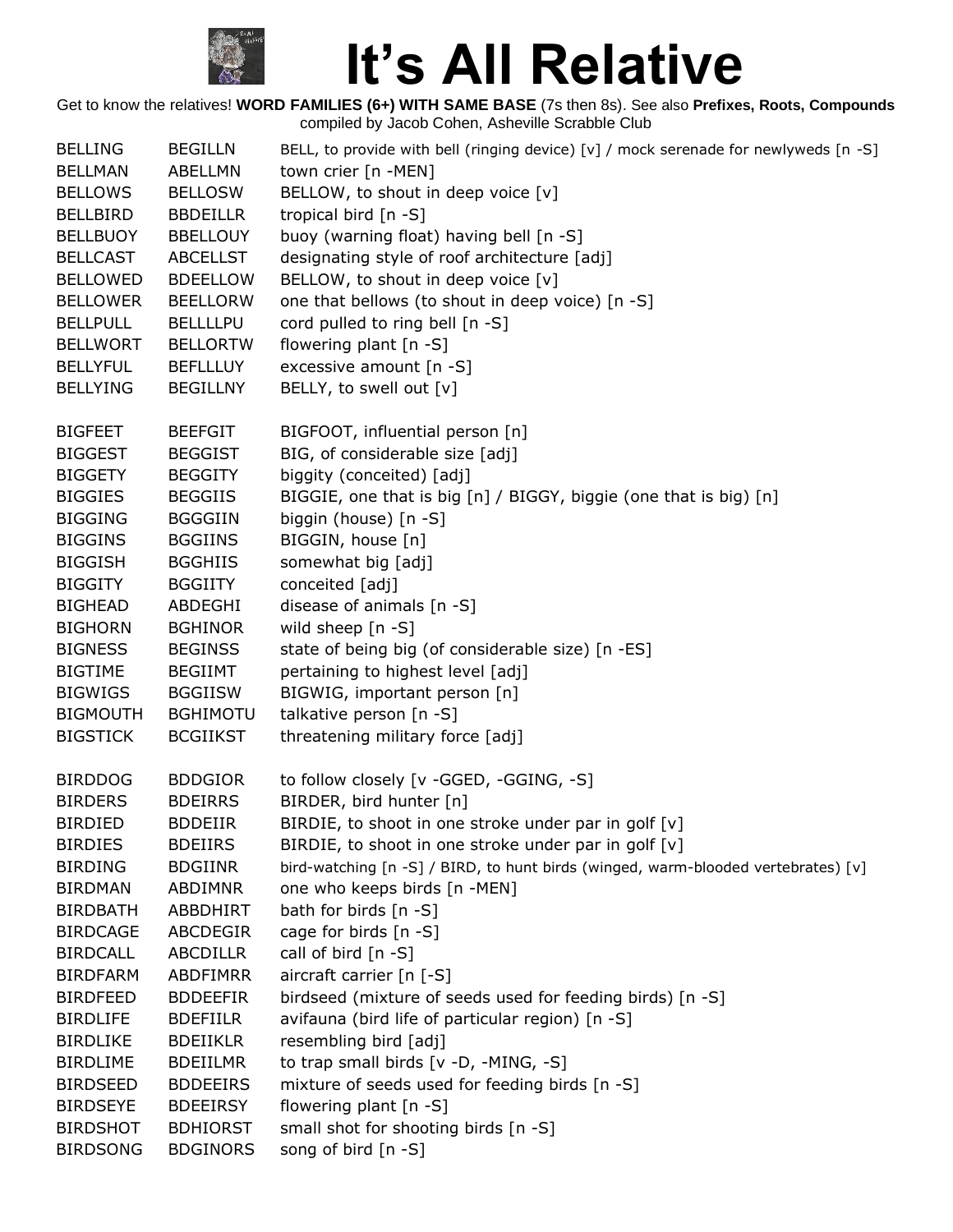

| <b>BLACKED</b>  | ABCDEKL         | BLACK, to make black [v]                                                                 |
|-----------------|-----------------|------------------------------------------------------------------------------------------|
| <b>BLACKEN</b>  | <b>ABCEKLN</b>  | to make black [v -ED, -ING, -S]                                                          |
| <b>BLACKER</b>  | <b>ABCEKLR</b>  | BLACK, being of darkest color [adj]                                                      |
| <b>BLACKLY</b>  | <b>ABCKLLY</b>  | in black (being of darkest color) manner [adv]                                           |
| <b>BLACKBOY</b> | <b>ABBCKLOY</b> | Australian plant [n -S]                                                                  |
| <b>BLACKCAP</b> | <b>AABCCKLP</b> | small European bird [n -S]                                                               |
| <b>BLACKEST</b> | <b>ABCEKLST</b> | BLACK, being of darkest color [adj]                                                      |
| <b>BLACKFIN</b> | <b>ABCFIKLN</b> | food fish [n -S]                                                                         |
| <b>BLACKFLY</b> | <b>ABCFKLLY</b> | biting fly [n -LIES]                                                                     |
| <b>BLACKGUM</b> | ABCGKLMU        | tupelo (softwood tree) [n -S]                                                            |
| <b>BLACKING</b> | <b>ABCGIKLN</b> | black shoe polish [n -S] / BLACK, to make black [v]                                      |
| <b>BLACKISH</b> | <b>ABCHIKLS</b> | somewhat black [adj]                                                                     |
| <b>BLACKLEG</b> | ABCEGKLL        | to work against labor strike [v -GGED, -GGING, -S]                                       |
| <b>BLACKOUT</b> | ABCKLOTU        | power failure [n -S]                                                                     |
| <b>BLACKTIP</b> | <b>ABCIKLPT</b> | type of requiem shark [n -S]                                                             |
| <b>BLACKTOP</b> | <b>ABCKLOPT</b> | to pave with asphalt [v -PPED, -PPING, -S]                                               |
|                 |                 |                                                                                          |
| <b>BLINDED</b>  | <b>BDDEILN</b>  | BLIND, to make sightless [v]                                                             |
| <b>BLINDER</b>  | <b>BDEILNR</b>  | BLIND, sightless [adj] / obstruction to sight [n -S]                                     |
| <b>BLINDLY</b>  | <b>BDILLNY</b>  | in blind (sightless) manner [adv]                                                        |
| <b>BLINDAGE</b> | ABDEGILN        | protective screen [n -S]                                                                 |
| <b>BLINDEST</b> | <b>BDEILNST</b> | BLIND, sightless [adj]                                                                   |
| <b>BLINDGUT</b> | <b>BDGILNTU</b> | cecum (bodily cavity with one opening) [n -S]                                            |
| <b>BLINDING</b> | <b>BDGIILNN</b> | act of causing blindness [n -S] / BLIND, to make sightless [v]                           |
|                 |                 |                                                                                          |
| <b>BLOCKED</b>  | <b>BCDEKLO</b>  | BLOCK, to obstruct (to get in way of) [v]                                                |
| <b>BLOCKER</b>  | <b>BCEKLOR</b>  | one that blocks (to obstruct (to get in way of)) [n -S]                                  |
| <b>BLOCKADE</b> | ABCDEKLO        | to block (to obstruct (to get in way of)) [v -D, -DING, -S]                              |
| <b>BLOCKAGE</b> | ABCEGKLO        | act of blocking (to obstruct (to get in way of)) [n -S]                                  |
| <b>BLOCKIER</b> | <b>BCEIKLOR</b> | BLOCKY, short and stout [adj]                                                            |
| <b>BLOCKING</b> | <b>BCGIKLNO</b> | act of obstructing (to get in way of) [n -S] / BLOCK, to obstruct (to get in way of) [v] |
| <b>BLOCKISH</b> | <b>BCHIKLOS</b> | blocky (short and stout) [adj]                                                           |
|                 |                 |                                                                                          |
| <b>BLOODED</b>  | <b>BDDELOO</b>  | BLOOD, to stain with blood (fluid circulated by heart) [v]                               |
| <b>BLOODFIN</b> | <b>BDFILNOO</b> | freshwater fish [n -S]                                                                   |
| <b>BLOODIED</b> | <b>BDDEILOO</b> | BLOODY, to make bloody [v]                                                               |
| <b>BLOODIER</b> | <b>BDEILOOR</b> | BLOODY, stained with blood [adj]                                                         |
| <b>BLOODIES</b> | <b>BDEILOOS</b> | BLOODY, to make bloody [v]                                                               |
| <b>BLOODILY</b> | <b>BDILLOOY</b> | in bloody (stained with blood) manner [adv]                                              |
| <b>BLOODING</b> | <b>BDGILNOO</b> | BLOOD, to stain with blood (fluid circulated by heart) [v] / fox hunting ceremony [n -S] |
| <b>BLOODRED</b> | <b>BDDELOOR</b> | of color of blood [adj]                                                                  |
|                 |                 |                                                                                          |
| <b>BOATELS</b>  | <b>ABELOST</b>  | BOATEL, waterside hotel [n]                                                              |
| <b>BOATERS</b>  | <b>ABEORST</b>  | BOATER, one that boats (to travel by boat (watercraft)) [n]                              |
| <b>BOATFUL</b>  | <b>ABFLOTU</b>  | as much as boat can hold [n -S]                                                          |
| <b>BOATING</b>  | ABGINOT         | BOAT, to travel by boat (watercraft) [v] / sport of traveling by boat [n -S]             |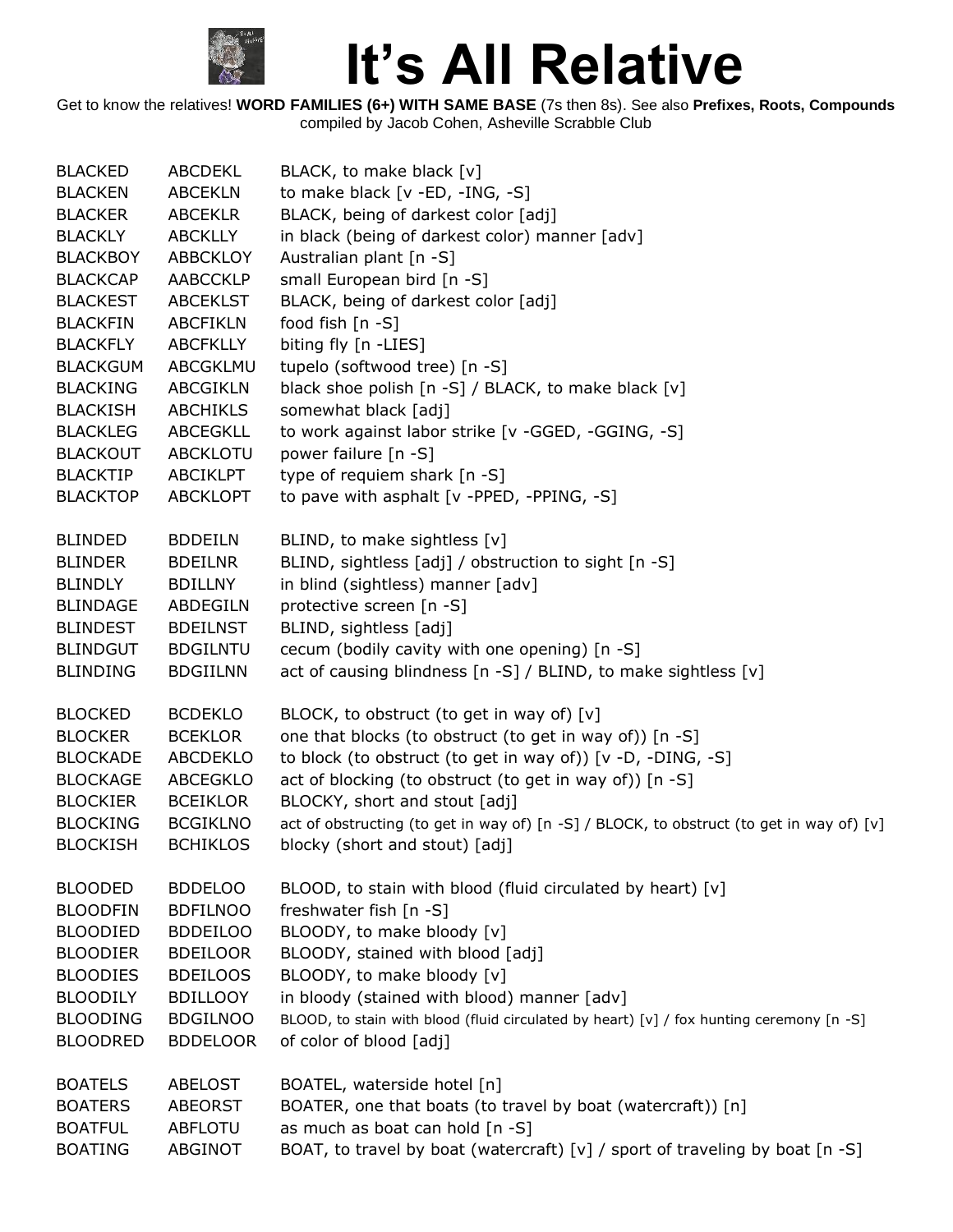

| <b>BOATMAN</b>  | <b>AABMNOT</b>  | one who works on boats [n -MEN]                                                   |
|-----------------|-----------------|-----------------------------------------------------------------------------------|
| <b>BOATBILL</b> | ABBILLOT        | wading bird [n -S]                                                                |
| <b>BOATHOOK</b> | <b>ABHKOOOT</b> | pole with metal hook for use aboard boat [n -S]                                   |
| <b>BOATLIFT</b> | ABFILOTT        | to transport by boats [v -ED, -ING, -S]                                           |
| <b>BOATLIKE</b> | ABEIKLOT        | resembling boat [adj]                                                             |
| <b>BOATLOAD</b> | AABDLOOT        | amount that boat holds [n -S]                                                     |
| <b>BOATNECK</b> | ABCEKNOT        | wide neckline [n -S]                                                              |
| <b>BOATPORT</b> | <b>ABOOPRTT</b> | enclosure for boats [n -S]                                                        |
| <b>BOATSMAN</b> | <b>AABMNOST</b> | boatman (one who works on boats) [n -MEN]                                         |
| <b>BOATYARD</b> | <b>AABDORTY</b> | marina (docking area for small boats) [n -S]                                      |
| <b>BODYING</b>  | <b>BDGINOY</b>  | BODY, to give form to [v]                                                         |
| <b>BODYMAN</b>  | ABDMNOY         | one who repairs auto bodies [n -MEN]                                              |
| <b>BODYSIDE</b> | <b>BDDEIOSY</b> | side of body of vehicle [n -S]                                                    |
| <b>BODYSUIT</b> | <b>BDIOSTUY</b> | one-piece garment for torso [n -S]                                                |
| <b>BODYSURF</b> | <b>BDFORSUY</b> | to ride wave without surfboard [v -ED, -ING, -S]                                  |
| <b>BODYWASH</b> | <b>ABDHOSWY</b> | liquid product for cleansing body [n -ES]                                         |
| <b>BODYWORK</b> | <b>BDKOORWY</b> | vehicle body [n -S]                                                               |
| <b>BOMBARD</b>  | <b>ABBDMOR</b>  | to bomb (to attack with bombs (explosive projectiles)) [v -ED, -ING, -S]          |
| <b>BOMBAST</b>  | <b>ABBMOST</b>  | pompous language [n -S]                                                           |
| <b>BOMBERS</b>  | <b>BBEMORS</b>  | BOMBER, one that bombs (to attack with bombs (explosive projectiles)) [n]         |
| <b>BOMBING</b>  | <b>BBGIMNO</b>  | attack with bombs [n -S] / BOMB, to attack with bombs (explosive projectiles) [v] |
| <b>BOMBLET</b>  | <b>BBELMOT</b>  | small bomb [n -S]                                                                 |
| <b>BOMBABLE</b> | ABBBELMO        | BOMB, to attack with bombs (explosive projectiles) [adj]                          |
| <b>BOMBARDE</b> | ABBDEMOR        | medieval shawm (woodwind) [n -S]                                                  |
| <b>BOMBLOAD</b> | <b>ABBDLMOO</b> | quantity of bombs being carried [n -S]                                            |
| <b>BONDAGE</b>  | <b>ABDEGNO</b>  | slavery (ownership of one person by another) [n -S]                               |
| <b>BONDERS</b>  | <b>BDENORS</b>  | BONDER, one that bonds (to join together) [n]                                     |
| <b>BONDING</b>  | <b>BDGINNO</b>  | BOND, to join together $[v]$ / formation of close personal relationship $[n -S]$  |
| <b>BONDMAN</b>  | <b>ABDMNNO</b>  | male slave [n -MEN]                                                               |
| <b>BONDABLE</b> | ABBDELNO        | BOND, to join together [adj]                                                      |
| <b>BONDLESS</b> | <b>BDELNOSS</b> | having no bond [adj]                                                              |
| <b>BONDMAID</b> | ABDDIMNO        | female slave $[n -S]$                                                             |
| <b>BONDSMAN</b> | <b>ABDMNNOS</b> | bondman (male slave) [n -MEN]                                                     |
| <b>BONEBED</b>  | <b>BBDEENO</b>  | area containing dinosaur fossils [n -S]                                           |
| <b>BONESET</b>  | <b>BEENOST</b>  | perennial herb [n -S]                                                             |
| <b>BONEYER</b>  | <b>BEENORY</b>  | BONEY, bony (full of bones) [adj]                                                 |
| <b>BONIEST</b>  | <b>BEINOST</b>  | BONY, full of bones [adj]                                                         |
| <b>BONEFISH</b> | <b>BEFHINOS</b> | slender marine fish [n -ES]                                                       |
| <b>BONEHEAD</b> | ABDEEHNO        | stupid person [n -S]                                                              |
| <b>BONELESS</b> | <b>BEELNOSS</b> | having no bones (hard connective tissue) [adj]                                    |
| <b>BONEMEAL</b> | ABEELMNO        | fertilizer or feed made from crushed bone [n -S]                                  |
| <b>BONEYARD</b> | <b>ABDENORY</b> | junkyard (place where junk is stored) [n -S]                                      |
| <b>BONEYEST</b> | <b>BEENOSTY</b> | BONEY, bony (full of bones) [adj]                                                 |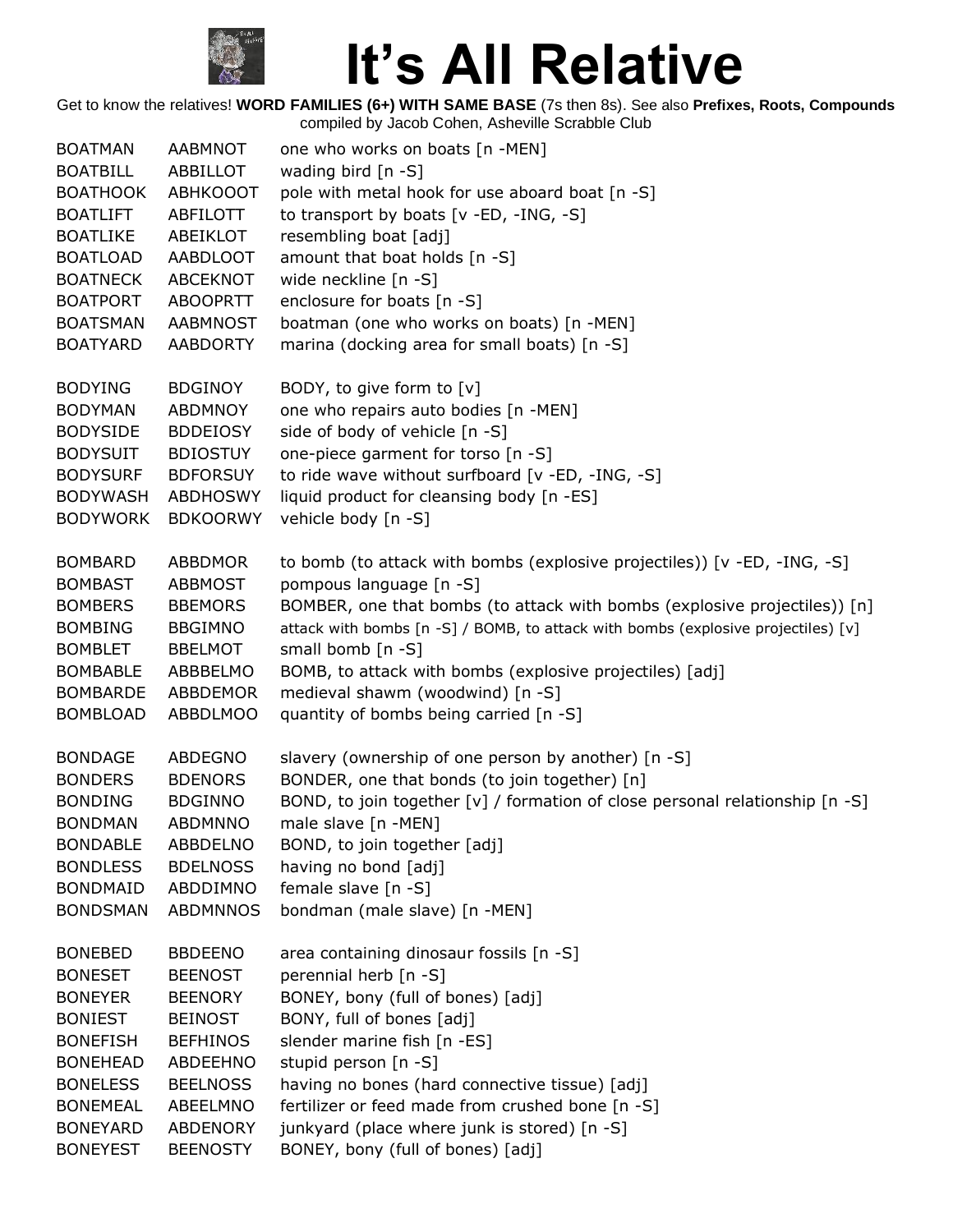

| to place something at either end of [v -ED, -ING, -S]<br><b>BOOKEND</b><br><b>BDEKNOO</b><br>BOOKER, one that books (to engage services) [n]<br><b>BOOKERS</b><br><b>BEKOORS</b> |  |
|----------------------------------------------------------------------------------------------------------------------------------------------------------------------------------|--|
|                                                                                                                                                                                  |  |
|                                                                                                                                                                                  |  |
| as much as book can hold [n -S]<br><b>BOOKFUL</b><br><b>BFKLOOU</b>                                                                                                              |  |
| <b>BOOKIES</b><br>BOOKIE, bet taker [n]<br><b>BEIKOOS</b>                                                                                                                        |  |
| BOOK, to engage services [v] / engagement [n -S]<br><b>BOOKING</b><br><b>BGIKNOO</b>                                                                                             |  |
| <b>BOOKISH</b><br><b>BHIKOOS</b><br>pertaining to books [adj]                                                                                                                    |  |
| small book [n -S]<br><b>BOOKLET</b><br><b>BEKLOOT</b>                                                                                                                            |  |
| scholar (learned person) [n -MEN]<br><b>BOOKMAN</b><br><b>ABKMNOO</b>                                                                                                            |  |
| <b>BOOKABLE</b><br><b>ABBEKLOO</b><br>BOOK, to engage services [adj]                                                                                                             |  |
| case which holds books (literary volumes) [n -S]<br><b>BOOKCASE</b><br><b>ABCEKOOS</b>                                                                                           |  |
| wingless insects that damage books [n BOOKLICE]<br><b>BOOKLICE</b><br><b>BCEIKLOO</b>                                                                                            |  |
| <b>BOOKLORE</b><br><b>BEKLOOOR</b><br>book learning [n -S]                                                                                                                       |  |
| to create shortcut to previously viewed website [v -ED, -ING, -S]<br><b>BOOKMARK</b><br><b>ABKKMOOR</b>                                                                          |  |
| <b>ABCKKOOR</b><br>support for open book [n -S]<br><b>BOOKRACK</b>                                                                                                               |  |
| <b>BOOKREST</b><br><b>BEKOORST</b><br>bookrack (support for open book) [n -S]                                                                                                    |  |
| store where books are sold [n -S]<br><b>BOOKSHOP</b><br><b>BHKOOOPS</b>                                                                                                          |  |
| <b>BOOKWORK</b><br><b>BKKOOORW</b><br>keeping of records of accounts [n -S]                                                                                                      |  |
| avid book reader [n -S]<br><b>BOOKWORM</b><br><b>BKMOOORW</b>                                                                                                                    |  |
|                                                                                                                                                                                  |  |
| <b>BEEOOST</b><br>BOOTEE, baby's sock [n]<br><b>BOOTEES</b>                                                                                                                      |  |
| shoe store [n -RIES]<br><b>BOOTERY</b><br><b>BEOORTY</b>                                                                                                                         |  |
| BOOTIE, bootee (baby's sock) [n] / BOOTY, rich gain or prize [n]<br><b>BOOTIES</b><br><b>BEIOOST</b>                                                                             |  |
| BOOT, to load program into computer [v]<br><b>BOOTING</b><br><b>BGINOOT</b>                                                                                                      |  |
| to smuggle (to import or export illicitly) [v -GGED, -GGING, -S]<br><b>BOOTLEG</b><br><b>BEGLOOT</b>                                                                             |  |
| BOOT, to load program into computer [adj]<br><b>BOOTABLE</b><br>ABBELOOT                                                                                                         |  |
| device for pulling off boots [n -S]<br><b>BOOTJACK</b><br><b>ABCJKOOT</b>                                                                                                        |  |
| shoelace (lace for fastening shoe) [n -S]<br><b>BOOTLACE</b><br><b>ABCELOOT</b>                                                                                                  |  |
| useless (serving no purpose) [adj]<br><b>BOOTLESS</b><br><b>BELOOSST</b>                                                                                                         |  |
| <b>BOOTLICK</b><br><b>BCIKLOOT</b><br>to flatter servilely [v -ED, -ING, -S]                                                                                                     |  |
|                                                                                                                                                                                  |  |
| <b>ABCINOT</b><br>pertaining to botany (science of plants) [adj]<br><b>BOTANIC</b>                                                                                               |  |
| <b>BOTANICA</b><br>AABCINOT<br>shop that sells herbs and magic charms [n -S]                                                                                                     |  |
| BOTANY, science of plants [n]<br><b>BOTANIES</b><br>ABEINOST                                                                                                                     |  |
| to botanize (to study plants) [v -D, -SING, -S]<br><b>BOTANISE</b><br>ABEINOST                                                                                                   |  |
| one skilled in botany [n -S]<br><b>BOTANIST</b><br><b>ABINOSTT</b>                                                                                                               |  |
| <b>BOTANIZE</b><br>ABEINOTZ<br>to study plants $[v -D, -ZING, -S]$                                                                                                               |  |
|                                                                                                                                                                                  |  |
| BOWFIN, freshwater fish [n]<br><b>BOWFINS</b><br><b>BFINOSW</b>                                                                                                                  |  |
| arctic whale $[n -S]$<br><b>BOWHEAD</b><br><b>ABDEHOW</b>                                                                                                                        |  |
| to hunt with bow and arrow [v -ED, -ING, -S]<br><b>BOWHUNT</b><br><b>BHNOTUW</b>                                                                                                 |  |
| BOWING, technique of managing bow of stringed instrument [n]<br><b>BOWINGS</b><br><b>BGINOSW</b>                                                                                 |  |
| type of knot [n -S]<br><b>BOWKNOT</b><br><b>BKNOOTW</b>                                                                                                                          |  |
| BOWLEG, outwardly curved leg [n]<br><b>BOWLEGS</b><br><b>BEGLOSW</b>                                                                                                             |  |
| being without archery bow [adj]<br><b>BOWLESS</b><br><b>BELOSSW</b>                                                                                                              |  |
| type of knot [n -S]<br><b>BOWLINE</b><br><b>BEILNOW</b>                                                                                                                          |  |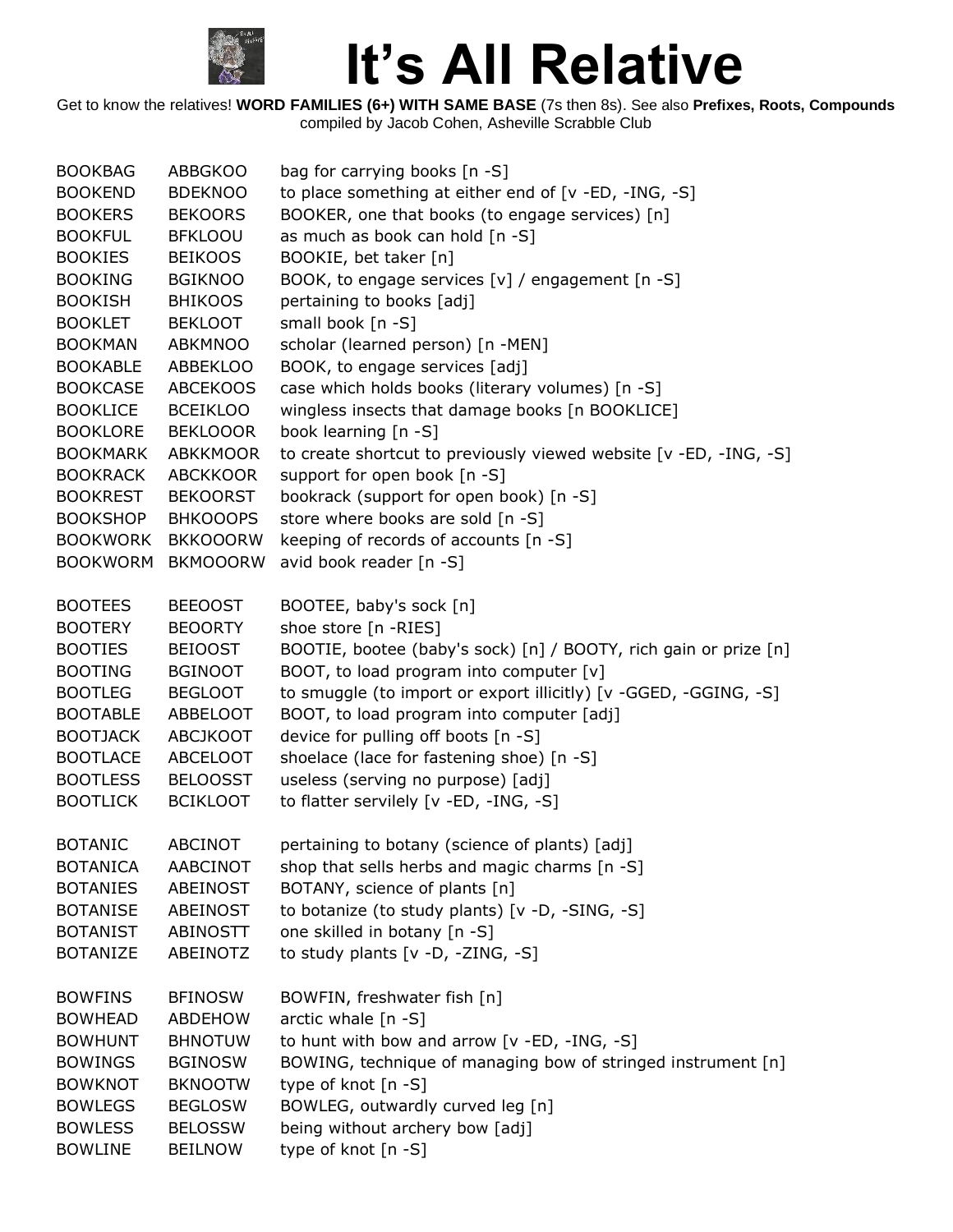

| <b>BOWSAWS</b>                                                                                                             | <b>ABOSSWW</b>                                                                                                                        | BOWSAW, saw having blade in bow-shaped frame [n]                                                                                                                                                                                                 |
|----------------------------------------------------------------------------------------------------------------------------|---------------------------------------------------------------------------------------------------------------------------------------|--------------------------------------------------------------------------------------------------------------------------------------------------------------------------------------------------------------------------------------------------|
| <b>BOWSHOT</b>                                                                                                             | <b>BHOOSTW</b>                                                                                                                        | distance arrow is shot $[n -S]$                                                                                                                                                                                                                  |
| <b>BOWSMAN</b>                                                                                                             | <b>ABMNOSW</b>                                                                                                                        | bowman (archer (one that shoots with bow and arrow)) [n -MEN]                                                                                                                                                                                    |
| <b>BOWWOOD</b>                                                                                                             | <b>BDOOOWW</b>                                                                                                                        | deciduous tree [n -S]                                                                                                                                                                                                                            |
| <b>BOWYERS</b>                                                                                                             | <b>BEORSWY</b>                                                                                                                        | BOWYER, maker of archery bows [n]                                                                                                                                                                                                                |
| <b>BOWFRONT</b>                                                                                                            | <b>BFNOORTW</b>                                                                                                                       | having curved front [adj]                                                                                                                                                                                                                        |
| <b>BOWINGLY</b>                                                                                                            | <b>BGILNOWY</b>                                                                                                                       | in bowing manner [adv]                                                                                                                                                                                                                           |
| <b>BOWSPRIT</b>                                                                                                            | <b>BIOPRSTW</b>                                                                                                                       | ship's spar $[n -S]$                                                                                                                                                                                                                             |
| <b>BOXBALL</b><br><b>BOXCARS</b><br><b>BOXFISH</b><br><b>BOXFULS</b><br><b>BOXHAUL</b><br><b>BOXIEST</b><br><b>BOXINGS</b> | ABBLLOX<br><b>ABCORSX</b><br><b>BFHIOSX</b><br><b>BFLOSUX</b><br><b>ABHLOUX</b><br><b>BEIOSTX</b><br><b>BGINOSX</b><br><b>BEIKLOX</b> | form of handball [n -S]<br>BOXCAR, roofed freight car [n]<br>marine fish [n -ES]<br>BOXFUL, as much as box can hold [n]<br>to veer ship around [v -ED, -ING, -S]<br>BOXY, resembling box [adj]<br>BOXING, casing (protective outer covering) [n] |
| <b>BOXLIKE</b><br><b>BOXWOOD</b><br><b>BOXBERRY</b><br><b>BOXBOARD</b><br><b>BOXINESS</b><br><b>BOXTHORN</b>               | <b>BDOOOWX</b><br><b>BBEORRXY</b><br>ABBDOORX<br><b>BEINOSSX</b><br><b>BHNOORTX</b>                                                   | resembling box [adj]<br>evergreen shrub [n -S]<br>evergreen plant [n -RRIES]<br>stiff paperboard [n -S]<br>state of being boxy (resembling box) [n -ES]<br>thorny shrub [n -S]                                                                   |
| <b>BRAGGED</b>                                                                                                             | ABDEGGR                                                                                                                               | BRAG, to speak vainly of one's deeds [v]                                                                                                                                                                                                         |
| <b>BRAGGER</b>                                                                                                             | <b>ABEGGRR</b>                                                                                                                        | BRAG, first-rate [adj] / braggart (one who brags) [n -S]                                                                                                                                                                                         |
| <b>BRAGGART</b>                                                                                                            | AABGGRRT                                                                                                                              | one who brags [n -S]                                                                                                                                                                                                                             |
| <b>BRAGGEST</b>                                                                                                            | ABEGGRST                                                                                                                              | BRAG, first-rate [adj]                                                                                                                                                                                                                           |
| <b>BRAGGIER</b>                                                                                                            | ABEGGIRR                                                                                                                              | BRAGGY, tending to brag [adj]                                                                                                                                                                                                                    |
| <b>BRAGGING</b>                                                                                                            | <b>ABGGGINR</b>                                                                                                                       | BRAG, to speak vainly of one's deeds [v]                                                                                                                                                                                                         |
| <b>BRAINED</b>                                                                                                             | <b>ABDEINR</b>                                                                                                                        | BRAIN, to hit on head [v]                                                                                                                                                                                                                        |
| <b>BRAINIAC</b>                                                                                                            | AABCIINR                                                                                                                              | very intelligent person [n -S]                                                                                                                                                                                                                   |
| <b>BRAINIER</b>                                                                                                            | <b>ABEIINRR</b>                                                                                                                       | BRAINY, smart (characterized by mental acuity) [adj]                                                                                                                                                                                             |
| <b>BRAINILY</b>                                                                                                            | ABIILNRY                                                                                                                              | in brainy (smart (characterized by mental acuity)) manner [adv]                                                                                                                                                                                  |
| <b>BRAINING</b>                                                                                                            | <b>ABGIINNR</b>                                                                                                                       | BRAIN, to hit on head [v]                                                                                                                                                                                                                        |
| <b>BRAINISH</b>                                                                                                            | ABHIINRS                                                                                                                              | impetuous [adj]                                                                                                                                                                                                                                  |
| <b>BRAINPAN</b>                                                                                                            | <b>AABINNPR</b>                                                                                                                       | skull [n -S]                                                                                                                                                                                                                                     |
| <b>BRASSED</b>                                                                                                             | <b>ABDERSS</b>                                                                                                                        | BRASS, to coat with brass (alloy of copper and zinc) [v]                                                                                                                                                                                         |
| <b>BRASSES</b>                                                                                                             | <b>ABERSSS</b>                                                                                                                        | BRASS, to coat with brass (alloy of copper and zinc) [v]                                                                                                                                                                                         |
| <b>BRASSIE</b>                                                                                                             | <b>ABEIRSS</b>                                                                                                                        | golf club [n -S]                                                                                                                                                                                                                                 |
| <b>BRASSIER</b>                                                                                                            | <b>ABEIRRSS</b>                                                                                                                       | BRASSY, resembling brass [adj]                                                                                                                                                                                                                   |
| <b>BRASSILY</b>                                                                                                            | ABILRSSY                                                                                                                              | BRASSY, resembling brass [adv]                                                                                                                                                                                                                   |
| <b>BRASSING</b>                                                                                                            | <b>ABGINRSS</b>                                                                                                                       | BRASS, to coat with brass (alloy of copper and zinc) [v]                                                                                                                                                                                         |
| <b>BRASSISH</b>                                                                                                            | <b>ABHIRSSS</b>                                                                                                                       | resembling brass [adj]                                                                                                                                                                                                                           |
| <b>BRAVADO</b>                                                                                                             | <b>AABDORV</b>                                                                                                                        | false bravery [n -ES, -S]                                                                                                                                                                                                                        |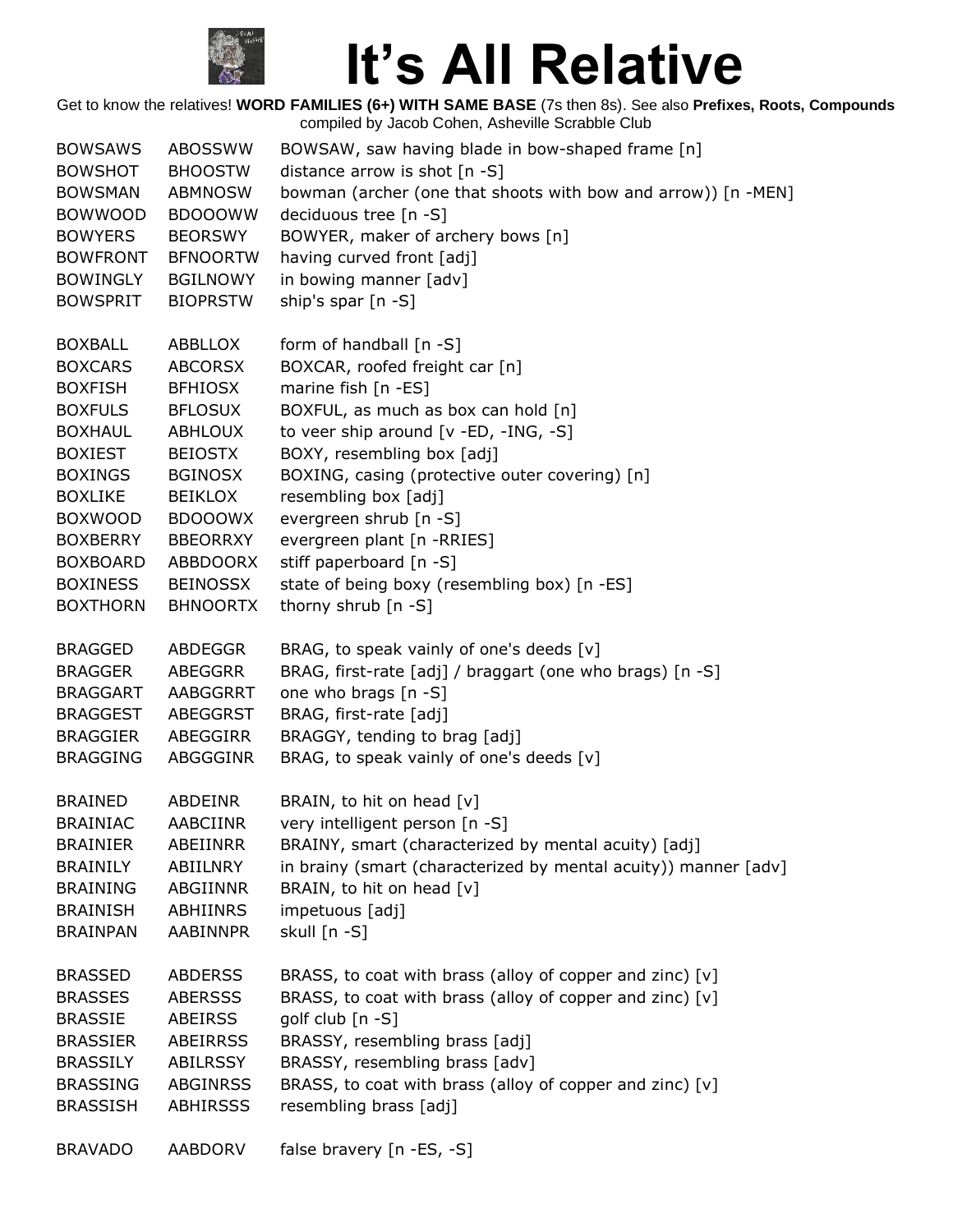

| <b>BRAVELY</b>  | ABELRVY         | BRAVE, showing courage (quality that enables one to face danger fearlessly; spirit) [adv] |
|-----------------|-----------------|-------------------------------------------------------------------------------------------|
| <b>BRAVERS</b>  | <b>ABERRSV</b>  | BRAVER, one that braves (to face with courage) [n]                                        |
| <b>BRAVERY</b>  | <b>ABERRVY</b>  | courage (quality that enables one to face danger fearlessly; spirit) [n -RIES]            |
| <b>BRAVEST</b>  | <b>ABERSTV</b>  | BRAVE, showing courage [adj]                                                              |
| <b>BRAVING</b>  | ABGINRV         | BRAVE, to face with courage [v]                                                           |
| <b>BRAVOED</b>  | ABDEORV         | BRAVO, to applaud by shouting "bravo" [v]                                                 |
| <b>BRAVOES</b>  | <b>ABEORSV</b>  | BRAVO, hired killer [n] / BRAVO, to applaud by shouting "bravo" [v]                       |
| <b>BRAVURA</b>  | AABRRUV         | fine musical technique [n -S, -RE]                                                        |
| <b>BRAVURE</b>  | <b>ABERRUV</b>  | BRAVURA, fine musical technique [n]                                                       |
| <b>BRAVOING</b> | ABGINORV        | BRAVO, to applaud by shouting "bravo" [v]                                                 |
|                 |                 |                                                                                           |
| <b>BROADAX</b>  | <b>AABDORX</b>  | broad-edged ax [n -ES]                                                                    |
| <b>BROADEN</b>  | <b>ABDENOR</b>  | to make broad [v -ED, -ING, -S]                                                           |
| <b>BROADER</b>  | <b>ABDEORR</b>  | BROAD, wide (having great extent from side to side) [adj]                                 |
| <b>BROADLY</b>  | <b>ABDLORY</b>  | in broad (wide (having great extent from side to side)) manner [adv]                      |
| <b>BROADAXE</b> | AABDEORX        | broadax (broad-edged ax) [n -S]                                                           |
| <b>BROADEST</b> | ABDEORST        | BROAD, wide (having great extent from side to side) [adj]                                 |
| <b>BROADISH</b> | <b>ABDHIORS</b> | somewhat broad [adj]                                                                      |
| <b>BROADWAY</b> | <b>AABDORWY</b> | large main road [n -S]                                                                    |
|                 |                 |                                                                                           |
| <b>BROMATE</b>  | <b>ABEMORT</b>  | to combine with bromine [v -D, -TING, -S]                                                 |
| <b>BROMIDE</b>  | <b>BDEIMOR</b>  | bromine compound [n -S]                                                                   |
| <b>BROMIDS</b>  | <b>BDIMORS</b>  | BROMID, bromide (bromine compound) [n]                                                    |
| <b>BROMINE</b>  | <b>BEIMNOR</b>  | volatile liquid element [n -S]                                                            |
| <b>BROMINS</b>  | <b>BIMNORS</b>  | BROMIN, bromine (volatile liquid element) [n]                                             |
| <b>BROMISM</b>  | <b>BIMMORS</b>  | diseased condition of skin [n -S]                                                         |
| <b>BROMIZE</b>  | <b>BEIMORZ</b>  | to treat with bromine or bromide [v -D, -ZING, -S]                                        |
| <b>BROMIDIC</b> | <b>BCDIIMOR</b> | commonplace; trite [adj]                                                                  |
|                 |                 |                                                                                           |
| <b>BRUSHED</b>  | <b>BDEHRSU</b>  | BRUSH, to touch lightly [v]                                                               |
| <b>BRUSHER</b>  | <b>BEHRRSU</b>  | one that brushes (to touch lightly) [n -S]                                                |
| <b>BRUSHES</b>  | <b>BEHRSSU</b>  | BRUSH, to touch lightly [v]                                                               |
| <b>BRUSHUP</b>  | <b>BHPRSUU</b>  | quick review [n -S]                                                                       |
| <b>BRUSHIER</b> | <b>BEHIRRSU</b> | BRUSHY, shaggy; rough [adj]                                                               |
| <b>BRUSHING</b> | <b>BGHINRSU</b> | BRUSH, to touch lightly [v]                                                               |
| <b>BRUSHOFF</b> | <b>BFFHORSU</b> | abrupt dismissal [n -S]                                                                   |
|                 |                 |                                                                                           |
| <b>BRUTELY</b>  | <b>BELRTUY</b>  | in brutal (cruel; savage) manner [adv]                                                    |
| <b>BRUTEST</b>  | <b>BERSTTU</b>  | BRUTE, resembling animal; cruel [adj]                                                     |
| <b>BRUTIFY</b>  | <b>BFIRTUY</b>  | to make brutal [v -FIED, -ING, -FIES]                                                     |
| <b>BRUTISH</b>  | <b>BHIRSTU</b>  | brutal (cruel; savage) [adj]                                                              |
| <b>BRUTISM</b>  | <b>BIMRSTU</b>  | state of being brutal (cruel; savage) [n -S]                                              |
| <b>BRUTALLY</b> | <b>ABLLRTUY</b> | BRUTAL, cruel; savage [adv]                                                               |
|                 |                 |                                                                                           |
| <b>BUSHERS</b>  | <b>BEHRSSU</b>  | BUSHER, minor league baseball player [n]                                                  |
| <b>BUSHIER</b>  | <b>BEHIRSU</b>  | BUSHY, covered with bushes [adj]                                                          |
| <b>BUSHIES</b>  | <b>BEHISSU</b>  | BUSHY, person who lives in bush (wilderness) [n]                                          |
|                 |                 |                                                                                           |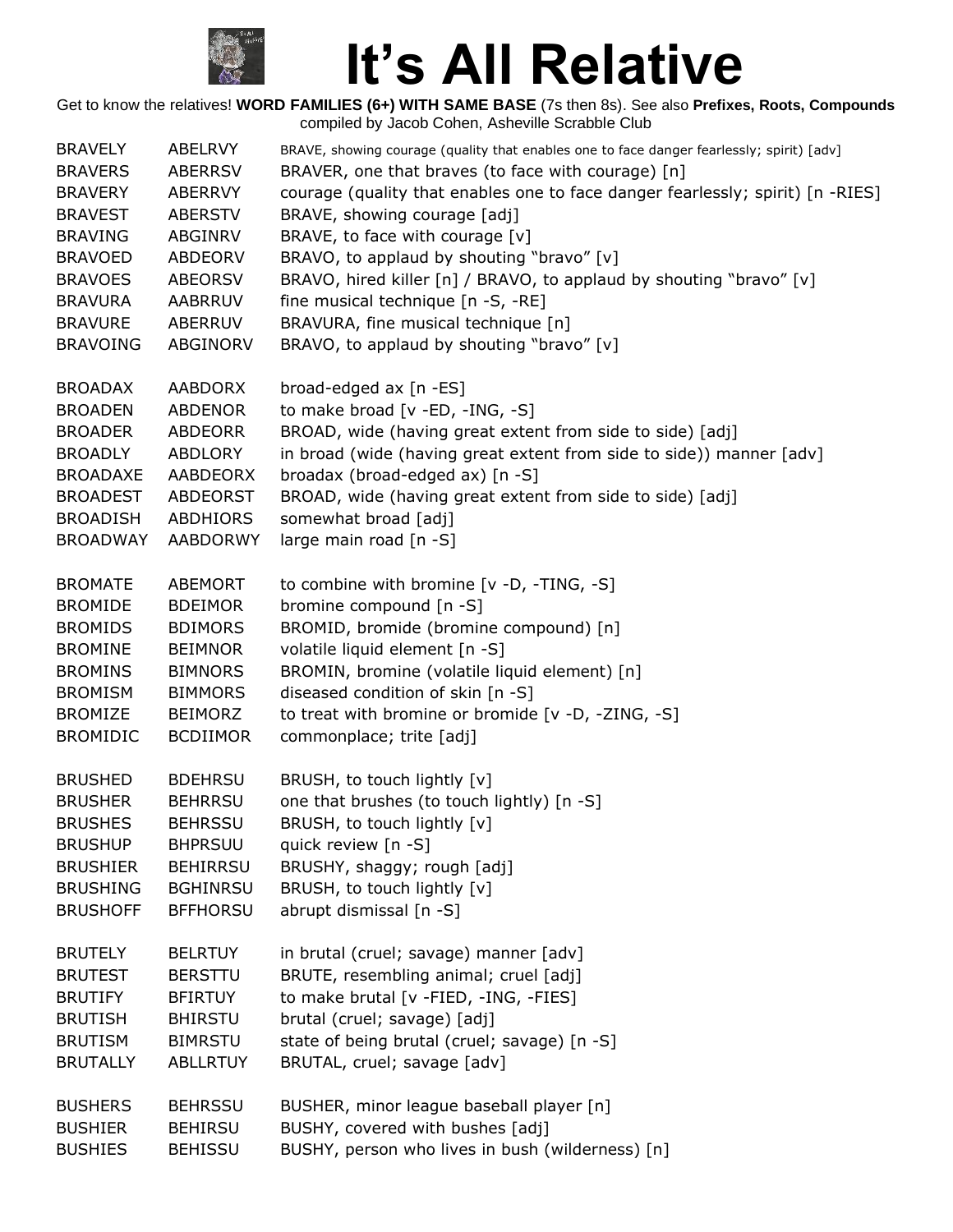

| <b>BUSHILY</b>  | <b>BHILSUY</b>  | in bushy (covered with bushes) manner [adv]                      |
|-----------------|-----------------|------------------------------------------------------------------|
| <b>BUSHING</b>  | <b>BGHINSU</b>  | BUSH, to cover with bushes (shrubs) [v] / lining for hole [n -S] |
| <b>BUSHLOT</b>  | <b>BHLOSTU</b>  | woodlot (area restricted to growing of forest trees) [n -S]      |
| <b>BUSHMAN</b>  | <b>ABHMNSU</b>  | woodsman (one who works or lives in forest) [n -MEN]             |
| <b>BUSHPIG</b>  | <b>BGHIPSU</b>  | wild African pig [n -S]                                          |
| <b>BUSHTIT</b>  | <b>BHISTTU</b>  | titmouse (small bird) [n -S]                                     |
| <b>BUZZWIG</b>  | <b>BGIUWZZ</b>  | large, thick wig [n -S]                                          |
| <b>BUSHBABY</b> | ABBBHSUY        | small tree-dwelling primate [n -BIES]                            |
| <b>BUSHBUCK</b> | <b>BBCHKSUU</b> | small antelope [n -S]                                            |
| <b>BUSHFIRE</b> | <b>BEFHIRSU</b> | fire in wooded area [n -S]                                       |
| <b>BUSHGOAT</b> | ABGHOSTU        | bushbuck (small antelope) [n -S]                                 |
| <b>BUSHIEST</b> | <b>BEHISSTU</b> | BUSHY, covered with bushes [adj]                                 |
| <b>BUSHLAND</b> | <b>ABDHLNSU</b> | unsettled forest land [n -S]                                     |
| <b>BUSHLESS</b> | <b>BEHLSSSU</b> | having no bushes [adj]                                           |
| <b>BUSHLIKE</b> | <b>BEHIKLSU</b> | resembling bush [adj]                                            |
| <b>BUSHVELD</b> | <b>BDEHLSUV</b> | veld with shrubby vegetation [n -S]                              |
|                 |                 |                                                                  |
| <b>BUZZCUT</b>  | <b>BCTUUZZ</b>  | very short haircut [n -S]                                        |
| <b>BUZZERS</b>  | <b>BERSUZZ</b>  | BUZZER, signaling device [n]                                     |
| <b>BUZZIER</b>  | <b>BEIRUZZ</b>  | BUZZY, having vibrating sound [adj]                              |
| <b>BUZZING</b>  | <b>BGINUZZ</b>  | BUZZ, to make vibrating sound [v] / buzzing noise [n -S]         |
| <b>BUZZBAIT</b> | ABBITUZZ        | vibrating fishing lure [n -S]                                    |
| <b>BUZZIEST</b> | <b>BEISTUZZ</b> | BUZZY, having vibrating sound [adj]                              |
| <b>BUZZKILL</b> | <b>BIKLLUZZ</b> | one that has depressing or negative effect [n -S]                |
| <b>BUZZWORD</b> | <b>BDORUWZZ</b> | word used to impress someone [n -S]                              |
|                 |                 |                                                                  |
| <b>BYCATCH</b>  | <b>ABCCHTY</b>  | marine animals caught unintentionally [n -ES]                    |
| <b>BYELAWS</b>  | <b>ABELSWY</b>  | BYELAW, bylaw (secondary law) [n]                                |
| <b>BYGONES</b>  | <b>BEGNOSY</b>  | BYGONE, past occurrence [n]                                      |
| <b>BYLINED</b>  | <b>BDEILNY</b>  | BYLINE, to write under byline (line giving author's name) [v]    |
| <b>BYLINER</b>  | <b>BEILNRY</b>  | one that writes under byline [n -S]                              |
| <b>BYLINES</b>  | <b>BEILNSY</b>  | BYLINE, to write under byline (line giving author's name) [v]    |
| <b>BYNAMES</b>  | <b>ABEMNSY</b>  | BYNAME, secondary name [n]                                       |
| <b>BYPATHS</b>  | <b>ABHPSTY</b>  | BYPATH, indirect road [n]                                        |
| <b>BYPLAYS</b>  | <b>ABLPSYY</b>  | BYPLAY, secondary action [n]                                     |
| <b>BYROADS</b>  | <b>ABDORSY</b>  | BYROAD, side road [n]                                            |
| <b>BYTALKS</b>  | <b>ABKLSTY</b>  | BYTALK, small talk [n]                                           |
| <b>BYWORDS</b>  | <b>BDORSWY</b>  | BYWORD, well-known saying [n]                                    |
| <b>BYWORKS</b>  | <b>BKORSWY</b>  | BYWORK, work done during leisure time [n]                        |
| <b>BYLINING</b> | <b>BGIILNNY</b> | BYLINE, to write under byline (line giving author's name) [v]    |
| <b>BYPASSED</b> | <b>ABDEPSSY</b> | BYPASS, to avoid by going around [v]                             |
| <b>BYPASSES</b> | ABEPSSSY        | BYPASS, to avoid by going around [v]                             |
| <b>BYSTREET</b> | <b>BEERSTTY</b> | side street [n -S]                                               |
|                 |                 |                                                                  |
|                 |                 | С                                                                |
| <b>CABALAS</b>  | <b>AAABCLS</b>  | CABALA, occult or secret doctrine [n]                            |
| <b>CABBALA</b>  | AAABBCL         | cabala (occult or secret doctrine) [n -S]                        |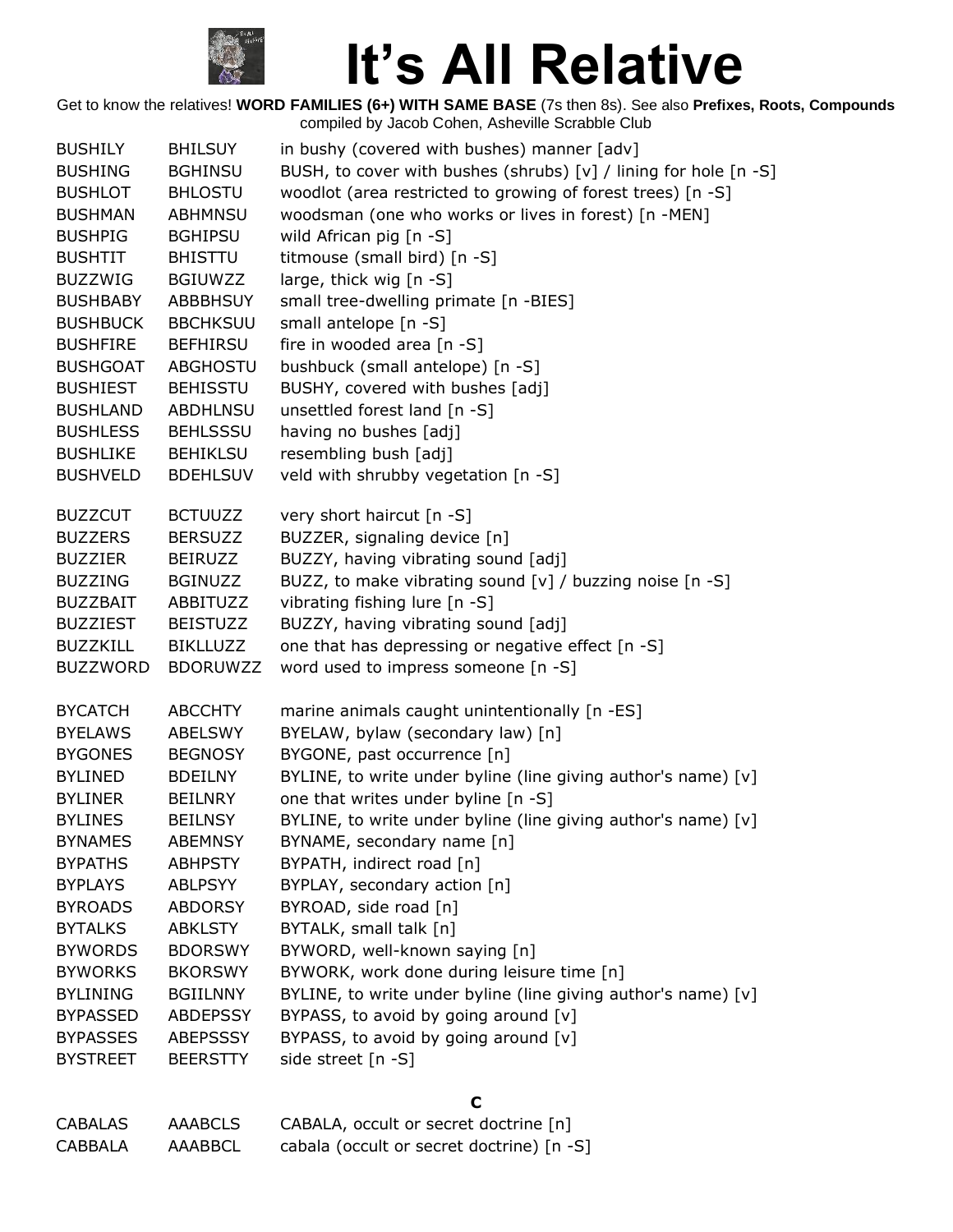

| <b>KABALAS</b>  | <b>AAABKLS</b>  | KABALA, cabala (occult or secret doctrine) [n]                                                                      |
|-----------------|-----------------|---------------------------------------------------------------------------------------------------------------------|
| QABALAH         | AAABHLQ         | cabala (occult or secret doctrine) [n -S]                                                                           |
| QABALAS         | AAABLQS         | QABALA, cabala (occult or secret doctrine) [n]                                                                      |
| CABALISM        | <b>AABCILMS</b> | adherence to cabala [n -S]                                                                                          |
| <b>CABALIST</b> | <b>AABCILST</b> | one who practices cabalism (adherence to cabala) [n -S]                                                             |
| CABALLED        | AABCDELL        | CABAL, to conspire (to plan secretly with another) [v]                                                              |
| <b>CABBALAH</b> | AAABBCHL        | cabala (occult or secret doctrine) [n -S]                                                                           |
| KABALISM        | <b>AABIKLMS</b> | cabalism (adherence to cabala) [n -S]                                                                               |
| <b>KABALIST</b> | <b>AABIKLST</b> | cabalist (one who practices cabalism (adherence to cabala)) [n -S]                                                  |
|                 |                 |                                                                                                                     |
| KABBALAH        | AAABBHKL        | cabala (occult or secret doctrine) [n -S]                                                                           |
| <b>CALCIFY</b>  | <b>ACCFILY</b>  | to harden (to make hard) [v -FIED, -ING, -FIES]                                                                     |
| <b>CALCINE</b>  | <b>ACCEILN</b>  | to reduce to calx by heat $[v -D, -CING, -S]$                                                                       |
| <b>CALCITE</b>  | <b>ACCEILT</b>  | mineral (naturally occurring inorganic substance having characteristic set of physical properties) [n -S]           |
| CALCIUM         | <b>ACCILMU</b>  | metallic element [n -S]                                                                                             |
| CALCIFIC        | <b>ACCCFIIL</b> | containing salts of calcium [adj]                                                                                   |
|                 |                 |                                                                                                                     |
| <b>CALCITIC</b> | <b>ACCCIILT</b> | CALCITE, mineral (naturally occurring inorganic substance having characteristic set of physical properties) [adj]   |
| <b>CALCRETE</b> | <b>ACCEELRT</b> | type of concrete made with calcium carbonate [n -S]                                                                 |
| <b>CALCSPAR</b> | <b>AACCLPRS</b> | calcite (mineral (naturally occurring inorganic substance having characteristic set of physical properties)) [n -S] |
| <b>CALCTUFA</b> | <b>AACCFLTU</b> | mineral deposit [n -S]                                                                                              |
| <b>CALCTUFF</b> | <b>ACCFFLTU</b> | calctufa (mineral deposit) [n -S]                                                                                   |
| <b>CALLBOY</b>  | <b>ABCLLOY</b>  | bellboy (hotel's errand boy) [n -S]                                                                                 |
| <b>CALLEES</b>  | <b>ACEELLS</b>  | CALLEE, one that is called [n]                                                                                      |
| <b>CALLERS</b>  | <b>ACELLRS</b>  | CALLER, one that calls (to summon (to order to appear)) [n]                                                         |
| <b>CALLING</b>  | <b>ACGILLN</b>  | CALL, to summon (to order to appear) [v] / vocation or profession $[n - S]$                                         |
| CALLOUT         | <b>ACLLOTU</b>  | inset in printed article [n -S]                                                                                     |
|                 |                 |                                                                                                                     |
| <b>CALLABLE</b> | <b>AABCELLL</b> | CALL, to summon (to order to appear) [adj]                                                                          |
| <b>CALLBACK</b> | <b>AABCCKLL</b> | recall of defective product [n -S]                                                                                  |
| <b>CAMPERS</b>  | <b>ACEMPRS</b>  | CAMPER, one that camps (to live in open) [n]                                                                        |
| <b>CAMPING</b>  | <b>ACGIMNP</b>  | act of living outdoors [n -S] / CAMP, to live in open [v]                                                           |
| <b>CAMPION</b>  | <b>ACIMNOP</b>  | herb (flowering plant with nonwoody stem) [n -S]                                                                    |
| <b>CAMPOUT</b>  | <b>ACMOPTU</b>  | camping out by group [n -S]                                                                                         |
| <b>CAMPAGNA</b> | <b>AAACGMNP</b> | flat, open plain [n -NE]                                                                                            |
| <b>CAMPAGNE</b> | <b>AACEGMNP</b> | CAMPAGNA, flat, open plain [n]                                                                                      |
| <b>CAMPAIGN</b> | AACGIMNP        | to conduct series of operations to reach specific goal [v -ED, -ING, -S]                                            |
| <b>CAMPFIRE</b> | <b>ACEFIMPR</b> | outdoor fire [n -S]                                                                                                 |
| <b>CAMPOREE</b> | <b>ACEEMOPR</b> | gathering of Boy Scouts [n -S]                                                                                      |
|                 |                 |                                                                                                                     |
| <b>CAMPSITE</b> | <b>ACEIMPST</b> | area suitable for camping [n -S]                                                                                    |
| <b>CAMPUSED</b> | <b>ACDEMPSU</b> | CAMPUS, to restrict student to school grounds [v]                                                                   |
| <b>CAMPUSES</b> | <b>ACEMPSSU</b> | CAMPUS, to restrict student to school grounds [v]                                                                   |
| CANONIC         | <b>ACCINNO</b>  | CANON, law decreed by church council [adj]                                                                          |
| <b>CANONRY</b>  | <b>ACNNORY</b>  | clerical office [n -RIES]                                                                                           |
| <b>CANONESS</b> | <b>ACENNOSS</b> | woman who lives according to canon [n -ES]                                                                          |
| CANONISE        | <b>ACEINNOS</b> | to canonize (to declare to be saint) [v -D, -SING, -S]                                                              |
|                 |                 |                                                                                                                     |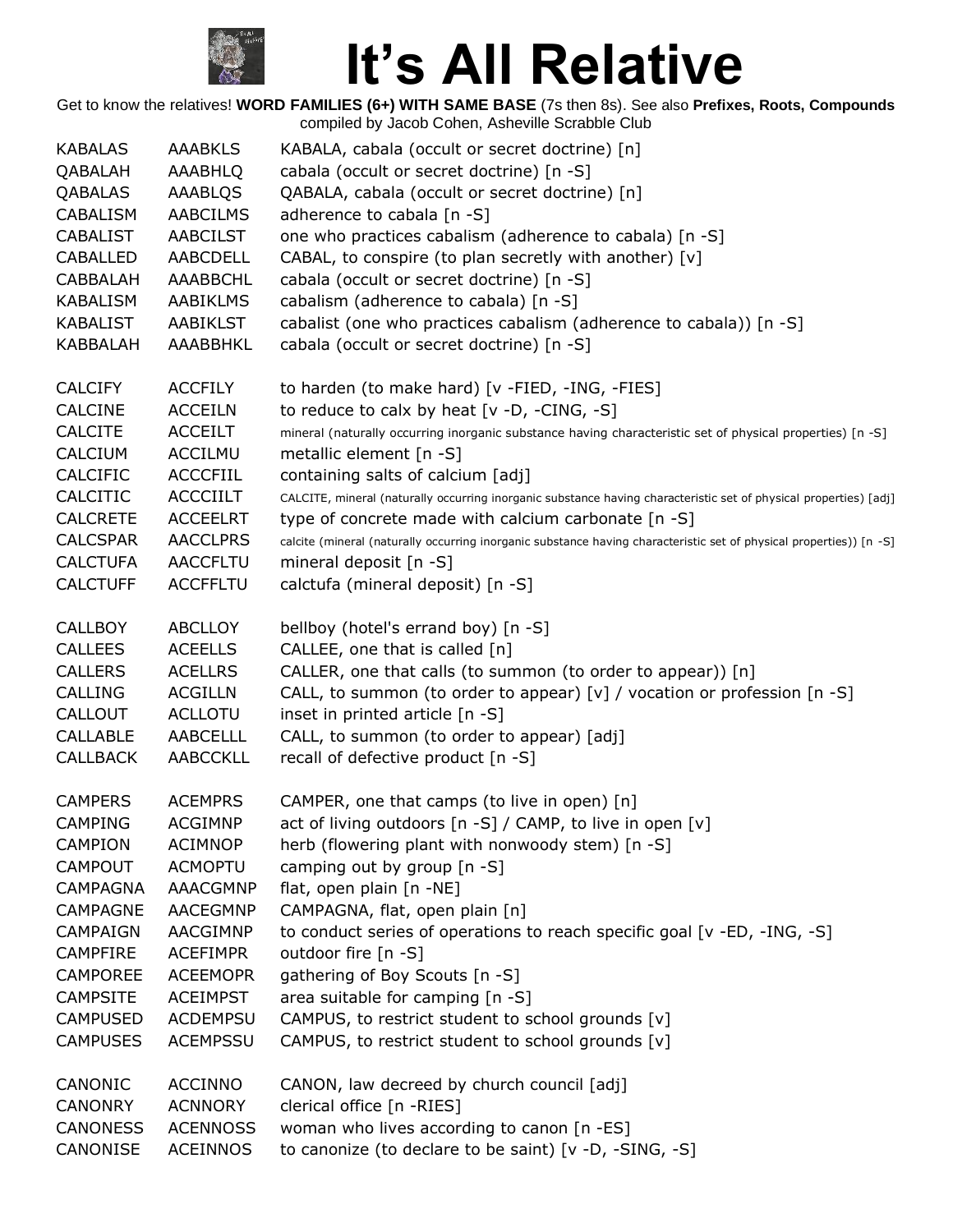

| CANONIST                           | ACINNOST                    | specialist in canon law [n -S]                                                          |
|------------------------------------|-----------------------------|-----------------------------------------------------------------------------------------|
| CANONIZE                           | ACEINNOZ                    | to declare to be saint [v -D, -ZING, -S]                                                |
| CAPITAL                            | <b>AACILPT</b>              | upper part of column [n -S]                                                             |
| CAPITOL                            | <b>ACILOPT</b>              | building occupied by state legislature [n -S]                                           |
| <b>CAPLESS</b>                     | <b>ACELPSS</b>              | being without cap [adj]                                                                 |
| <b>CAPPERS</b>                     | <b>ACEPPRS</b>              | CAPPER, capmaker (one that makes caps) [n]                                              |
| <b>CAPPING</b>                     | <b>ACGINPP</b>              | CAP, to provide with cap (type of head covering) [v] / wax covering in honeycomb [n -S] |
| <b>CAPROCK</b>                     | <b>ACCKOPR</b>              | overlying rock layer [n -S]                                                             |
| <b>CAPSIZE</b>                     | <b>ACEIPSZ</b>              | to overturn (to turn over) [v -D, -SING, -S]                                            |
| <b>CAPTAIN</b>                     | AACINPT                     | to lead or command [v -ED, -ING, -S]                                                    |
| <b>CAPTION</b>                     | <b>ACINOPT</b>              | to provide with title [v -ED, -ING, -S]                                                 |
| <b>CAPITULA</b>                    | AACILPTU                    | flower clusters [n CAPITULA]                                                            |
| <b>CAPMAKER</b>                    | <b>AACEKMPR</b>             | one that makes caps [n -S]                                                              |
| <b>CAPSTONE</b>                    | <b>ACENOPST</b>             | top stone of structure [n -S]                                                           |
| <b>CARBARN</b>                     | <b>AABCNRR</b>              | garage for buses [n -S]                                                                 |
| <b>CARFARE</b>                     | <b>AACEFRR</b>              | payment for bus or car ride [n -S]                                                      |
| <b>CARFULS</b>                     | <b>ACFLRSU</b>              | CARFUL, as much as car can hold [n]                                                     |
| <b>CARHOPS</b>                     | <b>ACHOPRS</b>              | CARHOP, to serve customers at drive-in restaurant [v]                                   |
| <b>CARJACK</b>                     | <b>AACCJKR</b>              | to steal vehicle from its driver by force [v -ED, -ING, -S]                             |
| <b>CARLESS</b>                     | <b>ACELRSS</b>              | being without car [adj]                                                                 |
| <b>CARLINE</b>                     | <b>ACEILNR</b>              | carling (beam supporting ship's deck) [n -S]                                            |
| CARLOAD                            | <b>AACDLOR</b>              | as much as car can hold [n -S]                                                          |
| <b>CAROACH</b>                     | <b>AACCHOR</b>              | caroche (stately carriage) [n -ES]                                                      |
| <b>CAROCHE</b>                     | <b>ACCEHOR</b>              | stately carriage [n -S]                                                                 |
| CARPING                            | <b>ACGINPR</b>              | act of one who carps [n -S] / CARP, to find fault unreasonably [v]                      |
| <b>CARPOOL</b>                     | <b>ACLOOPR</b>              | to take turns driving group of commuters [v -ED, -ING, -S]                              |
| <b>CARPORT</b>                     | <b>ACOPRRT</b>              | shelter for car [n -S]                                                                  |
| CARRIED                            | <b>ACDEIRR</b>              | CARRY, to convey from one place to another [v]                                          |
| <b>CARRIER</b>                     | <b>ACEIRRR</b>              | one that carries (to convey from one place to another) [n -S]                           |
| <b>CARRIES</b>                     | <b>ACEIRRS</b>              | CARRY, to convey from one place to another [v]                                          |
| <b>CARROCH</b>                     | <b>ACCHORR</b>              | caroche (stately carriage) [n -ES]                                                      |
| <b>CARRYON</b>                     | <b>ACNORRY</b>              | small piece of luggage [n -S]                                                           |
| <b>CARSICK</b>                     | <b>ACCIKRS</b>              | nauseated from riding in car [adj]                                                      |
| CARTAGE                            | <b>AACEGRT</b>              | act of carting (to convey in cart (two-wheeled vehicle)) [n -S]                         |
| <b>CARTFUL</b>                     | <b>ACFLRTU</b>              | cartload (as much as cart can hold) [n -S]                                              |
| <b>CARWASH</b>                     | <b>AACHRSW</b>              | establishment equipped to wash automobiles [n -ES]                                      |
| <b>CARMAKER</b>                    | AACEKMRR                    | automobile manufacturer [n -S]                                                          |
| CARRIAGE                           | AACEGIRR                    | wheeled, horse-drawn vehicle [n -S]                                                     |
| CARRYALL                           | <b>AACLLRRY</b>             | light covered carriage [n -S]                                                           |
| <b>CARRYCOT</b>                    | <b>ACCORRTY</b>             | portable baby's cot [n -S]                                                              |
| <b>CARRYING</b><br><b>CARRYOUT</b> | ACGINRRY<br><b>ACORRTUY</b> | CARRY, to convey from one place to another [v]                                          |
| CARSPIEL                           | <b>ACEILPRS</b>             | take-out order of food [n -S]<br>curling match in which curlers compete for car [n -S]  |
| CARTABLE                           | <b>AABCELRT</b>             | CART, to convey in cart (two-wheeled vehicle) [adj]                                     |
| CARTLOAD                           | AACDLORT                    | as much as cart can hold [n -S]                                                         |
|                                    |                             |                                                                                         |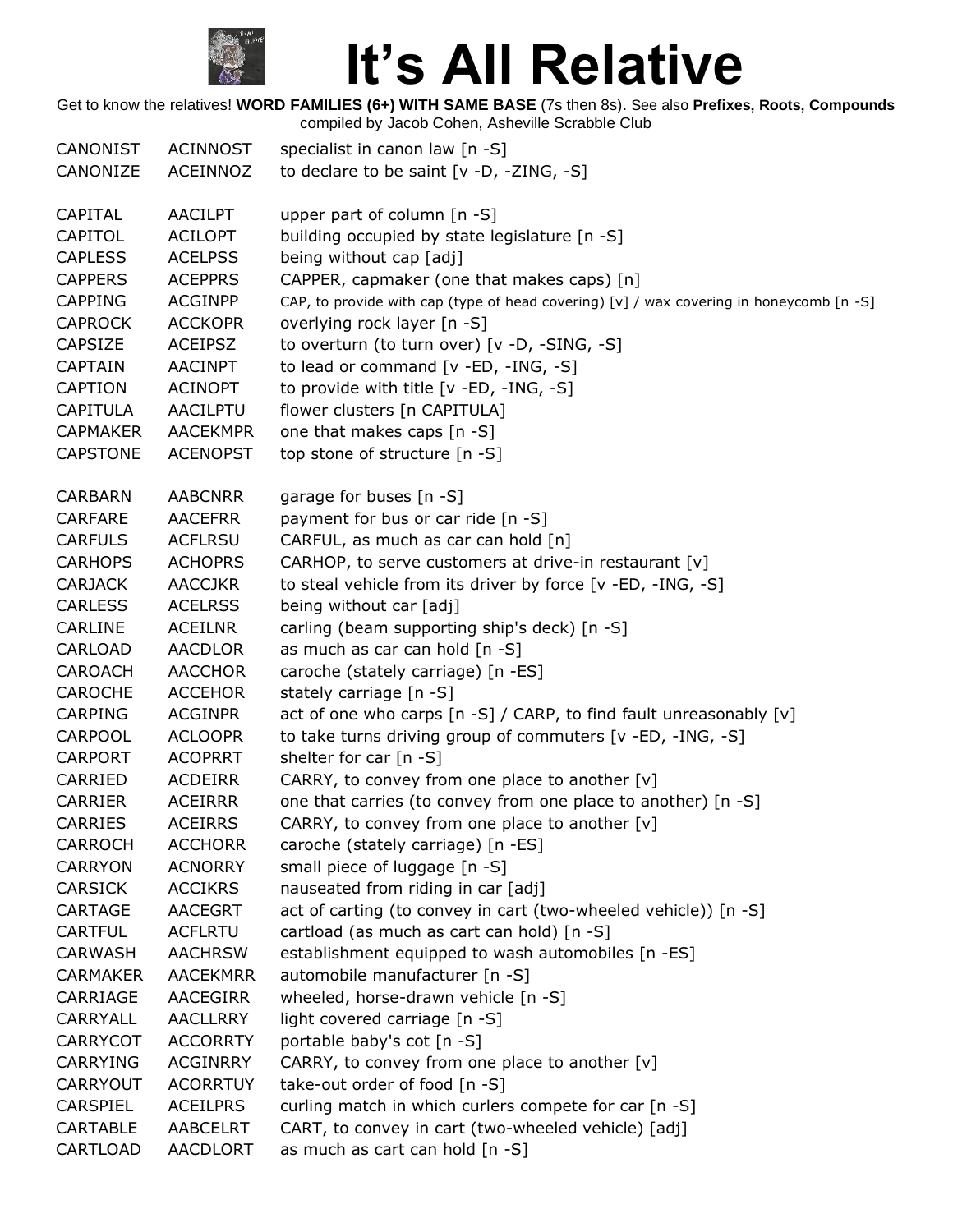

| <b>CASEASE</b>  | <b>AACEESS</b>  | enzyme (complex protein) [n -S]                                         |
|-----------------|-----------------|-------------------------------------------------------------------------|
| <b>CASEATE</b>  | <b>AACEEST</b>  | to become cheesy [v -D, -TING, -S                                       |
| <b>CASEINS</b>  | <b>ACEINSS</b>  | CASEIN, milk protein [n]                                                |
| <b>CASEOSE</b>  | <b>ACEEOSS</b>  | proteose (water-soluble protein) [n -S]                                 |
| <b>CASEOUS</b>  | <b>ACEOSSU</b>  | cheesy (resembling cheese (food made from milk curds)) [adj]            |
| <b>CASEFIED</b> | <b>ACDEEFIS</b> | CASEFY, to caseate (to become cheesy) [v]                               |
| <b>CASEFIES</b> | <b>ACEEFISS</b> | CASEFY, to caseate (to become cheesy) [v]                               |
| <b>CASHBOX</b>  | <b>ABCHOSX</b>  | container for money [n -ES]                                             |
| <b>CASHIER</b>  | <b>ACEHIRS</b>  | to dismiss in disgrace [v -ED, -ING, -S]                                |
| <b>CASHING</b>  | <b>ACGHINS</b>  | CASH, to convert into cash (ready money) [v]                            |
| <b>CASHABLE</b> | AABCEHLS        | CASH, to convert into cash (ready money) [adj]                          |
| <b>CASHBACK</b> | <b>AABCCHKS</b> | incentive of cash given back to purchaser [n -S]                        |
| <b>CASHBOOK</b> | <b>ABCHKOOS</b> | book of monetary records [n -S]                                         |
| <b>CASHLESS</b> | <b>ACEHLSSS</b> | having no cash [adj]                                                    |
| <b>CENTALS</b>  | <b>ACELNST</b>  | CENTAL, unit of weight [n]                                              |
| <b>CENTARE</b>  | <b>ACEENRT</b>  | measure of land area [n -S]                                             |
| <b>CENTAVO</b>  | <b>ACENOTV</b>  | coin of various Spanish-American nations [n -S]                         |
| <b>CENTILE</b>  | <b>CEEILNT</b>  | value of statistical variable [n -S]                                    |
| <b>CENTIME</b>  | <b>CEEIMNT</b>  | 100th part of franc [n -S]                                              |
| <b>CENTIMO</b>  | <b>CEIMNOT</b>  | any of various small coins [n -S]                                       |
| <b>CENTUMS</b>  | <b>CEMNSTU</b>  | CENTUM, one hundred [n]                                                 |
| <b>CENTURY</b>  | <b>CENRTUY</b>  | period of 100 years [n -RIES]                                           |
| <b>CENTIARE</b> | <b>ACEEINRT</b> | centare (measure of land area) [n -S]                                   |
| <b>CENTUPLE</b> | <b>CEELNPTU</b> | to increase hundredfold [v -D, -LING, -S]                               |
| <b>CHARKED</b>  | <b>ACDEHKR</b>  | CHARK, to char (to burn slightly) [v]                                   |
| CHARQUI         | ACHIQRU         | type of meat (animal flesh used as food) [n -S]                         |
| CHARCOAL        | <b>AACCHLOR</b> | to blacken with charcoal (dark, porous carbon) [v -ED, -ING, -S]        |
| <b>CHARKING</b> | <b>ACGHIKNR</b> | CHARK, to char (to burn slightly) [v]                                   |
| CHARQUID        | ACDHIQRU        | CHARQUI, type of meat (animal flesh used as food) [adj]                 |
| <b>CHARRIER</b> | <b>ACEHIRRR</b> | CHARRY, resembling charcoal [adj]                                       |
| <b>CHARRING</b> | <b>ACGHINRR</b> | CHAR, to burn slightly [v]                                              |
| <b>CHATTED</b>  | <b>ACDEHTT</b>  | CHAT, to converse informally [v]                                        |
| <b>CHATTER</b>  | <b>ACEHRTT</b>  | to talk rapidly and trivially [v -ED, -ING, -S]                         |
| <b>CHATLINE</b> | <b>ACEHILNT</b> | telephone service that allows conversation among several callers [n -S] |
| <b>CHATROOM</b> | <b>ACHMOORT</b> | real-time online discussion group [n -S]                                |
| <b>CHATTERY</b> | <b>ACEHRTTY</b> | CHATTER, to talk rapidly and trivially [adj]                            |
| <b>CHATTIER</b> | <b>ACEHIRTT</b> | CHATTY, talkative [adj]                                                 |
| <b>CHATTILY</b> | <b>ACHILTTY</b> | CHATTY, talkative [adv]                                                 |
| <b>CHATTING</b> | <b>ACGHINTT</b> | CHAT, to converse informally [v]                                        |
| <b>CHEAPEN</b>  | <b>ACEEHNP</b>  | to make cheap [v -ED, -ING, -S]                                         |
| <b>CHEAPER</b>  | <b>ACEEHPR</b>  | CHEAP, inexpensive [adj]                                                |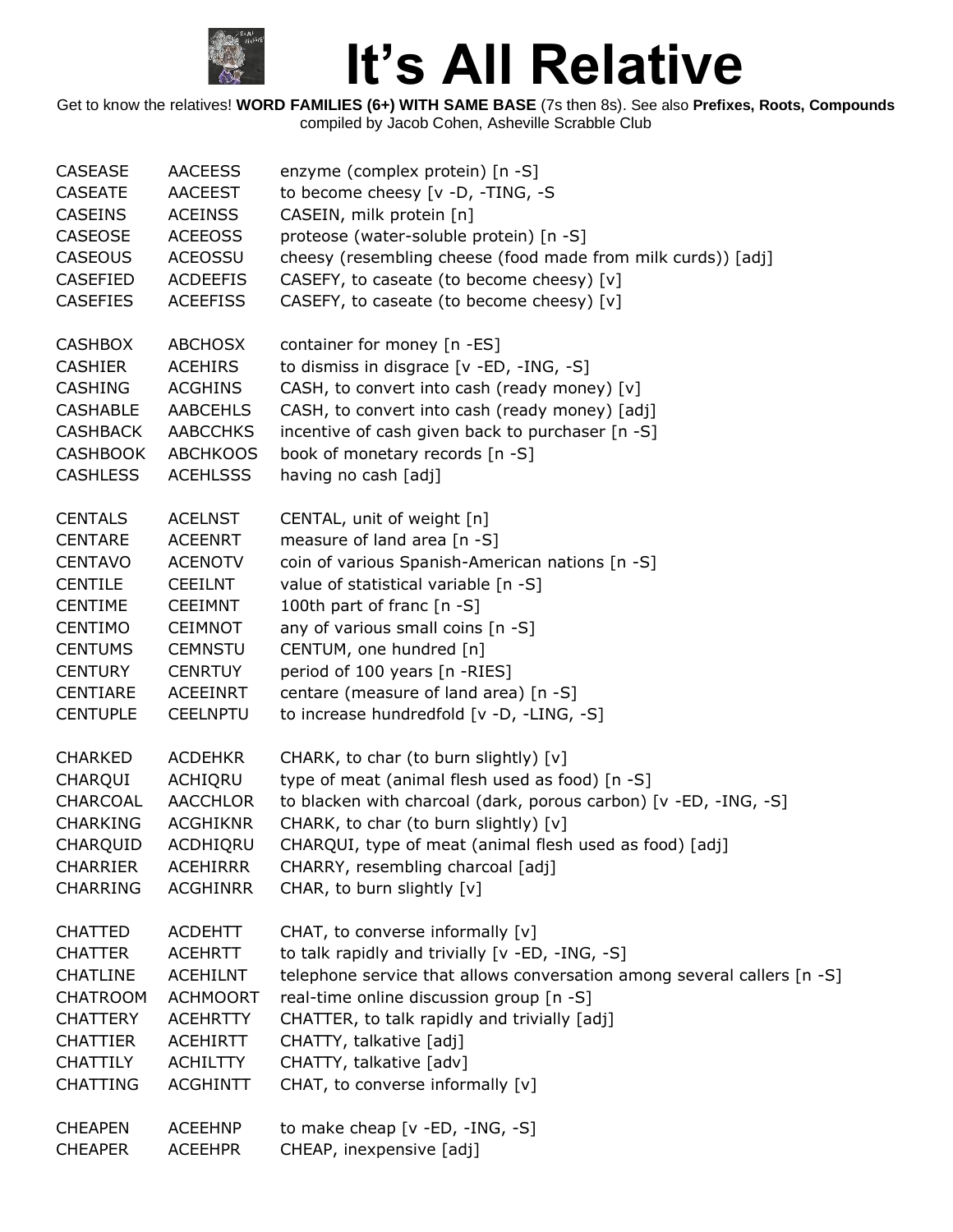

| <b>CHEAPIE</b>  | ACEEHIP         | one that is cheap $[n - S]$                                                   |
|-----------------|-----------------|-------------------------------------------------------------------------------|
| <b>CHEAPLY</b>  | <b>ACEHLPY</b>  | in cheap (inexpensive) manner [adv]                                           |
| <b>CHEAPOS</b>  | <b>ACEHOPS</b>  | CHEAPO, cheapie (one that is cheap) [n]                                       |
| <b>CHEAPEST</b> | <b>ACEEHPST</b> | CHEAP, inexpensive [adj]                                                      |
| <b>CHEAPISH</b> | <b>ACEHHIPS</b> | somewhat cheap [adj]                                                          |
| <b>CHECKED</b>  | <b>CCDEEHK</b>  | CHECK, to inspect (to look carefully at or over) [v]                          |
| <b>CHECKER</b>  | <b>CCEEHKR</b>  | to mark with squares [v -ED, -ING, -S]                                        |
| <b>CHECKUP</b>  | <b>CCEHKPU</b>  | examination [n -S]                                                            |
| <b>CHECKBOX</b> | <b>BCCEHKOX</b> | small box on computer screen to be clicked on to select feature [n -ES]       |
| <b>CHECKING</b> | <b>CCEGHIKN</b> | CHECK, to inspect (to look carefully at or over) [v]                          |
| <b>CHECKOFF</b> | <b>CCEFFHKO</b> | method of collecting union dues [n -S]                                        |
| <b>CHECKOUT</b> | <b>CCEHKOTU</b> | test of machine [n -S]                                                        |
| <b>CHECKROW</b> | <b>CCEHKORW</b> | to plant in rows which divide land into squares [v -ED, -ING, -S]             |
| <b>CHECKSUM</b> | <b>CCEHKMSU</b> | sum derived from bits of computer data [n -S]                                 |
| <b>CHEERED</b>  | <b>CDEEEHR</b>  | CHEER, to applaud with shouts of approval [v]                                 |
| <b>CHEERER</b>  | <b>CEEEHRR</b>  | one that cheers (to applaud with shouts of approval) [n -S]                   |
| <b>CHEERIO</b>  | <b>CEEHIOR</b>  | greeting (salutation) [n -S]                                                  |
| <b>CHEERLY</b>  | <b>CEEHLRY</b>  | cheerily (in cheery (cheerful (full of spirits)) manner) [adv]                |
| <b>CHEEROS</b>  | <b>CEEHORS</b>  | CHEERO, cheerio (greeting (salutation)) [n]                                   |
| <b>CHEERFUL</b> | <b>CEEFHLRU</b> | full of spirits [adj -ER, -EST]                                               |
| <b>CHEERIER</b> | <b>CEEEHIRR</b> | CHEERY, cheerful (full of spirits) [adj]                                      |
| <b>CHEERILY</b> | <b>CEEHILRY</b> | in cheery (cheerful (full of spirits)) manner [adv]                           |
| <b>CHEERING</b> | <b>CEEGHINR</b> | CHEER, to applaud with shouts of approval [v]                                 |
| <b>CHEERLED</b> | <b>CDEEEHLR</b> | CHEERLEAD, to call for and direct organized cheering, as at football game [v] |
| <b>CHILDES</b>  | <b>CDEHILS</b>  | CHILDE, youth of noble birth [n]                                              |
| <b>CHILDLY</b>  | <b>CDHILLY</b>  | resembling child (young person) [adj -LIER, -LIEST]                           |
| <b>CHIRREN</b>  | <b>CEHINRR</b>  | children (young person) [n CHIRREN]                                           |
| <b>CHILDBED</b> | <b>BCDDEHIL</b> | state of woman giving birth [n -S]                                            |
| <b>CHILDING</b> | <b>CDGHIILN</b> | pregnant (carrying developing fetus in uterus) [adj]                          |
| <b>CHILDISH</b> | <b>CDHHIILS</b> | resembling child (young person) [adj]                                         |
| <b>CHILDREN</b> | <b>CDEHILNR</b> | CHILD, young person [n]                                                       |
| <b>CHILLAX</b>  | <b>ACHILLX</b>  | to calm down [v -ED, -ING, -ES]                                               |
| <b>CHILLED</b>  | <b>CDEHILL</b>  | CHILL, to make cold [v]                                                       |
| <b>CHILLER</b>  | <b>CEHILLR</b>  | CHILL, cool (moderately cold) [adj] / one that chills (to make cold) [n -S]   |
| <b>CHILLEST</b> | <b>CEHILLST</b> | CHILL, cool (moderately cold) [adj]                                           |
| <b>CHILLIER</b> | <b>CEHIILLR</b> | CHILLY, cool (moderately cold) [adj]                                          |
| <b>CHILLILY</b> | <b>CHIILLLY</b> | CHILLY, cool (moderately cold) [adv]                                          |
| <b>CHILLING</b> | <b>CGHIILLN</b> | CHILL, to make cold [v]                                                       |
| <b>CHIPPER</b>  | <b>CEHIPPR</b>  | to chirp (to utter short, shrill sound) [v -ED, -ING, -S]                     |
| <b>CHIRKED</b>  | <b>CDEHIKR</b>  | CHIRK, to make shrill noise [v]                                               |
| <b>CHIRKER</b>  | <b>CEHIKRR</b>  | CHIRK, cheerful (full of spirits) [adj]                                       |
| <b>CHIRMED</b>  | <b>CDEHIMR</b>  | CHIRM, to chirp (to utter short, shrill sound) [v]                            |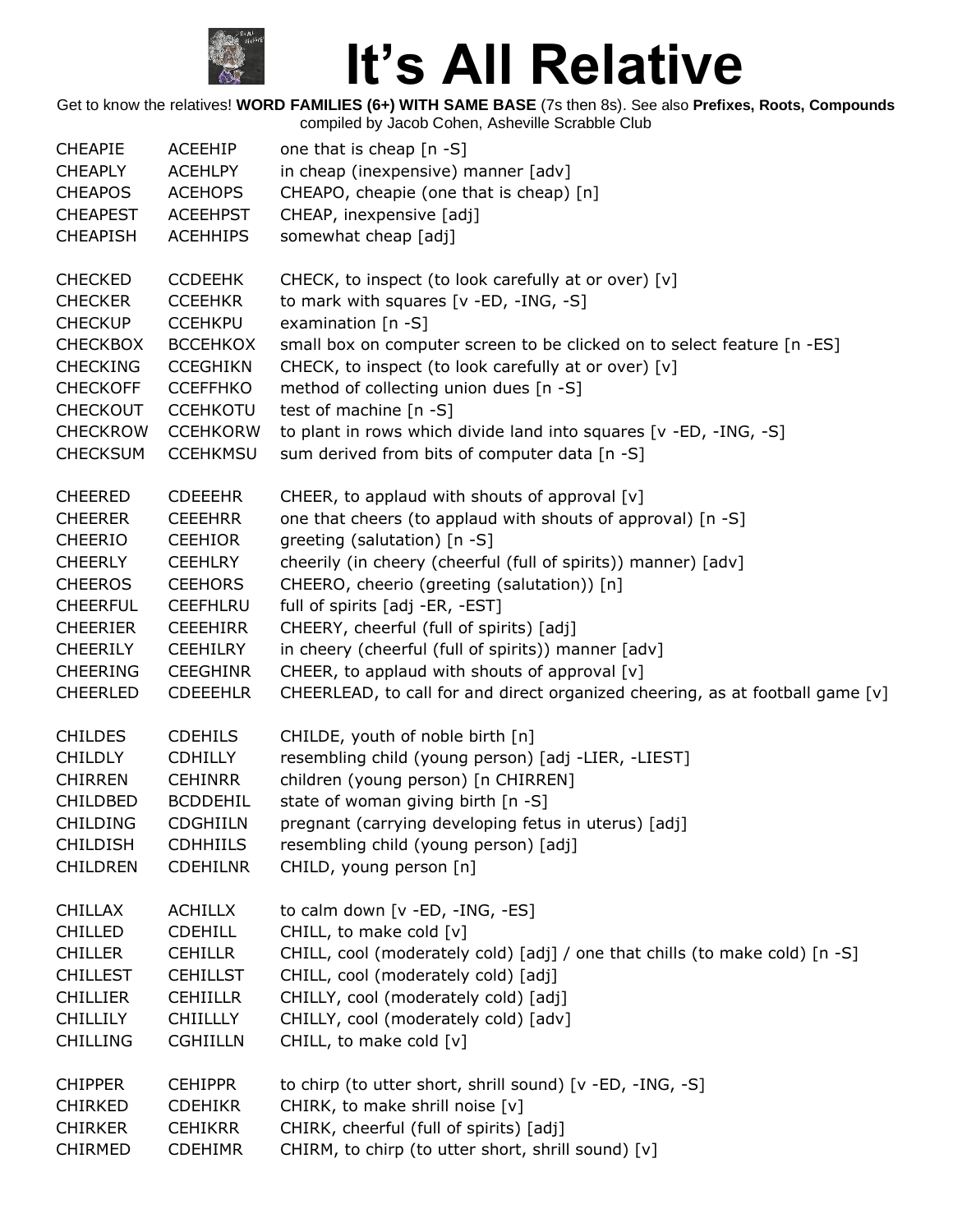

| <b>CHIRPED</b>  | <b>CDEHIPR</b>  | CHIRP, to utter short, shrill sound [v]                       |
|-----------------|-----------------|---------------------------------------------------------------|
| <b>CHIRPER</b>  | <b>CEHIPRR</b>  | one that chirps (to utter short, shrill sound) [n -S]         |
| <b>CHIRRUP</b>  | <b>CHIPRRU</b>  | to chirp repeatedly [v -ED, -ING, -S]                         |
| <b>CHIRKING</b> | <b>CGHIIKNR</b> | CHIRK, to make shrill noise [v]                               |
| <b>CHIRMING</b> | <b>CGHIIMNR</b> | CHIRM, to chirp (to utter short, shrill sound) [v]            |
| <b>CHIRPIER</b> | <b>CEHIIPRR</b> | CHIRPY, cheerful (full of spirits) [adj]                      |
| <b>CHIRPILY</b> | <b>CHIILPRY</b> | CHIRPY, cheerful (full of spirits) [adv]                      |
| <b>CHIRPING</b> | <b>CGHIINPR</b> | CHIRP, to utter short, shrill sound [v]                       |
| <b>CHIRRUPS</b> | <b>CHIPRRSU</b> | CHIRRUP, to chirp repeatedly [v]                              |
| <b>CHIRRUPY</b> | <b>CHIPRRUY</b> | CHIRRUP, to chirp repeatedly [adj]                            |
| <b>CHLORAL</b>  | <b>ACHLLOR</b>  | chemical compound [n -S]                                      |
| <b>CHLORIC</b>  | <b>CCHILOR</b>  | pertaining to chlorine (gaseous element) [adj]                |
| <b>CHLORID</b>  | <b>CDHILOR</b>  | chloride (chlorine compound) [n -S]                           |
| <b>CHLORIN</b>  | <b>CHILNOR</b>  | chlorine (gaseous element) [n -S]                             |
| <b>CHLORATE</b> | <b>ACEHLORT</b> | chemical salt [n -S]                                          |
| <b>CHLORDAN</b> | <b>ACDHLNOR</b> | toxic compound of chlorine [n -S]                             |
| <b>CHLORIDE</b> | CDEHILOR        | chlorine compound [n -S]                                      |
| <b>CHLORINE</b> | CEHILNOR        | gaseous element [n -S]                                        |
| <b>CHLORITE</b> | <b>CEHILORT</b> | mineral group [n -S]                                          |
| <b>CHLOROUS</b> | <b>CHLOORSU</b> | pertaining to chlorine (gaseous element) [adj]                |
| <b>CHROMED</b>  | <b>CDEHMOR</b>  | CHROME, to plate with chromium [v]                            |
| <b>CHROMES</b>  | <b>CEHMORS</b>  | CHROME, to plate with chromium [v]                            |
| <b>CHROMIC</b>  | <b>CCHIMOR</b>  | pertaining to chromium (metallic element) [adj]               |
| <b>CHROMYL</b>  | <b>CHLMORY</b>  | bivalent radical [n -S]                                       |
| <b>CHROMATE</b> | <b>ACEHMORT</b> | chemical salt [n -S]                                          |
| <b>CHROMIER</b> | <b>CEHIMORR</b> | CHROMY, decorated with chrome [adj]                           |
| <b>CHROMING</b> | <b>CGHIMNOR</b> | CHROME, to plate with chromium $[v]$ / chromium ore $[n - S]$ |
| <b>CHROMITE</b> | <b>CEHIMORT</b> | chromium ore [n -S]                                           |
| <b>CHROMIUM</b> | CHIMMORU        | metallic element [n -S]                                       |
| CHROMIZE        | <b>CEHIMORZ</b> | to chrome (to plate with chromium) [v -D, -ZING, -S]          |
| <b>CHROMOLY</b> | <b>CHLMOORY</b> | steel alloy made of chromium and molybdenum [n -LIES, -S]     |
| <b>CHROMOUS</b> | <b>CHMOORSU</b> | pertaining to chromium (metallic element) [adj]               |
| <b>CIRCLED</b>  | <b>CCDEILR</b>  | CIRCLE, to move or revolve around [v]                         |
| <b>CIRCLER</b>  | <b>CCEILRR</b>  | one that circles (to move or revolve around) [n -S]           |
| <b>CIRCLES</b>  | <b>CCEILRS</b>  | CIRCLE, to move or revolve around [v]                         |
| <b>CIRCLET</b>  | <b>CCEILRT</b>  | small ring or ring-shaped object [n -S]                       |
| <b>CIRCUIT</b>  | <b>CCIIRTU</b>  | to move around [v -ED, -ING, -S]                              |
| <b>CIRCUSY</b>  | <b>CCIRSUY</b>  | CIRCUS, public entertainment [adj]                            |
| <b>CIRQUES</b>  | <b>CEIQRSU</b>  | CIRQUE, deep, steep-walled basin on mountain [n]              |
| <b>CIRCLING</b> | <b>CCGIILNR</b> | CIRCLE, to move or revolve around [v]                         |
| <b>CIRCUITY</b> | <b>CCIIRTUY</b> | lack of straightforwardness [n -TIES]                         |
| <b>CIRCULAR</b> | ACCILRRU        | leaflet intended for wide distribution [n -S]                 |
| <b>CIRCUSES</b> | CCEIRSSU        | CIRCUS, public entertainment [n]                              |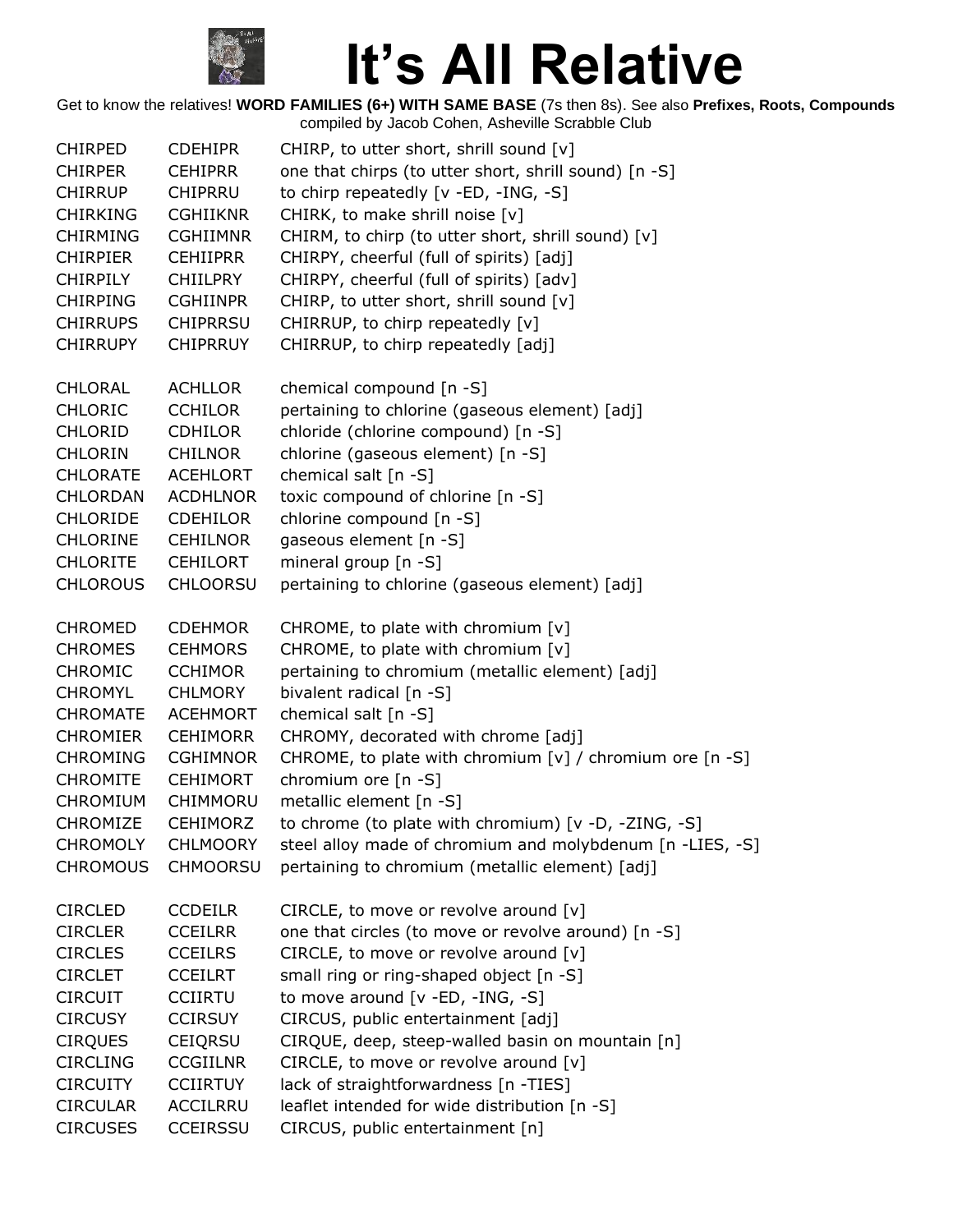

| <b>CIVILLY</b>  | <b>CIILLVY</b>  | politely (showing consideration for others) [adv]                                                                  |
|-----------------|-----------------|--------------------------------------------------------------------------------------------------------------------|
| <b>CIVISMS</b>  | <b>CIIMSSV</b>  | CIVISM, good citizenship [n]                                                                                       |
| <b>CIVVIES</b>  | <b>CEIISVV</b>  | CIVVY, civilian (nonmilitary person) [n]                                                                           |
| <b>CIVICISM</b> | <b>CCIIIMSV</b> | system of government based upon individual rights [n -S]                                                           |
| <b>CIVILIAN</b> | <b>ACIIILNV</b> | nonmilitary person [n -S]                                                                                          |
| <b>CIVILISE</b> | <b>CEIIILSV</b> | to civilize (to bring out of savagery) [v -D, -SING, -S]                                                           |
| <b>CIVILITY</b> | <b>CIIILTVY</b> | courtesy; politeness [n -TIES]                                                                                     |
| <b>CIVILIZE</b> | <b>CEIIILVZ</b> | to bring out of savagery [v -D, -ZING, -S]                                                                         |
| <b>CLASSED</b>  | <b>ACDELSS</b>  | CLASS, to classify (to arrange according to characteristics) [v]                                                   |
| <b>CLASSER</b>  | <b>ACELRSS</b>  | one that classes (to classify (to arrange according to characteristics)) [n -S]                                    |
| <b>CLASSES</b>  | <b>ACELSSS</b>  | CLASS, to classify (to arrange according to characteristics) [v] / CLASSIS, governing body in certain churches [n] |
| <b>CLASSIC</b>  | <b>ACCILSS</b>  | work of enduring excellence [n -S]                                                                                 |
| <b>CLASSIS</b>  | <b>ACILSSS</b>  | governing body in certain churches [n -SES]                                                                        |
| <b>CLASSICO</b> | <b>ACCILOSS</b> | made from grapes grown in certain part of Italy [adj]                                                              |
| <b>CLASSIER</b> | <b>ACEILRSS</b> | CLASSY, stylish; elegant [adj]                                                                                     |
| <b>CLASSIFY</b> | <b>ACFILSSY</b> | to arrange according to characteristics [v -FIED, -ING, -FIES]                                                     |
| <b>CLASSILY</b> | <b>ACILLSSY</b> | in classy (stylish; elegant) manner [adv]                                                                          |
| <b>CLASSING</b> | <b>ACGILNSS</b> | CLASS, to classify (to arrange according to characteristics) [v]                                                   |
| <b>CLASSISM</b> | <b>ACILMSSS</b> | discrimination based on social class [n -S]                                                                        |
| <b>CLASSIST</b> | <b>ACILSSST</b> | advocate of classism [n -S]                                                                                        |
|                 |                 |                                                                                                                    |
| <b>CLAYIER</b>  | <b>ACEILRY</b>  | CLAYEY, resembling clay [adj]                                                                                      |
| <b>CLAYING</b>  | <b>ACGILNY</b>  | CLAY, to treat with clay (fine-grained, earthy material) [v]                                                       |
| <b>CLAYISH</b>  | <b>ACHILSY</b>  | resembling or containing clay [adj]                                                                                |
| <b>CLAYPAN</b>  | <b>AACLNPY</b>  | shallow natural depression [n -S]                                                                                  |
| <b>CLAYBANK</b> | <b>AABCKLNY</b> | yellow-brown color [n -S]                                                                                          |
| <b>CLAYIEST</b> | <b>ACEILSTY</b> | CLAYEY, resembling clay [adj]                                                                                      |
| <b>CLAYLIKE</b> | <b>ACEIKLLY</b> | resembling clay [adj]                                                                                              |
| <b>CLAYWARE</b> | <b>AACELRWY</b> | pottery (ware molded from clay and hardened by heat) [n -S]                                                        |
|                 |                 |                                                                                                                    |
| <b>CLEANED</b>  | <b>ACDEELN</b>  | CLEAN, to rid of dirt or stain [v]                                                                                 |
| <b>CLEANER</b>  | <b>ACEELNR</b>  | CLEAN, free from dirt or stain [adj]o / one that cleans (to rid of dirt or stain) [n -S]                           |
| <b>CLEANLY</b>  | <b>ACELLNY</b>  | habitually clean [adj -LIER, -LIEST]                                                                               |
| <b>CLEANSE</b>  | <b>ACEELNS</b>  | to clean (to rid of dirt or stain) [v -D, -SING, -S]                                                               |
| <b>CLEANUP</b>  | <b>ACELNPU</b>  | act of cleaning [n -S]                                                                                             |
| <b>CLEANEST</b> | <b>ACEELNST</b> | CLEAN, free from dirt or stain [adj]                                                                               |
| <b>CLEANING</b> | <b>ACEGILNN</b> | act of ridding of dirt or stain [n -S] / CLEAN, to rid of dirt or stain [v]                                        |
| <b>CLEANISH</b> | <b>ACEHILNS</b> | CLEAN, free from dirt or stain [adj]                                                                               |
| <b>CLEANOUT</b> | <b>ACELNOTU</b> | act of cleaning something out [n -S]                                                                               |
| <b>CLEANSER</b> | <b>ACEELNRS</b> | one that cleanses (to clean (to rid of dirt or stain)) [n -S]\                                                     |
| <b>CLEARED</b>  | <b>ACDEELR</b>  | CLEAR, to remove obstructions [v]                                                                                  |
| <b>CLEARER</b>  | <b>ACEELRR</b>  | CLEAR, clean and pure [adj] / one that clears (to remove obstructions) [n -S]                                      |
| <b>CLEARLY</b>  | <b>ACELLRY</b>  | in clear (clean and pure) manner [adv]                                                                             |
| <b>CLEARCUT</b> | <b>ACCELRTU</b> | to cut forest completely [v CLEARCUT, -TTING, -S]                                                                  |
| <b>CLEAREST</b> | <b>ACEELRST</b> | CLEAR, clean and pure [adj]                                                                                        |
|                 |                 |                                                                                                                    |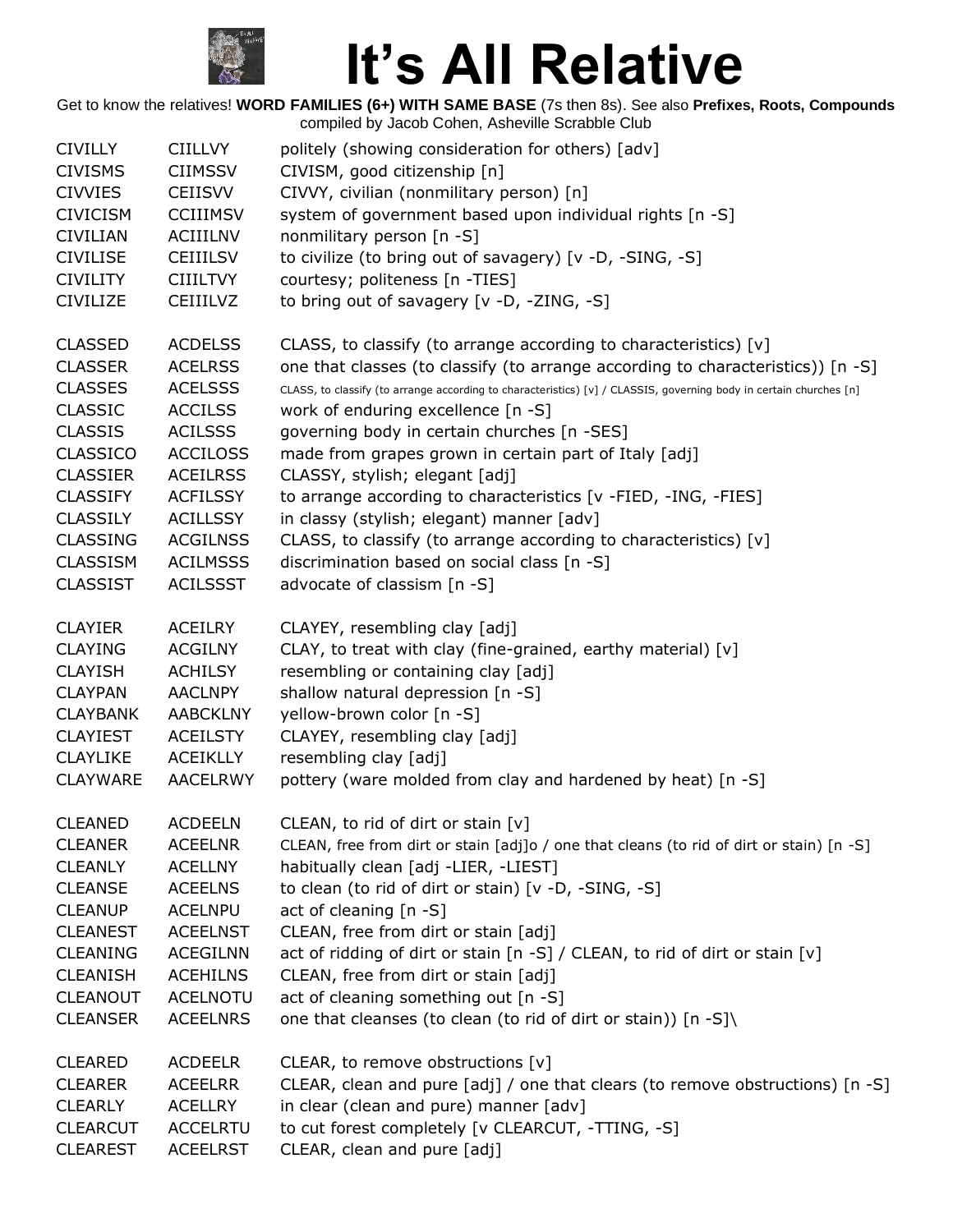

| <b>CLEARING</b><br><b>CLEAROUT</b><br><b>CLEARWAY</b>                                                                                                                               | <b>ACEGILNR</b><br><b>ACELORTU</b><br><b>AACELRWY</b>                                                                                                                        | CLEAR, to remove obstructions $[v]$ / open space $[n - S]$<br>action of removing unwanted material from place [n -S]<br>road on which stopping is not permitted [n -S]                                                                                                                                                                                                                                                                                                                                                              |
|-------------------------------------------------------------------------------------------------------------------------------------------------------------------------------------|------------------------------------------------------------------------------------------------------------------------------------------------------------------------------|-------------------------------------------------------------------------------------------------------------------------------------------------------------------------------------------------------------------------------------------------------------------------------------------------------------------------------------------------------------------------------------------------------------------------------------------------------------------------------------------------------------------------------------|
| <b>CLOSELY</b><br><b>CLOSERS</b><br><b>CLOSEST</b><br><b>CLOSETS</b><br><b>CLOSEUP</b><br><b>CLOSING</b><br><b>CLOSURE</b><br><b>CLOSABLE</b><br><b>CLOSEOUT</b><br><b>CLOSETED</b> | <b>CELLOSY</b><br><b>CELORSS</b><br><b>CELOSST</b><br><b>CELOSST</b><br><b>CELOPSU</b><br>CGILNOS<br><b>CELORSU</b><br><b>ABCELLOS</b><br><b>CELOOSTU</b><br><b>CDEELOST</b> | CLOSE, near (situated within short distance) [adv]<br>CLOSER, one that closes (to block against entry or passage) [n]<br>CLOSE, near (situated within short distance) [adj]<br>CLOSET, to enclose in private room [v]<br>photograph taken at close range [n -S]<br>CLOSE, to block against entry or passage [v] / concluding part [n -S]<br>to cloture (to end debate by calling for vote) [v -D, -RING, -S]<br>CLOSE, to block against entry or passage [adj]<br>clearance sale $[n -S]$<br>CLOSET, to enclose in private room [v] |
| <b>CLUBBED</b>                                                                                                                                                                      | <b>BBCDELU</b>                                                                                                                                                               | CLUB, to form club (organized group of persons) [v]                                                                                                                                                                                                                                                                                                                                                                                                                                                                                 |
| <b>CLUBBER</b><br><b>CLUBMAN</b>                                                                                                                                                    | <b>BBCELRU</b>                                                                                                                                                               | member of club [n -S]                                                                                                                                                                                                                                                                                                                                                                                                                                                                                                               |
| <b>CLUBABLE</b>                                                                                                                                                                     | <b>ABCLMNU</b><br>ABBCELLU                                                                                                                                                   | male member of club [n -MEN]<br>sociable [adj]                                                                                                                                                                                                                                                                                                                                                                                                                                                                                      |
| <b>CLUBBERS</b>                                                                                                                                                                     | <b>BBCELRSU</b>                                                                                                                                                              | CLUBBER, member of club [n]                                                                                                                                                                                                                                                                                                                                                                                                                                                                                                         |
| <b>CLUBBIER</b>                                                                                                                                                                     | <b>BBCEILRU</b>                                                                                                                                                              | CLUBBY, characteristic of club [adj]                                                                                                                                                                                                                                                                                                                                                                                                                                                                                                |
| <b>CLUBBING</b>                                                                                                                                                                     | <b>BBCGILNU</b>                                                                                                                                                              | CLUB, to form club (organized group of persons) [v] / practice of frequenting nightclubs [n -S]                                                                                                                                                                                                                                                                                                                                                                                                                                     |
| <b>CLUBBISH</b>                                                                                                                                                                     | <b>BBCHILSU</b>                                                                                                                                                              | clubby (characteristic of club) [adj]                                                                                                                                                                                                                                                                                                                                                                                                                                                                                               |
| <b>CLUBFACE</b><br><b>CLUBFEET</b>                                                                                                                                                  | <b>ABCCEFLU</b><br><b>BCEEFLTU</b>                                                                                                                                           | striking surface of clubhead [n -S]<br>CLUBFOOT, deformed foot [n]                                                                                                                                                                                                                                                                                                                                                                                                                                                                  |
| <b>CLUBFOOT</b>                                                                                                                                                                     | <b>BCFLOOTU</b>                                                                                                                                                              | deformed foot [n -FEET]                                                                                                                                                                                                                                                                                                                                                                                                                                                                                                             |
| <b>CLUBHAND</b>                                                                                                                                                                     | ABCDHLNU                                                                                                                                                                     | deformed hand [n -S]                                                                                                                                                                                                                                                                                                                                                                                                                                                                                                                |
| <b>CLUBHAUL</b>                                                                                                                                                                     | ABCHLLUU                                                                                                                                                                     | to put vessel about [v -ED, -ING, -S]                                                                                                                                                                                                                                                                                                                                                                                                                                                                                               |
| <b>CLUBHEAD</b>                                                                                                                                                                     | ABCDEHLU                                                                                                                                                                     | part of golf club that strikes ball [n -S]                                                                                                                                                                                                                                                                                                                                                                                                                                                                                          |
| <b>CLUBLAND</b>                                                                                                                                                                     | ABCDLLNU                                                                                                                                                                     | area having many nightclubs [n -S]                                                                                                                                                                                                                                                                                                                                                                                                                                                                                                  |
| <b>CLUBMATE</b>                                                                                                                                                                     | <b>ABCELMTU</b>                                                                                                                                                              | fellow member of club [n -S]                                                                                                                                                                                                                                                                                                                                                                                                                                                                                                        |
| <b>CLUBMOSS</b>                                                                                                                                                                     | <b>BCLMOSSU</b>                                                                                                                                                              | green plant resembling large moss [n -ES]                                                                                                                                                                                                                                                                                                                                                                                                                                                                                           |
| <b>CLUBROOM</b><br><b>CLUBROOT</b>                                                                                                                                                  | <b>BCLMOORU</b><br><b>BCLOORTU</b>                                                                                                                                           | room for club's meetings [n -S]<br>plant disease [n -S]                                                                                                                                                                                                                                                                                                                                                                                                                                                                             |
|                                                                                                                                                                                     |                                                                                                                                                                              |                                                                                                                                                                                                                                                                                                                                                                                                                                                                                                                                     |
| <b>CLUMPED</b>                                                                                                                                                                      | <b>CDELMPU</b>                                                                                                                                                               | CLUMP, to form into thick mass [v]                                                                                                                                                                                                                                                                                                                                                                                                                                                                                                  |
| <b>CLUMPER</b>                                                                                                                                                                      | <b>CELMPRU</b>                                                                                                                                                               | large floating chunk of ice [n -S]                                                                                                                                                                                                                                                                                                                                                                                                                                                                                                  |
| <b>CLUMPET</b>                                                                                                                                                                      | <b>CELMPTU</b>                                                                                                                                                               | clumper (large floating chunk of ice) [n -S]                                                                                                                                                                                                                                                                                                                                                                                                                                                                                        |
| <b>CLUMPIER</b>                                                                                                                                                                     | CEILMPRU                                                                                                                                                                     | CLUMPY, lumpy (full of lumps) [adj]                                                                                                                                                                                                                                                                                                                                                                                                                                                                                                 |
| <b>CLUMPING</b>                                                                                                                                                                     | <b>CGILMNPU</b>                                                                                                                                                              | CLUMP, to form into thick mass [v]                                                                                                                                                                                                                                                                                                                                                                                                                                                                                                  |
| <b>CLUMPISH</b>                                                                                                                                                                     | <b>CHILMPSU</b>                                                                                                                                                              | resembling clump (thick mass) [adj]                                                                                                                                                                                                                                                                                                                                                                                                                                                                                                 |
| COALBIN                                                                                                                                                                             | <b>ABCILNO</b>                                                                                                                                                               | bin for storing coal [n -S]                                                                                                                                                                                                                                                                                                                                                                                                                                                                                                         |
| <b>COALBOX</b>                                                                                                                                                                      | <b>ABCLOOX</b>                                                                                                                                                               | box for storing coal [n -ES]                                                                                                                                                                                                                                                                                                                                                                                                                                                                                                        |
| <b>COALERS</b>                                                                                                                                                                      | <b>ACELORS</b>                                                                                                                                                               | COALER, one that supplies coal [n]                                                                                                                                                                                                                                                                                                                                                                                                                                                                                                  |
| <b>COALIER</b>                                                                                                                                                                      | <b>ACEILOR</b>                                                                                                                                                               | COALY, containing coal [adj]                                                                                                                                                                                                                                                                                                                                                                                                                                                                                                        |
| <b>COALIFY</b>                                                                                                                                                                      | <b>ACFILOY</b>                                                                                                                                                               | to convert into coal [v -FIED, -ING, -FIES]                                                                                                                                                                                                                                                                                                                                                                                                                                                                                         |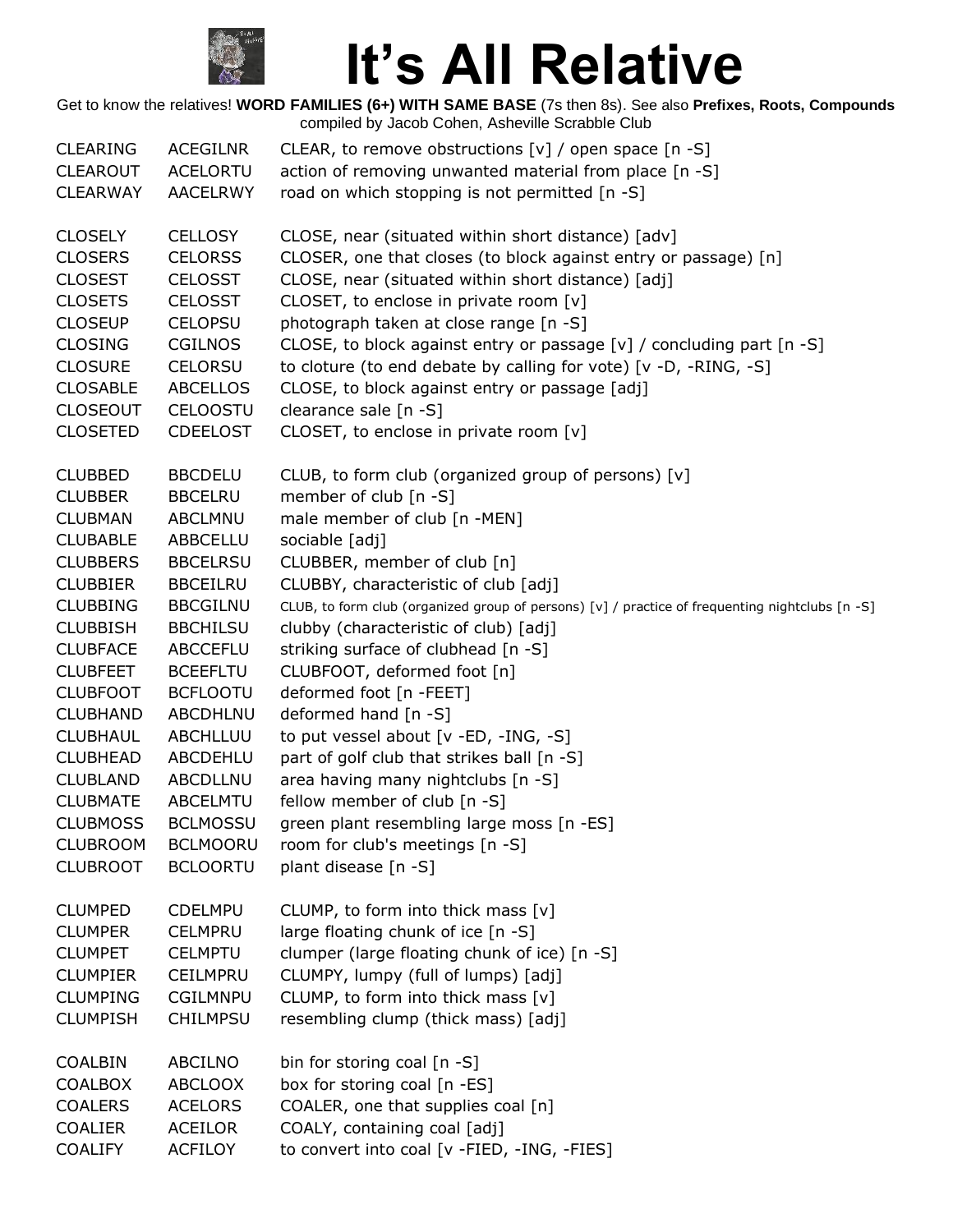

| <b>COALING</b>  | <b>ACGILNO</b>  | COAL, to supply with coal (carbon fuel) [v]                           |
|-----------------|-----------------|-----------------------------------------------------------------------|
| <b>COALPIT</b>  | <b>ACILOPT</b>  | pit from which coal is obtained [n -S]                                |
| <b>COALFACE</b> | <b>AACCEFLO</b> | place where coal is cut out of rock [n -S]                            |
| <b>COALFISH</b> | <b>ACFHILOS</b> | blackish fish [n -ES]                                                 |
| <b>COALHOLE</b> | <b>ACEHLLOO</b> | compartment for storing coal [n -S]                                   |
| <b>COALIEST</b> | <b>ACEILOST</b> | COALY, containing coal [adj]                                          |
| <b>COALLESS</b> | <b>ACELLOSS</b> | lacking coal [adj]                                                    |
| <b>COALSACK</b> | <b>AACCKLOS</b> | dark region of Milky Way [n -S]                                       |
| <b>COALSHED</b> | <b>ACDEHLOS</b> | shed for storing coal [n -S]                                          |
| COALYARD        | <b>AACDLORY</b> | yard for storing coal [n -S]                                          |
|                 |                 |                                                                       |
| <b>COATEES</b>  | <b>ACEEOST</b>  | COATEE, small coat [n]                                                |
| <b>COATERS</b>  | <b>ACEORST</b>  | COATER, one that coats (to cover with coat (outer garment)) [n]       |
| <b>COATING</b>  | ACGINOT         | COAT, to cover with coat (outer garment) [v] / covering layer [n -S]  |
| <b>COATLESS</b> | <b>ACELOSST</b> | lacking coat [adj]                                                    |
| <b>COATRACK</b> | <b>AACCKORT</b> | rack or stand for coats [n -S]                                        |
| <b>COATROOM</b> | <b>ACMOOORT</b> | room for storing coats [n -S]                                         |
| COATTAIL        | <b>AACILOTT</b> | back lower portion of coat [n -S]                                     |
|                 |                 |                                                                       |
| <b>COCKERS</b>  | <b>CCEKORS</b>  | COCKER, to pamper (to treat with extreme or excessive indulgence) [v] |
| <b>COCKEYE</b>  | <b>CCEEKOY</b>  | squinting eye [n -S]                                                  |
| <b>COCKIER</b>  | <b>CCEIKOR</b>  | COCKY, arrogantly self-confident [adj]                                |
| <b>COCKIES</b>  | <b>CCEIKOS</b>  | COCKY, cockatoo (parrot) [n]                                          |
| <b>COCKILY</b>  | <b>CCIKLOY</b>  | in cocky (arrogantly self-confident) manner [adv]                     |
| <b>COCKING</b>  | <b>CCGIKNO</b>  | COCK, to tilt to one side [v]                                         |
| <b>COCKISH</b>  | <b>CCHIKOS</b>  | cocky (arrogantly self-confident) [adj]                               |
| <b>COCKNEY</b>  | <b>CCEKNOY</b>  | resident of East End of London [n -S]                                 |
| <b>COCKPIT</b>  | <b>CCIKOPT</b>  | pilot's compartment in certain airplanes [n -S]                       |
| <b>COCKSHY</b>  | <b>CCHKOSY</b>  | target in throwing contest [n -HIES]                                  |
| <b>COCKUPS</b>  | <b>CCKOPSU</b>  | COCKUP, turned-up part of something [n]                               |
| <b>COCKAPOO</b> | ACCKOOOP        | hybrid between cocker spaniel and poodle [n -S]                       |
| <b>COCKATOO</b> | <b>ACCKOOOT</b> | parrot [n -S]                                                         |
| <b>COCKBILL</b> | <b>BCCIKLLO</b> | to raise yardarm on ship [v -ED, -ING, -S]                            |
| <b>COCKBOAT</b> | <b>ABCCKOOT</b> | small boat [n -S]                                                     |
| <b>COCKCROW</b> | <b>CCCKOORW</b> | daybreak (first appearance of light in morning) [n -S]                |
| <b>COCKERED</b> | <b>CCDEEKOR</b> | COCKER, to pamper (to treat with extreme or excessive indulgence) [v] |
| <b>COCKEREL</b> | <b>CCEEKLOR</b> | young rooster [n -S]                                                  |
| <b>COCKIEST</b> | <b>CCEIKOST</b> | COCKY, arrogantly self-confident [adj]                                |
| <b>COCKLIKE</b> | <b>CCEIKKLO</b> | resembling rooster (male chicken) [adj]                               |
| <b>COCKLOFT</b> | <b>CCFKLOOT</b> | small attic [n -S]                                                    |
| <b>COCKSHUT</b> | <b>CCHKOSTU</b> | close of day $[n - S]$                                                |
| <b>COCKSPUR</b> | <b>CCKOPRSU</b> | thorny plant $[n - S]$                                                |
| <b>COCKSURE</b> | <b>CCEKORSU</b> | certain (absolutely confident) [adj]                                  |
| <b>COCKTAIL</b> | <b>ACCIKLOT</b> | to drink alcoholic beverages [v -ED, -ING, -S]                        |
|                 |                 |                                                                       |
| <b>COGENCY</b>  | <b>CCEGNOY</b>  | state of being cogent (convincing) [n -CIES]                          |
| COGITOS         | <b>CGIOOST</b>  | COGITO, philosophical principle [n]                                   |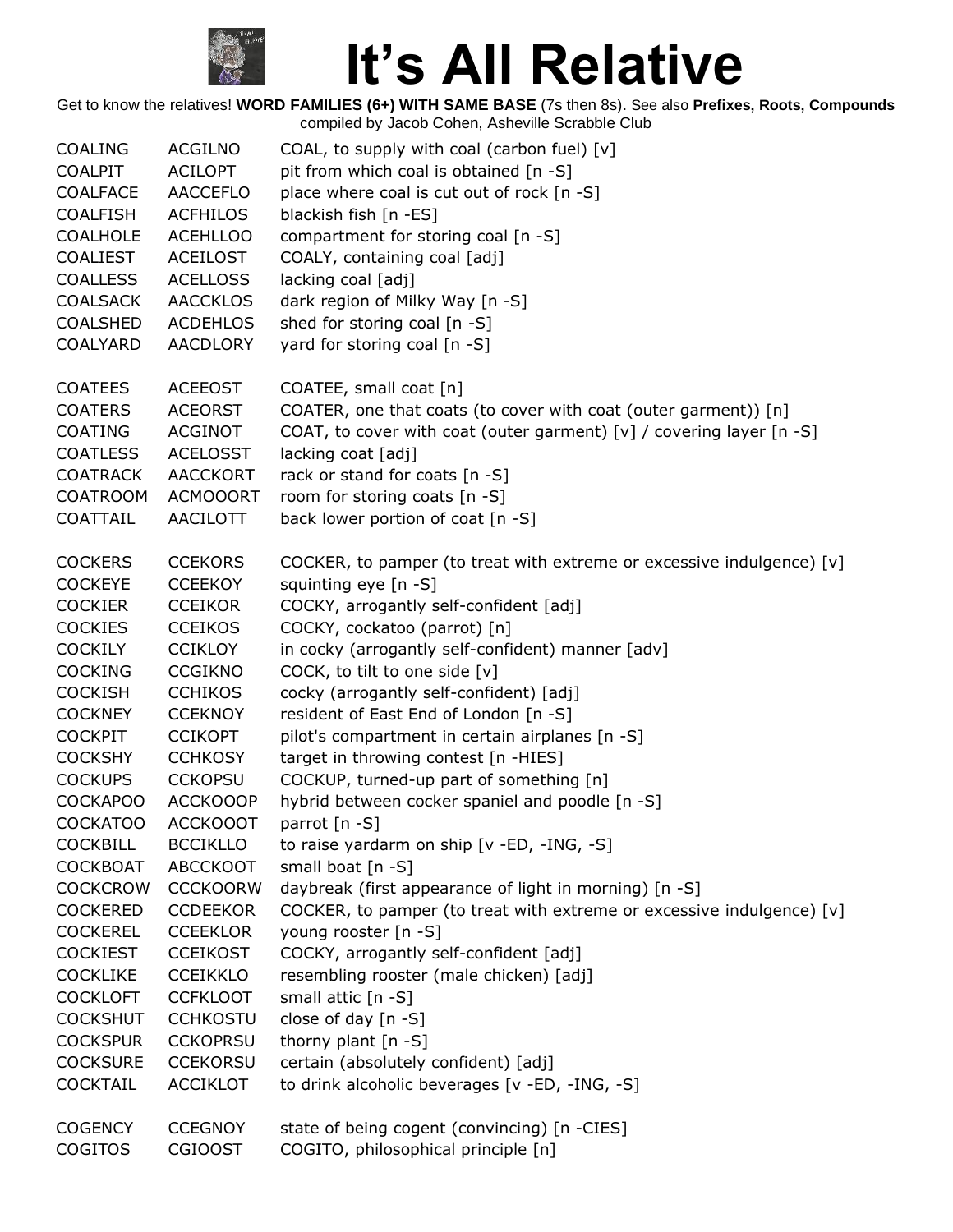

| <b>COGNATE</b>  | <b>ACEGNOT</b>  | one that is related to another [n -S]                                                                                                  |
|-----------------|-----------------|----------------------------------------------------------------------------------------------------------------------------------------|
| <b>COGNISE</b>  | <b>CEGINOS</b>  | to cognize (to become aware of in one's mind) [v -D, -SING, -S]                                                                        |
| COGNIZE         | CEGINOZ         | to become aware of in one's mind [v -D, -ZING, -S]                                                                                     |
| <b>COGENTLY</b> | <b>CEGLNOTY</b> | COGENT, convincing [adv]                                                                                                               |
| <b>COGITATE</b> | <b>ACEGIOTT</b> | to ponder (to consider something deeply and thoroughly) [v -D, -TING, -S]                                                              |
| COGNIZER        | CEGINORZ        | one that cognizes (to become aware of in one's mind) [n -S]                                                                            |
| <b>COLORED</b>  | <b>CDELOOR</b>  | COLOR, to give color (visual attribute of objects) to [v] / offensive word [n -S]                                                      |
| <b>COLORER</b>  | <b>CELOORR</b>  | one that colors (to give color (visual attribute of objects) to) [n -S]                                                                |
| <b>COLOURS</b>  | <b>CLOORSU</b>  | COLOUR, to color (to give color (visual attribute of objects) to) [v]                                                                  |
| <b>COLORADO</b> | <b>ACDLOOOR</b> | of medium strength and color -- used of cigars [adj]                                                                                   |
| <b>COLORANT</b> | <b>ACLNOORT</b> | pigment or dye [n -S]                                                                                                                  |
| <b>COLORFUL</b> | <b>CFLLOORU</b> | full of color [adj]                                                                                                                    |
| <b>COLORING</b> | CGILNOOR        | appearance in regard to color [n -S] / COLOR, to give color (visual attribute of objects) to [v]                                       |
| COLORISE        | <b>CEILOORS</b> | to colorize (to give color to black-and-white film) [v -D, -SING, -S]                                                                  |
| <b>COLORISM</b> | <b>CILMOORS</b> | coloring (appearance in regard to color) [n -S]                                                                                        |
| <b>COLORIST</b> | <b>CILOORST</b> | person skilled in use of color [n -S]                                                                                                  |
| COLORIZE        | CEILOORZ        | to give color to black-and-white film [v -D, -ZING, -S]                                                                                |
| <b>COLORMAN</b> | <b>ACLMNOOR</b> | sportscaster who provides commentary during game [n -MEN]                                                                              |
| <b>COLORWAY</b> | <b>ACLOORWY</b> | arrangement of colors [n -S]                                                                                                           |
| <b>COLOURED</b> | CDELOORU        | COLOUR, to color (to give color (visual attribute of objects) to) [v] / person deemed to be of mixed white and nonwhite descent [n -S] |
| <b>COLOURER</b> | <b>CELOORRU</b> | colorer (one that colors (to give color (visual attribute of objects) to)) [n -S]                                                      |
| <b>COOKERS</b>  | <b>CEKOORS</b>  | COOKER, one that cooks (to prepare food by heating) [n]                                                                                |
| <b>COOKERY</b>  | <b>CEKOORY</b>  | art of cooking [n -RIES]                                                                                                               |
| <b>COOKEYS</b>  | <b>CEKOOSY</b>  | COOKEY, cookie (small, flat cake) [n]                                                                                                  |
| <b>COOKIES</b>  | <b>CEIKOOS</b>  | COOKIE, small, flat cake [n] / COOKY, cookie (small, flat cake) [n]                                                                    |
| <b>COOKING</b>  | <b>CGIKNOO</b>  | act of one that cooks [n -S] / COOK, to prepare food by heating [v]                                                                    |
| <b>COOKOFF</b>  | <b>CFFKOOO</b>  | cooking contest [n -S]                                                                                                                 |
| <b>COOKOUT</b>  | <b>CKOOOTU</b>  | meal eaten and prepared outdoors [n -S]                                                                                                |
| <b>COOKTOP</b>  | <b>CKOOOPT</b>  | counter-top cooking apparatus [n -S]                                                                                                   |
| <b>COOKABLE</b> | <b>ABCEKLOO</b> | COOK, to prepare food by heating [adj]                                                                                                 |
| <b>COOKABLE</b> | <b>ABCEKLOO</b> | something that can be cooked [n -S]                                                                                                    |
| <b>COOKBOOK</b> | BCKKOOOO        | book of recipes [n -S]                                                                                                                 |
| <b>COOKLESS</b> | <b>CEKLOOSS</b> | having no person that cooks [adj]                                                                                                      |
| <b>COOKSHOP</b> | <b>CHKOOOPS</b> | shop that sells cooked food [n -S]                                                                                                     |
| <b>COOKWARE</b> | <b>ACEKOORW</b> | utensils used in cooking [n -S]                                                                                                        |
| <b>COPIERS</b>  | <b>CEIOPRS</b>  | COPIER, one that copies (to imitate (to behave in same way as)) [n]                                                                    |
| <b>COPYBOY</b>  | <b>BCOOPYY</b>  | boy who runs errands in newspaper office [n -S]                                                                                        |
| <b>COPYCAT</b>  | <b>ACCOPTY</b>  | to imitate (to behave in same way as) [v -TTED, -TTING, -S]                                                                            |
| <b>COPYING</b>  | <b>CGINOPY</b>  | COPY, to imitate (to behave in same way as) [v]                                                                                        |
| <b>COPYIST</b>  | <b>CIOPSTY</b>  | imitator (one that imitates (to behave in same way as)) [n -S]                                                                         |
| <b>COPYABLE</b> | <b>ABCELOPY</b> | COPY, to imitate (to behave in same way as) [adj]                                                                                      |
| <b>COPYBOOK</b> | <b>BCKOOOPY</b> | book used in teaching penmanship [n -S]                                                                                                |
| <b>COPYDESK</b> | <b>CDEKOPSY</b> | editor's desk in newspaper office [n -S]                                                                                               |
| <b>COPYEDIT</b> | <b>CDEIOPTY</b> | to prepare copy for printer [v -ED, -ING, -S]                                                                                          |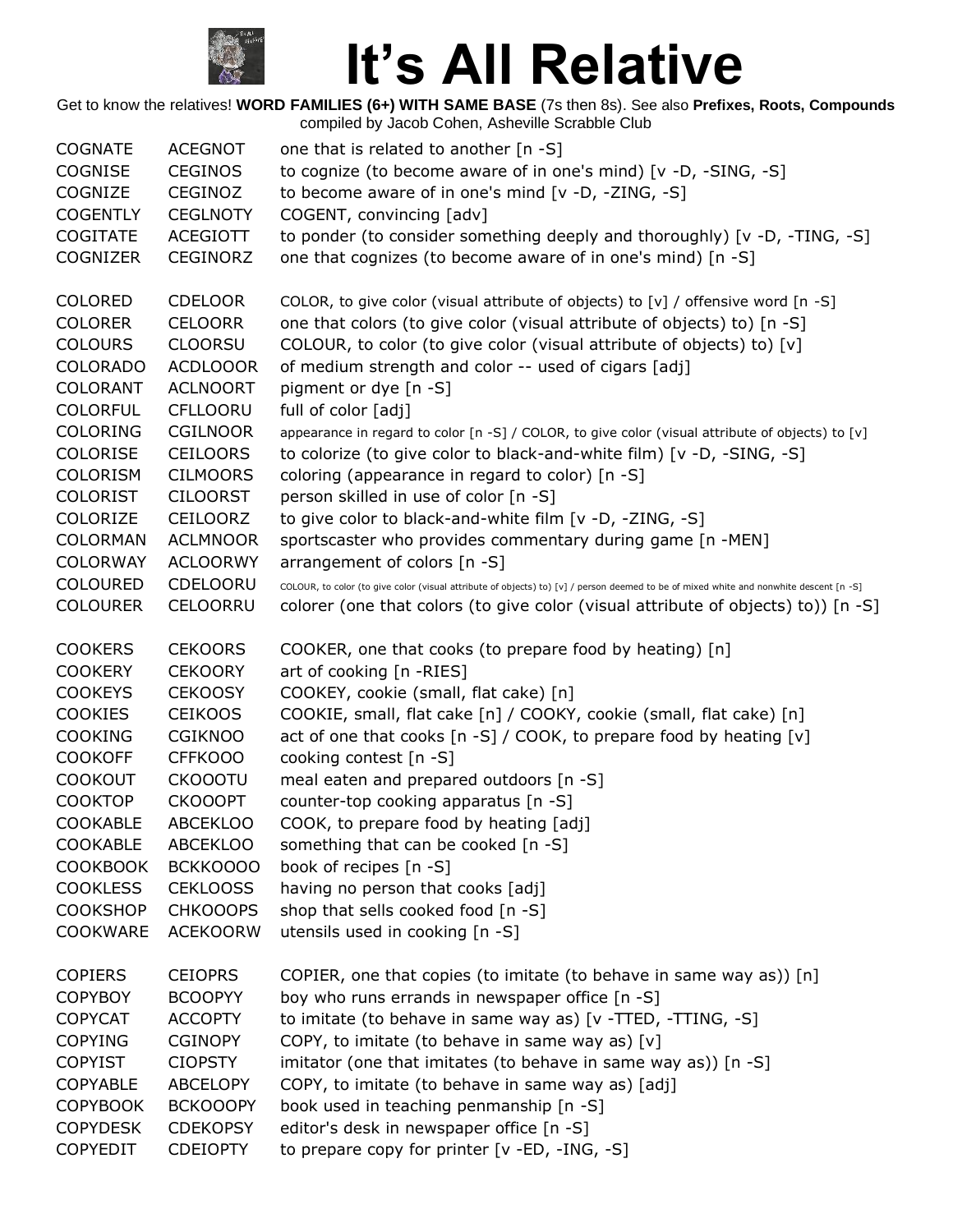

| <b>COPYGIRL</b> | <b>CGILOPRY</b> | girl who runs errands in newspaper office [n -S]                                                            |
|-----------------|-----------------|-------------------------------------------------------------------------------------------------------------|
| <b>COPYHOLD</b> | <b>CDHLOOPY</b> | type of ownership of land [n -S]                                                                            |
| <b>COPYLEFT</b> | <b>CEFLOPTY</b> | license that allows free use of copyrighted software [n -S]                                                 |
| <b>COPYREAD</b> | <b>ACDEOPRY</b> | to copyedit (to prepare copy for printer) [v COPYREAD, -ING, -S]                                            |
| CORNCOB         | <b>BCCNOOR</b>  | woody core of ear of corn [n -S]                                                                            |
| CORNFED         | <b>CDEFNOR</b>  | fed on corn [adj]                                                                                           |
| <b>CORNIER</b>  | <b>CEINORR</b>  | CORNY, trite (used so often as to be made commonplace) [adj]                                                |
| <b>CORNIFY</b>  | <b>CFINORY</b>  | to form keratin [v -FIED, -ING, -FIES]                                                                      |
| <b>CORNILY</b>  | <b>CILNORY</b>  | in corny (trite (used so often as to be made commonplace)) manner [adv]                                     |
| <b>CORNING</b>  | <b>CGINNOR</b>  | CORN, to preserve with salt $[v]$                                                                           |
| CORNROW         | <b>CNOORRW</b>  | to braid hair tightly in rows close to scalp [v -ED, -ING, -S]                                              |
| <b>CORNBALL</b> | <b>ABCLLNOR</b> | hick (rural person) [n -S]                                                                                  |
| <b>CORNCAKE</b> | <b>ACCEKNOR</b> | cake made of cornmeal [n -S]                                                                                |
| <b>CORNCRIB</b> | <b>BCCINORR</b> | building in which corn is stored [n -S]                                                                     |
| <b>CORNHUSK</b> | <b>CHKNORSU</b> | husk covering ear of corn [n -S]                                                                            |
| <b>CORNIEST</b> | <b>CEINORST</b> | CORNY, trite (used so often as to be made commonplace) [adj]                                                |
| CORNMEAL        | <b>ACELMNOR</b> | meal made from corn [n -S]                                                                                  |
| CORNPONE        | <b>CENNOOPR</b> | bread made with cornmeal [n -S]                                                                             |
| <b>CORNSILK</b> | <b>CIKLNORS</b> | silky thread on ear of corn [n -S]                                                                          |
| <b>COVERED</b>  | <b>CDEEORV</b>  | COVER, to place something over or upon [v]                                                                  |
| <b>COVERER</b>  | <b>CEEORRV</b>  | one that covers (to place something over or upon) [n -S]                                                    |
| <b>COVERTS</b>  | <b>CEORSTV</b>  | COVERT, hiding place [n]                                                                                    |
| <b>COVERUP</b>  | <b>CEOPRUV</b>  | something used to conceal improper activity [n -S]                                                          |
| <b>COVERAGE</b> | <b>ACEEGORV</b> | extent to which something is covered [n -S]                                                                 |
| <b>COVERALL</b> | <b>ACELLORV</b> | one-piece work garment [n -S]                                                                               |
| <b>COVERING</b> | <b>CEGINORV</b> | COVER, to place something over or upon [v] / something that covers (to place something over or upon) [n -S] |
| <b>COVERLET</b> | <b>CEELORTV</b> | bed covering [n -S]                                                                                         |
| <b>COVERLID</b> | CDEILORV        | coverlet (bed covering) [n -S]                                                                              |
| <b>COVERTER</b> | <b>CEEORRTV</b> | COVERT, referring to hiding place [adj]                                                                     |
| <b>COVERTLY</b> | <b>CELORTVY</b> | secretly (in secret (kept from knowledge or view) manner) [adv]                                             |
| <b>CRABBED</b>  | <b>ABBCDER</b>  | CRAB, to complain (to express discontent) [v]                                                               |
| <b>CRABBER</b>  | ABBCERR         | one that crabs (to complain (to express discontent)) [n -S]                                                 |
| <b>CRABBIER</b> | ABBCEIRR        | CRABBY, grumpy (ill-tempered) [adj]                                                                         |
| <b>CRABBILY</b> | ABBCILRY        | CRABBY, grumpy (ill-tempered) [adv]                                                                         |
| <b>CRABBING</b> | <b>ABBCGINR</b> | CRAB, to complain (to express discontent) [v]                                                               |
| <b>CRABLIKE</b> | <b>ABCEIKLR</b> | resembling crab [adj]                                                                                       |
| <b>CRABMEAT</b> | AABCEMRT        | edible part of crab [n -S]                                                                                  |
| <b>CRABWISE</b> | <b>ABCEIRSW</b> | sideways (toward or from one side) [adv]                                                                    |
| <b>CRACKED</b>  | <b>ACCDEKR</b>  | CRACK, to break without dividing into parts [v]                                                             |
| <b>CRACKER</b>  | <b>ACCEKRR</b>  | thin, crisp biscuit [n -S]                                                                                  |
| <b>CRACKIE</b>  | <b>ACCEIKR</b>  | small dog of mixed breed [n -S]                                                                             |
| <b>CRACKLE</b>  | <b>ACCEKLR</b>  | to make succession of snapping sounds [v -D, -LING, -S]                                                     |
| <b>CRACKLY</b>  | <b>ACCKLRY</b>  | brittle (likely to break) [adj -LIER, -LIEST]                                                               |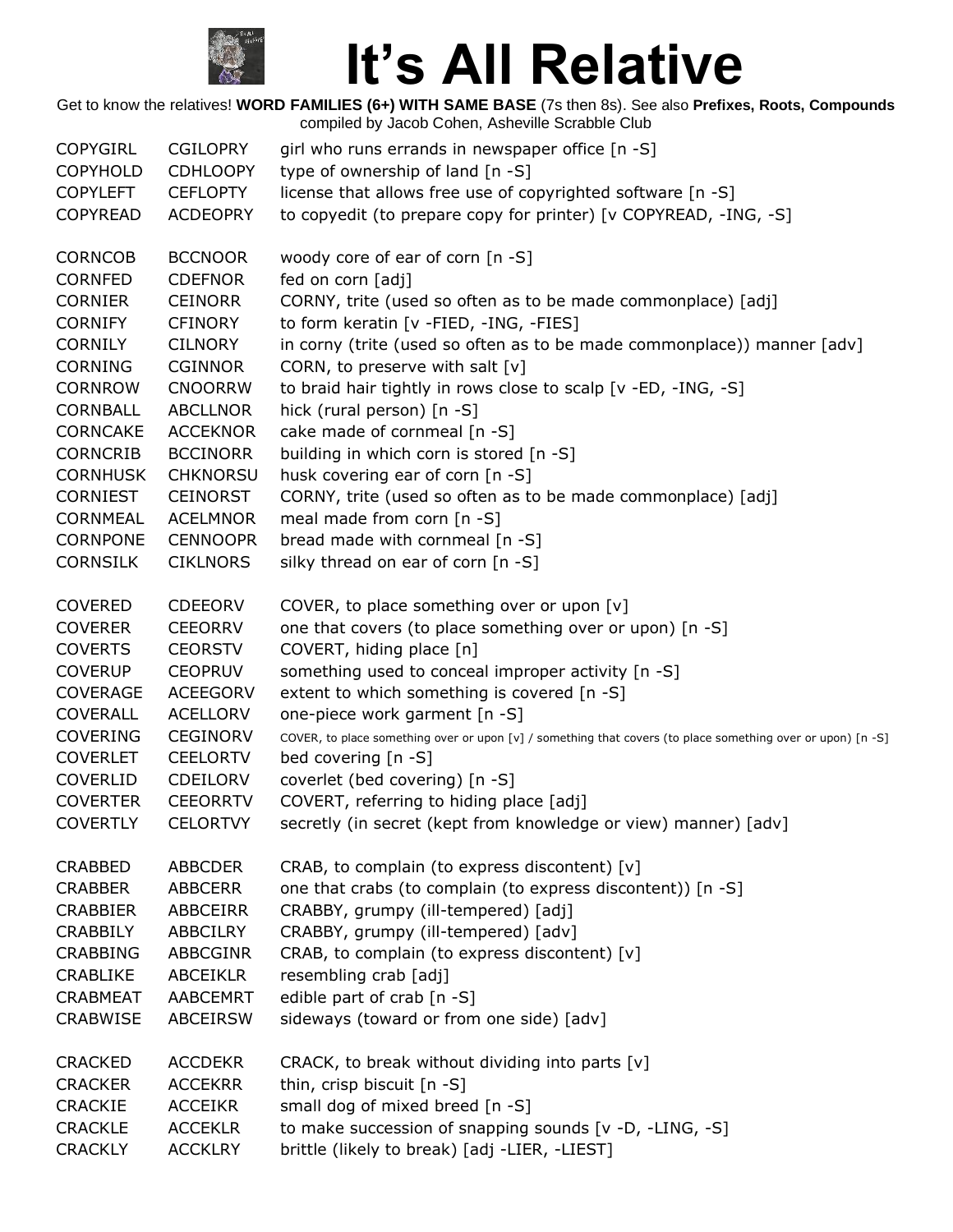

| <b>CRACKUP</b>  | <b>ACCKPRU</b>  | collision $[n - S]$                                                             |
|-----------------|-----------------|---------------------------------------------------------------------------------|
| <b>CRACKIER</b> | <b>ACCEIKRR</b> | CRACKY, having cracks [adj]                                                     |
| <b>CRACKING</b> | <b>ACCGIKNR</b> | chemical process [n -S] / CRACK, to break without dividing into parts [v]       |
| <b>CRACKNEL</b> | <b>ACCEKLNR</b> | hard, crisp biscuit [n -S]                                                      |
| <b>CRACKPOT</b> | <b>ACCKOPRT</b> | eccentric person [n -S]                                                         |
| <b>CREAMED</b>  | <b>ACDEEMR</b>  | CREAM, to form cream (part of milk) [v]                                         |
| <b>CREAMER</b>  | <b>ACEEMRR</b>  | cream pitcher [n -S]                                                            |
| <b>CREAMERY</b> | <b>ACEEMRRY</b> | dairy (establishment dealing in milk products) [n -RIES]                        |
| <b>CREAMIER</b> | <b>ACEEIMRR</b> | CREAMY, rich in cream [adj]                                                     |
| CREAMILY        | ACEILMRY        | CREAMY, rich in cream [adv]                                                     |
| <b>CREAMING</b> | <b>ACEGIMNR</b> | CREAM, to form cream (part of milk) [v]                                         |
| <b>CREEPED</b>  | <b>CDEEEPR</b>  | CREEP, to crawl (to move with body on or near ground) [v]                       |
| <b>CREEPER</b>  | <b>CEEEPRR</b>  | one that creeps (to crawl (to move with body on or near ground)) [n -S]         |
| <b>CREEPIE</b>  | <b>CEEEIPR</b>  | low stool [n -S]                                                                |
| <b>CREEPAGE</b> | <b>ACEEEGPR</b> | gradual movement [n -S]                                                         |
| <b>CREEPIER</b> | <b>CEEEIPRR</b> | CREEPY, repugnant [adj]                                                         |
| <b>CREEPILY</b> | <b>CEEILPRY</b> | CREEPY, repugnant [adv]                                                         |
| <b>CREEPING</b> | <b>CEEGINPR</b> | CREEP, to crawl (to move with body on or near ground) [v]                       |
| <b>CREWCUT</b>  | <b>CCERTUW</b>  | short haircut [n -S]                                                            |
| <b>CREWING</b>  | <b>CEGINRW</b>  | CREW, to serve aboard ship [v]                                                  |
| <b>CREWMAN</b>  | <b>ACEMNRW</b>  | one who serves on ship [n -MEN]                                                 |
| <b>CREWLESS</b> | <b>CEELRSSW</b> | being without any crewmen [adj]                                                 |
| <b>CREWMATE</b> | <b>ACEEMRTW</b> | fellow crewman [n -S]                                                           |
| <b>CREWNECK</b> | <b>CCEEKNRW</b> | sweater with collarless neckline [n -S]                                         |
| <b>CRISPED</b>  | <b>CDEIPRS</b>  | CRISP, to make crisp [v]                                                        |
| <b>CRISPEN</b>  | <b>CEINPRS</b>  | to make crisp [v -ED, -ING, -S]                                                 |
| <b>CRISPER</b>  | <b>CEIPRRS</b>  | CRISP, brittle (likely to break) [adj] / one that crisps (to make crisp) [n -S] |
| <b>CRISPLY</b>  | <b>CILPRSY</b>  | in crisp (brittle (likely to break)) manner [adv]                               |
| <b>CRISPENS</b> | <b>CEINPRSS</b> | CRISPEN, to make crisp [v]                                                      |
| <b>CRISPEST</b> | <b>CEIPRSST</b> | CRISP, brittle (likely to break) [adj]                                          |
| <b>CRISPIER</b> | <b>CEIIPRRS</b> | CRISPY, crisp (brittle (likely to break)) [adj]                                 |
| <b>CRISPILY</b> | <b>CIILPRSY</b> | CRISPY, crisp (brittle (likely to break)) [adv]                                 |
| <b>CRISPING</b> | <b>CGIINPRS</b> | CRISP, to make crisp [v]                                                        |
| <b>CROSIER</b>  | <b>CEIORRS</b>  | bishop's staff [n -S]                                                           |
| <b>CROSSED</b>  | <b>CDEORSS</b>  | CROSS, to intersect [v]                                                         |
| <b>CROSSER</b>  | <b>CEORRSS</b>  | CROSS, ill-tempered [adj] / one that crosses (to intersect) [n -S]              |
| <b>CROSSES</b>  | <b>CEORSSS</b>  | CROSS, to intersect [v] / CROSSE, lacrosse stick [n]                            |
| <b>CROSSLY</b>  | <b>CLORSSY</b>  | in cross (ill-tempered) manner [adv]                                            |
| <b>CRUCIAL</b>  | <b>ACCILRU</b>  | of supreme importance [adj]                                                     |
| <b>CRUCIFY</b>  | <b>CCFIRUY</b>  | to put to death on cross [v -FIED, -ING, -FIES]                                 |
| <b>CROSSARM</b> | <b>ACMORRSS</b> | horizontal bar [n -S]                                                           |
| <b>CROSSBAR</b> | <b>ABCORRSS</b> | to fasten with crossarms [v -RRED, -RRING, -S]                                  |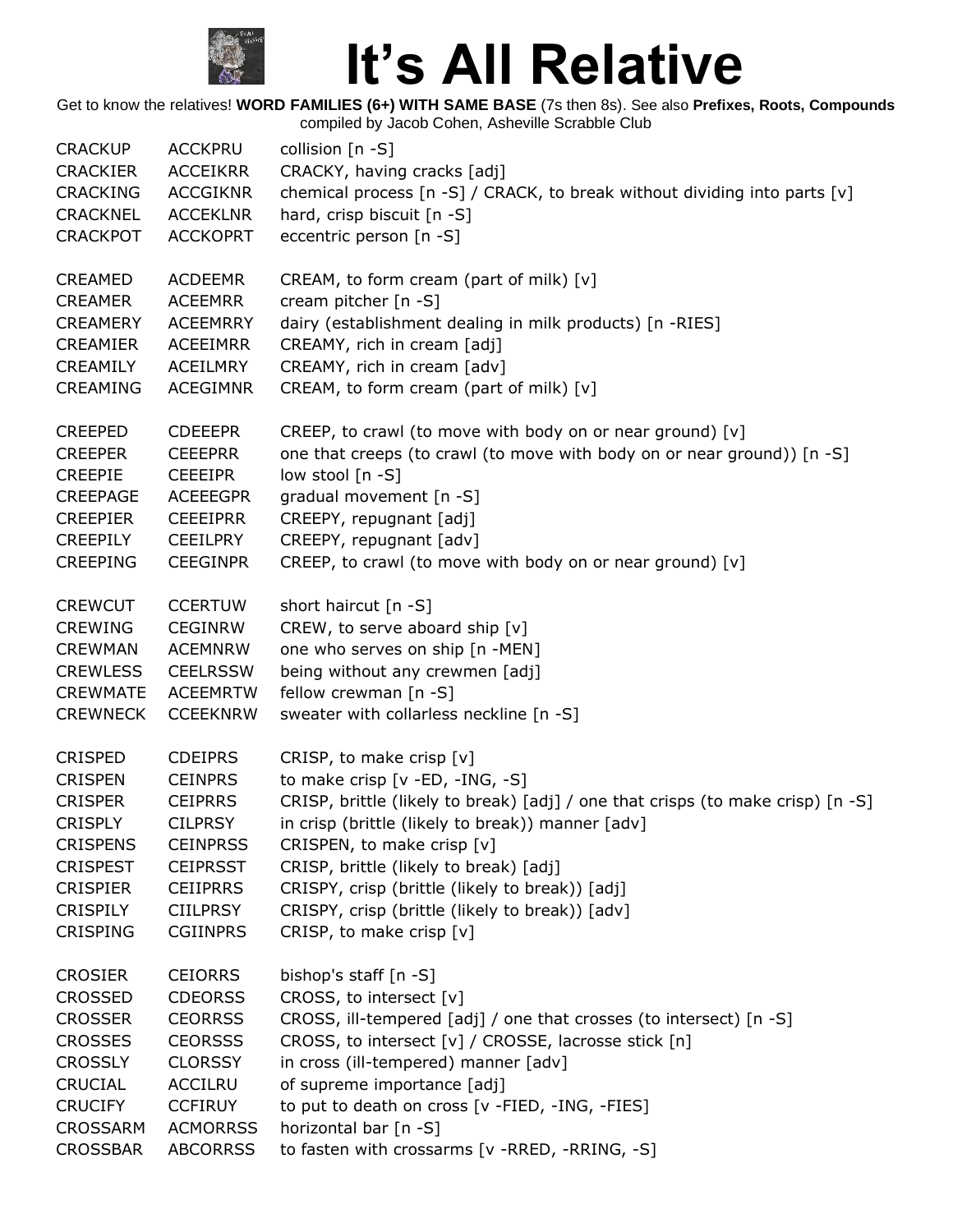

| <b>CROSSBOW</b> | <b>BCOORSSW</b> | kind of weapon $[n - S]$                                                                                             |
|-----------------|-----------------|----------------------------------------------------------------------------------------------------------------------|
| <b>CROSSCUT</b> | <b>CCORSSTU</b> | to cut across [v CROSSCUT, -TTING, -S]                                                                               |
| <b>CROSSEST</b> | <b>CEORSSST</b> | CROSS, ill-tempered [adj]                                                                                            |
| <b>CROSSING</b> | <b>CGINORSS</b> | CROSS, to intersect [v] / intersection [n -S]                                                                        |
| <b>CROSSLET</b> | <b>CELORSST</b> | heraldic symbol [n -S]                                                                                               |
| <b>CROSSPLY</b> | <b>CLOPRSSY</b> | having layers of fabric with cords lying crosswise in tire [adj]                                                     |
| <b>CROSSTIE</b> | <b>CEIORSST</b> | transverse beam [n -S]                                                                                               |
| <b>CROSSWAY</b> | <b>ACORSSWY</b> | road that crosses another road [n -S]                                                                                |
| <b>CRUCIATE</b> | <b>ACCEIRTU</b> | cross-shaped [adj]                                                                                                   |
| <b>CRUCIBLE</b> | <b>BCCEILRU</b> | heat-resistant vessel [n -S]                                                                                         |
| <b>CRUCIFER</b> | <b>CCEFIRRU</b> | one who carries cross [n -S]                                                                                         |
| <b>CRUCIFIX</b> | <b>CCFIIRUX</b> | cross bearing image of Christ [n -ES]                                                                                |
| <b>CROWBAR</b>  | <b>ABCORRW</b>  | to use steel bar as lever [v -RRED, -RRING, -S]                                                                      |
| <b>CROWERS</b>  | <b>CEORRSW</b>  | CROWER, one that crows (to boast (to brag)) [n]                                                                      |
| <b>CROWING</b>  | <b>CGINORW</b>  | CROW, to boast (to brag (to speak vainly of one's deeds)) [v]                                                        |
| <b>CROWBAIT</b> | <b>ABCIORTW</b> | old horse [n -S]                                                                                                     |
| <b>CROWFOOT</b> | <b>CFOOORTW</b> | flowering plant [n -FEET, -S]                                                                                        |
| <b>CROWSTEP</b> | <b>CEOPRSTW</b> | step on top of wall [n -S]                                                                                           |
| <b>CRYOGEN</b>  | <b>CEGNORY</b>  | substance for producing low temperatures [n -S]                                                                      |
| <b>CRYONIC</b>  | <b>CCINORY</b>  | CRYONICS, practice of freezing dead bodies for future revival [adj]                                                  |
| <b>CRYOBANK</b> | <b>ABCKNORY</b> | place for storing human tissue at very low temperatures [n -S]                                                       |
| <b>CRYOGENY</b> | <b>CEGNORYY</b> | branch of physics [n -NIES]                                                                                          |
| <b>CRYOLITE</b> | <b>CEILORTY</b> | mineral (naturally occurring inorganic substance having characteristic set of physical properties) [n -S]            |
| <b>CRYONICS</b> | <b>CCINORSY</b> | practice of freezing dead bodies for future revival [n CRYONICS]                                                     |
| <b>CRYOSTAT</b> | <b>ACORSTTY</b> | refrigerating device [n -S]                                                                                          |
| <b>CRYOTRON</b> | <b>CNOORRTY</b> | electronic device [n -S]                                                                                             |
| <b>KRYOLITE</b> | <b>EIKLORTY</b> | cryolite (mineral (naturally occurring inorganic substance having characteristic set of physical properties)) [n -S] |
| <b>KRYOLITH</b> | <b>HIKLORTY</b> | cryolite (mineral (naturally occurring inorganic substance having characteristic set of physical properties)) [n -S] |
| <b>CUBAGES</b>  | <b>ABCEGSU</b>  | CUBAGE, cubature (cubical content) [n]                                                                               |
| <b>CUBICAL</b>  | <b>ABCCILU</b>  | resembling cube [adj]                                                                                                |
| <b>CUBICLE</b>  | <b>BCCEILU</b>  | small chamber [n -S]                                                                                                 |
| <b>CUBICLY</b>  | <b>BCCILUY</b>  | in form of cube [adv]                                                                                                |
| <b>CUBISMS</b>  | <b>BCIMSSU</b>  | CUBISM, style of art [n]                                                                                             |
| <b>CUBISTS</b>  | <b>BCISSTU</b>  | CUBIST, adherent of cubism (style of art) [n]                                                                        |
| <b>CUBOIDS</b>  | <b>BCDIOSU</b>  | CUBOID, bone of foot [n]                                                                                             |
| <b>CUBATURE</b> | ABCERTUU        | cubical content [n -S]                                                                                               |
| <b>CUBICITY</b> | <b>BCCIITUY</b> | state of being cubical (resembling cube) [n -TIES]                                                                   |
| <b>CUBICULA</b> | ABCCILUU        | burial chambers [n CUBICULA]                                                                                         |
| <b>CUBIFORM</b> | <b>BCFIMORU</b> | shaped like cube [adj]                                                                                               |
| <b>CUBISTIC</b> | <b>BCCIISTU</b> | CUBISM, style of art [adj]                                                                                           |
| <b>CUBOIDAL</b> | ABCDILOU        | CUBOID, bone of foot [adj]                                                                                           |
| <b>CULTISH</b>  | <b>CHILSTU</b>  | pertaining to cult (group of zealous devotees) [adj]                                                                 |
| <b>CULTISM</b>  | <b>CILMSTU</b>  | devotion to cult [n -S]                                                                                              |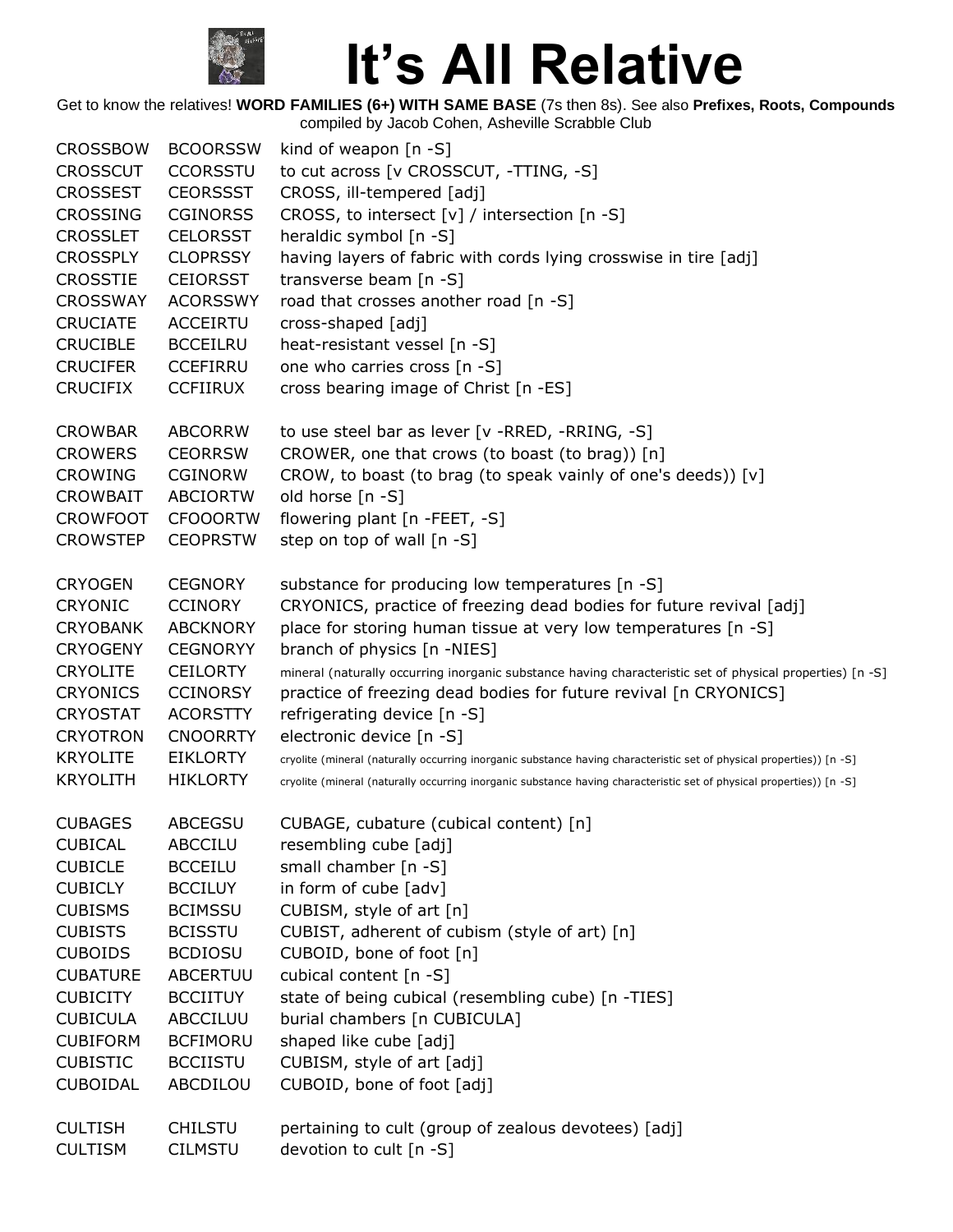

| <b>CULTIST</b>  | <b>CILSTTU</b>  | member of cult $[n - S]$                                                          |
|-----------------|-----------------|-----------------------------------------------------------------------------------|
| <b>CULTURE</b>  | CELRTUU         | to make fit for raising crops [v -D, -RING, -S]                                   |
| <b>CULTIGEN</b> | <b>CEGILNTU</b> | cultivar (variety of plant originating under cultivation) [n -S]                  |
| <b>CULTIVAR</b> | <b>ACILRTUV</b> | variety of plant originating under cultivation [n -S]                             |
| <b>CULTLIKE</b> | <b>CEIKLLTU</b> | resembling cult (group of zealous devotees) [adj]                                 |
| <b>CULTUSES</b> | <b>CELSSTUU</b> | CULTUS, cult (group of zealous devotees) [n]                                      |
| <b>CUPCAKE</b>  | <b>ACCEKPU</b>  | small cake [n -S]                                                                 |
| <b>CUPELED</b>  | <b>CDEELPU</b>  | CUPEL, to refine gold or silver in cuplike vessel [v]                             |
| <b>CUPELER</b>  | <b>CEELPRU</b>  | cupeller (one that cupels (to refine gold or silver in cuplike vessel)) [n -S]    |
| <b>CUPFULS</b>  | <b>CFLPSUU</b>  | CUPFUL, as much as cup can hold [n]                                               |
| <b>CUPLIKE</b>  | <b>CEIKLPU</b>  | resembling cup [adj]                                                              |
| <b>CUPOLAS</b>  | <b>ACLOPSU</b>  | CUPOLA, to shape like dome [v]                                                    |
| <b>CUPPERS</b>  | <b>CEPPRSU</b>  | CUPPER, one that performs cupping [n]                                             |
| <b>CUPPIER</b>  | <b>CEIPPRU</b>  | CUPPY, cuplike (resembling cup) [adj]                                             |
| <b>CUPPING</b>  | <b>CGINPPU</b>  | archaic medical process [n -S] / CUP, to place in cup (small, open container) [v] |
| <b>CUPSFUL</b>  | <b>CFLPSUU</b>  | CUPFUL, as much as cup can hold [n]                                               |
| <b>CUPULAE</b>  | ACELPUU         | CUPULA, cupule (cup-shaped anatomical structure) [n]                              |
| <b>CUPULAR</b>  | <b>ACLPRUU</b>  | cupulate (cup-shaped) [adj]                                                       |
| <b>CUPULES</b>  | <b>CELPSUU</b>  | CUPULE, cup-shaped anatomical structure [n]                                       |
| <b>CUPBOARD</b> | ABCDOPRU        | cabinet (piece of furniture with shelves and drawers) [n -S]                      |
| <b>CUPELING</b> | <b>CEGILNPU</b> | CUPEL, to refine gold or silver in cuplike vessel [v]                             |
| <b>CUPELLED</b> | <b>CDEELLPU</b> | CUPEL, to refine gold or silver in cuplike vessel [v]                             |
| <b>CUPELLER</b> | <b>CEELLPRU</b> | one that cupels (to refine gold or silver in cuplike vessel) [n -S]               |
| <b>CUPOLAED</b> | ACDELOPU        | CUPOLA, to shape like dome [v]                                                    |
| <b>CUPPIEST</b> | <b>CEIPPSTU</b> | CUPPY, cuplike (resembling cup) [adj]                                             |
| <b>CUPULATE</b> | <b>ACELPTUU</b> | cup-shaped [adj]                                                                  |
| <b>CURLERS</b>  | <b>CELRRSU</b>  | CURLER, one that curls (to form into ringlets) [n]                                |
| <b>CURLIER</b>  | <b>CEILRRU</b>  | CURLY, tending to curl [adj]                                                      |
| <b>CURLILY</b>  | <b>CILLRUY</b>  | CURLY, tending to curl [adv]                                                      |
| <b>CURLING</b>  | CGILNRU         | CURL, to form into ringlets $[v]$ / game played on ice $[n -S]$                   |
| <b>CURLICUE</b> | <b>CCEILRUU</b> | to decorate with curlicues (fancy spiral figures) [v -D, -UING, -S]               |
| <b>CURLIEST</b> | <b>CEILRSTU</b> | CURLY, tending to curl [adj]                                                      |
| <b>CURLYCUE</b> | <b>CCELRUUY</b> | curlicue [n -S]                                                                   |
| <b>CURTAIL</b>  | <b>ACILRTU</b>  | to cut short $[v - ED, -ING, -S]$                                                 |
| <b>CURTALS</b>  | <b>ACLRSTU</b>  | CURTAL, animal with clipped tail [n]                                              |
| <b>CURTANA</b>  | <b>AACNRTU</b>  | type of English sword [n -S]                                                      |
| <b>CURTATE</b>  | <b>ACERTTU</b>  | shortened [adj]                                                                   |
| <b>CURTEST</b>  | CERSTTU         | CURT, abrupt (rudely brief) [adj]                                                 |
| <b>CURTALAX</b> | <b>AACLRTUX</b> | cutlass (short sword) [n -ES]                                                     |
| <b>CURTNESS</b> | <b>CENRSSTU</b> | quality of being curt (abrupt (rudely brief)) [n -ES]                             |
| <b>CYANATE</b>  | <b>AACENTY</b>  | chemical salt [n -S]                                                              |
| <b>CYANIDE</b>  | <b>ACDEINY</b>  | to treat ore with cyanid [v -D, -DING, -S]                                        |
| <b>CYANIDS</b>  | <b>ACDINSY</b>  | CYANID, compound of cyanogen [n]                                                  |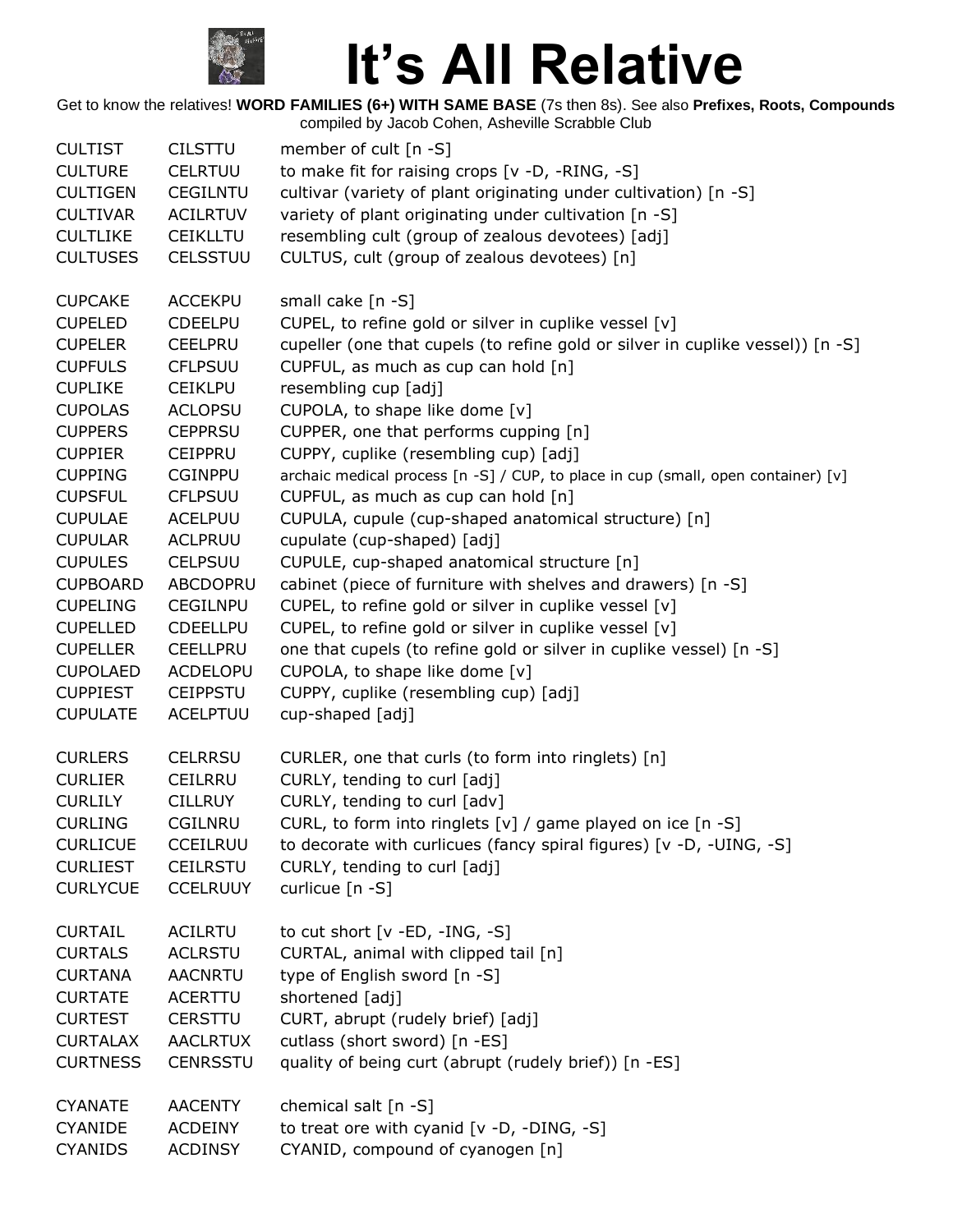

| <b>CYANINE</b>  | <b>ACEINNY</b>  | blue dye $[n -S]$                                                                                                           |  |  |
|-----------------|-----------------|-----------------------------------------------------------------------------------------------------------------------------|--|--|
| <b>CYANINS</b>  | <b>ACINNSY</b>  | CYANIN, cyanine (blue dye) [n]                                                                                              |  |  |
| <b>CYANITE</b>  | <b>ACEINTY</b>  | mineral (naturally occurring inorganic substance having characteristic set of physical properties) [n -S]                   |  |  |
| <b>KYANISE</b>  | <b>AEIKNSY</b>  | to kyanize (to treat wood with type of preservative) [v -D, -SING, -S]                                                      |  |  |
| <b>KYANITE</b>  | AEIKNTY         | cyanite (mineral (naturally occurring inorganic substance having characteristic set of physical properties)) [n -S]         |  |  |
| KYANIZE         | AEIKNYZ         | to treat wood with type of preservative [v -D, -ZING, -S]                                                                   |  |  |
| CYANAMID        | <b>AACDIMNY</b> | chemical compound [n -S]                                                                                                    |  |  |
| <b>CYANITIC</b> | <b>ACCIINTY</b> | CYANITE, mineral (naturally occurring inorganic substance having characteristic set of physical properties) [adj]           |  |  |
| <b>CYANOGEN</b> | <b>ACEGNNOY</b> | reactive compound of carbon and nitrogen [n -S]                                                                             |  |  |
| <b>CYANOSED</b> | <b>ACDENOSY</b> | CYANOSIS, bluish discoloration of skin [adj]                                                                                |  |  |
| <b>CYANOSIS</b> | <b>ACINOSSY</b> | bluish discoloration of skin [n -SES]                                                                                       |  |  |
| <b>CYANOTIC</b> | <b>ACCINOTY</b> | CYANOSIS, bluish discoloration of skin [adj]                                                                                |  |  |
| <b>KYANITIC</b> | <b>ACIIKNTY</b> | KYANITE, cyanite (mineral (naturally occurring inorganic substance having characteristic set of physical properties)) [adj] |  |  |
| <b>CZARDOM</b>  | <b>ACDMORZ</b>  | domain of czar [n -S]                                                                                                       |  |  |
| <b>CZARINA</b>  | <b>AACINRZ</b>  | wife of czar $[n - S]$                                                                                                      |  |  |
| <b>CZARISM</b>  | <b>ACIMRSZ</b>  | autocratic government [n -S]                                                                                                |  |  |
| <b>CZARIST</b>  | <b>ACIRSTZ</b>  | supporter of czarism [n -S]                                                                                                 |  |  |
| <b>TSARDOM</b>  | <b>ADMORST</b>  | czardom (domain of czar) [n -S]                                                                                             |  |  |
| TSARINA         | <b>AAINRST</b>  | czarina (wife of czar) [n -S]                                                                                               |  |  |
| <b>TSARISM</b>  | <b>AIMRSST</b>  | czarism (autocratic government) [n -S]                                                                                      |  |  |
| <b>TSARIST</b>  | <b>AIRSSTT</b>  | czarist (supporter of czarism) [n -S]                                                                                       |  |  |
| <b>CZAREVNA</b> | <b>AACENRVZ</b> | daughter of czar [n -S]                                                                                                     |  |  |
| <b>CZARITZA</b> | AACIRTZZ        | czarina (wife of czar) [n -S]                                                                                               |  |  |
| <b>TSAREVNA</b> | <b>AAENRSTV</b> | czarevna (daughter of czar) [n -S]                                                                                          |  |  |
|                 | AAIRSTTZ        |                                                                                                                             |  |  |
| TSARITZA        |                 | czaritza (czarina (wife of czar)) [n -S]                                                                                    |  |  |
|                 |                 | D                                                                                                                           |  |  |
| <b>DAMNERS</b>  | <b>ADEMNRS</b>  | DAMNER, one that damns (to curse (to wish evil upon)) [n]                                                                   |  |  |
| <b>DAMNEST</b>  | <b>ADEMNST</b>  | damndest (utmost (greatest degree or amount)) [n -S]                                                                        |  |  |
| <b>DAMNIFY</b>  | <b>ADFIMNY</b>  | to cause loss or damage to [v -FIED, -ING, -FIES]                                                                           |  |  |
| DAMNING         | <b>ADGIMNN</b>  | DAMN, to curse (to wish evil upon) [v]                                                                                      |  |  |
| <b>DAMNABLE</b> | AABDELMN        | detestable [adj]                                                                                                            |  |  |
| <b>DAMNABLY</b> | AABDLMNY        | DAMNABLE, detestable [adv]                                                                                                  |  |  |
| <b>DAMNDEST</b> | <b>ADDEMNST</b> | DAMNED, damnable (detestable) [adj] / utmost (greatest degree or amount) [n -S]                                             |  |  |
| <b>DAMNEDER</b> | ADDEEMNR        | DAMNED, damnable (detestable) [adj]                                                                                         |  |  |
| <b>DAMNESTS</b> | ADEMNSST        | DAMNEST, damndest (utmost (greatest degree or amount)) [n]                                                                  |  |  |
| <b>DARKENS</b>  | <b>ADEKNRS</b>  | DARKEN, to make dark [v]                                                                                                    |  |  |
| <b>DARKEST</b>  | <b>ADEKRST</b>  | DARK, having little or no light [adj]                                                                                       |  |  |
| <b>DARKING</b>  | <b>ADGIKNR</b>  | DARK, to darken (to make dark) [v]                                                                                          |  |  |
| DARKISH         | <b>ADHIKRS</b>  | somewhat dark [adj]                                                                                                         |  |  |
| <b>DARKLED</b>  | <b>ADDEKLR</b>  | DARKLE, to become dark [v]                                                                                                  |  |  |
| <b>DARKLES</b>  | <b>ADEKLRS</b>  | DARKLE, to become dark [v]                                                                                                  |  |  |
| DARKENED        | ADDEEKNR        | DARKEN, to make dark [v]                                                                                                    |  |  |
| <b>DARKENER</b> | <b>ADEEKNRR</b> | one that darkens (to make dark) [n -S]                                                                                      |  |  |
| <b>DARKLIER</b> | ADEIKLRR        | DARKLY, in dark (having little or no light) manner [adv]                                                                    |  |  |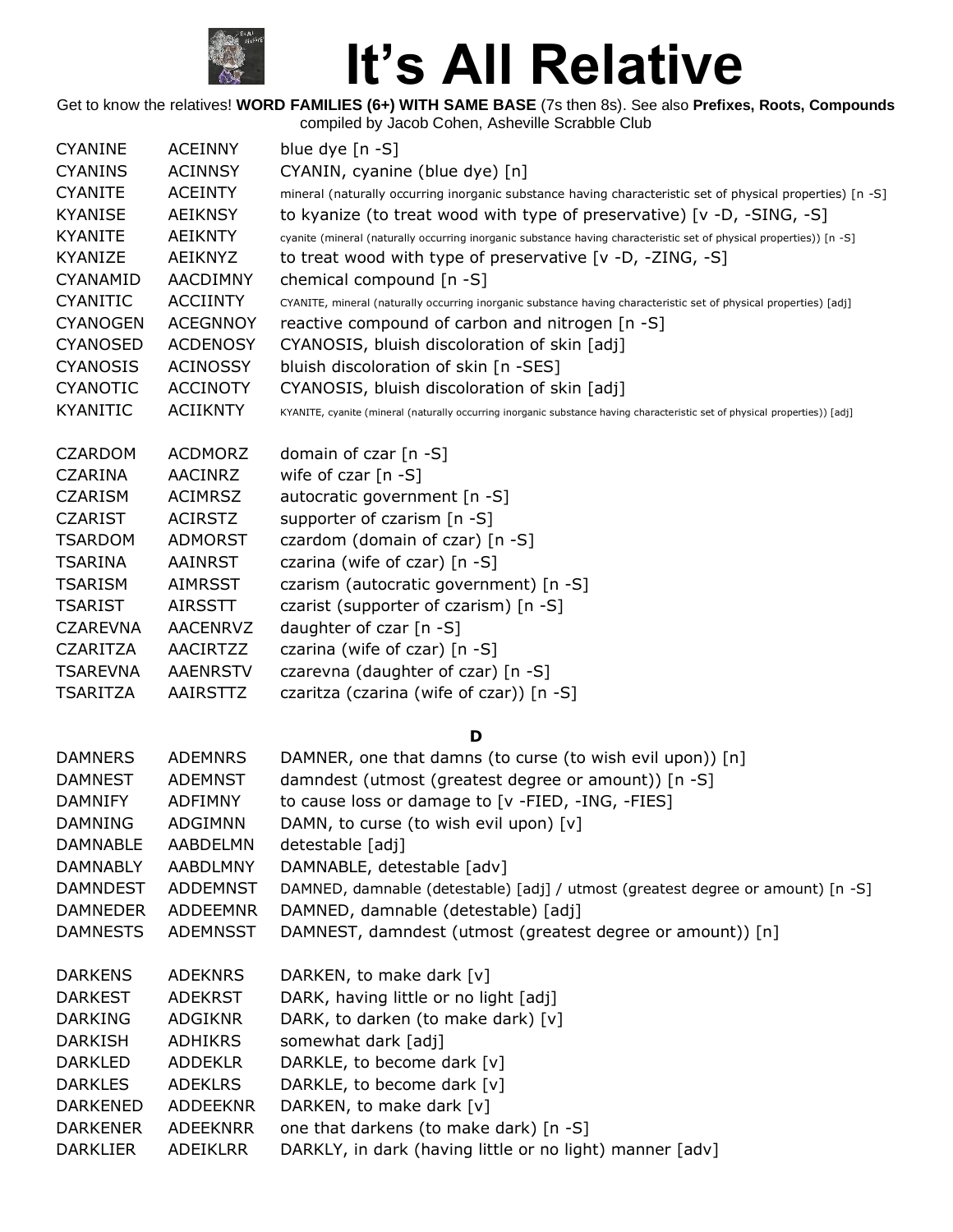

| <b>DARKLING</b>                                                                        | ADGIKLNR                                                       | dark [n -S] / DARKLE, to become dark [v]                                                                                                                                                                                       |
|----------------------------------------------------------------------------------------|----------------------------------------------------------------|--------------------------------------------------------------------------------------------------------------------------------------------------------------------------------------------------------------------------------|
| <b>DARKNESS</b>                                                                        | <b>ADEKNRSS</b>                                                | state of being dark (having little or no light) [n -ES]                                                                                                                                                                        |
| <b>DARKROOM</b>                                                                        | <b>ADKMOORR</b>                                                | room in which film is processed [n -S]                                                                                                                                                                                         |
| <b>DARKSOME</b>                                                                        | ADEKMORS                                                       | dark (having little or no light) [adj]                                                                                                                                                                                         |
| <b>DATABLE</b><br><b>DATEDLY</b><br><b>DATINGS</b><br><b>DATIVAL</b><br><b>DATIVES</b> | AABDELT<br><b>ADDELTY</b><br><b>ADGINST</b><br><b>AADILTV</b>  | capable of being dated [adj]<br>in old-fashioned manner [adv]<br>DATING, act of one that dates [n]<br>DATIVE, grammatical case [adj]                                                                                           |
| <b>DATABANK</b><br><b>DATABASE</b><br><b>DATARIES</b><br><b>DATEABLE</b>               | <b>ADEISTV</b><br>AAABDKNT<br>AAABDEST<br>AADEIRST<br>AABDEELT | DATIVE, grammatical case [n]<br>database [n -S]<br>to put data into database (collection of data in computer) [v -D, -SING, -S]<br>DATARY, cardinal in Roman Catholic Church [n]<br>DATE, to determine or record date of [adj] |
| <b>DATEBOOK</b>                                                                        | <b>ABDEKOOT</b>                                                | notebook for listing appointments [n -S]                                                                                                                                                                                       |
| <b>DATELESS</b>                                                                        | ADEELSST                                                       | having no date [adj]                                                                                                                                                                                                           |
| <b>DATELINE</b>                                                                        | ADEEILNT                                                       | to provide news story with its date and place of origin [v -D, -NING, -S]                                                                                                                                                      |
| <b>DATIVELY</b>                                                                        | ADEILTVY                                                       | DATIVE, grammatical case [adv]                                                                                                                                                                                                 |
| <b>DEADENS</b>                                                                         | <b>ADDEENS</b>                                                 | DEADEN, to diminish sensitivity or vigor of [v]                                                                                                                                                                                |
| <b>DEADEST</b>                                                                         | <b>ADDEEST</b>                                                 | DEAD, deprived of life [adj]                                                                                                                                                                                                   |
| <b>DEADEYE</b>                                                                         | ADDEEEY                                                        | expert marksman [n -S]                                                                                                                                                                                                         |
| <b>DEADMAN</b>                                                                         | <b>AADDEMN</b>                                                 | anchor for securing rope in mountain climbing [n -MEN]                                                                                                                                                                         |
| <b>DEADPAN</b>                                                                         | AADDENP                                                        | to act without emotion [v -NNED, -NNING, -S]                                                                                                                                                                                   |
| <b>DEADBEAT</b>                                                                        | AABDDEET                                                       | loafer (one that loafs (to pass time idly)) [n -S]                                                                                                                                                                             |
| <b>DEADBOLT</b>                                                                        | ABDDELOT                                                       | lock for door [n -S]                                                                                                                                                                                                           |
| <b>DEADENED</b>                                                                        | <b>ADDDEEEN</b>                                                | DEADEN, to diminish sensitivity or vigor of [v]                                                                                                                                                                                |
| <b>DEADENER</b>                                                                        | <b>ADDEEENR</b>                                                | one that deadens (to diminish sensitivity or vigor of) [n -S]                                                                                                                                                                  |
| <b>DEADFALL</b>                                                                        | AADDEFLL                                                       | type of animal trap [n -S]                                                                                                                                                                                                     |
| DEADHEAD                                                                               | AADDDEEH                                                       | to travel without freight [v -ED, -ING, -S]                                                                                                                                                                                    |
| <b>DEADLIER</b>                                                                        | <b>ADDEEILR</b>                                                | DEADLY, fatal (causing or capable of causing death) [adj]                                                                                                                                                                      |
| <b>DEADLIFT</b>                                                                        | ADDEFILT                                                       | to execute type of lift in weight lifting [v -ED, -ING, -S]                                                                                                                                                                    |
| DEADLINE                                                                               | ADDEEILN                                                       | to set time limit on something [v -D, -NING, -S]                                                                                                                                                                               |
| <b>DEADLOCK</b>                                                                        | <b>ACDDEKLO</b>                                                | to come to standstill [v -ED, -ING, -S]                                                                                                                                                                                        |
| <b>DEADNESS</b>                                                                        | <b>ADDEENSS</b>                                                | state of being dead (deprived of life) [n -ES]                                                                                                                                                                                 |
| <b>DEADWOOD</b>                                                                        | ADDDEOOW                                                       | reinforcement in ship's keel [n -S]                                                                                                                                                                                            |
| <b>DELUDED</b>                                                                         | <b>DDDEELU</b>                                                 | DELUDE, to mislead mind or judgment of [v]                                                                                                                                                                                     |
| <b>DELUDER</b>                                                                         | <b>DDEELRU</b>                                                 | one that deludes (to mislead mind or judgment of) [n -S]                                                                                                                                                                       |
| <b>DELUDES</b>                                                                         | <b>DDEELSU</b>                                                 | DELUDE, to mislead mind or judgment of [v]                                                                                                                                                                                     |
| <b>DELUDING</b>                                                                        | <b>DDEGILNU</b>                                                | DELUDE, to mislead mind or judgment of [v]                                                                                                                                                                                     |
| <b>DELUSION</b>                                                                        | DEILNOSU                                                       | act of deluding (to mislead mind or judgment of) [n -S]                                                                                                                                                                        |
| <b>DELUSIVE</b>                                                                        | <b>DEEILSUV</b>                                                | tending to delude [adj]                                                                                                                                                                                                        |
| <b>DELUSORY</b>                                                                        | <b>DELORSUY</b>                                                | delusive (tending to delude) [adj]                                                                                                                                                                                             |
| <b>DENTALS</b>                                                                         | <b>ADELNST</b>                                                 | DENTAL, dentally produced sound [n]                                                                                                                                                                                            |
| <b>DENTARY</b>                                                                         | <b>ADENRTY</b>                                                 | lower jaw in mammals [n -RIES]                                                                                                                                                                                                 |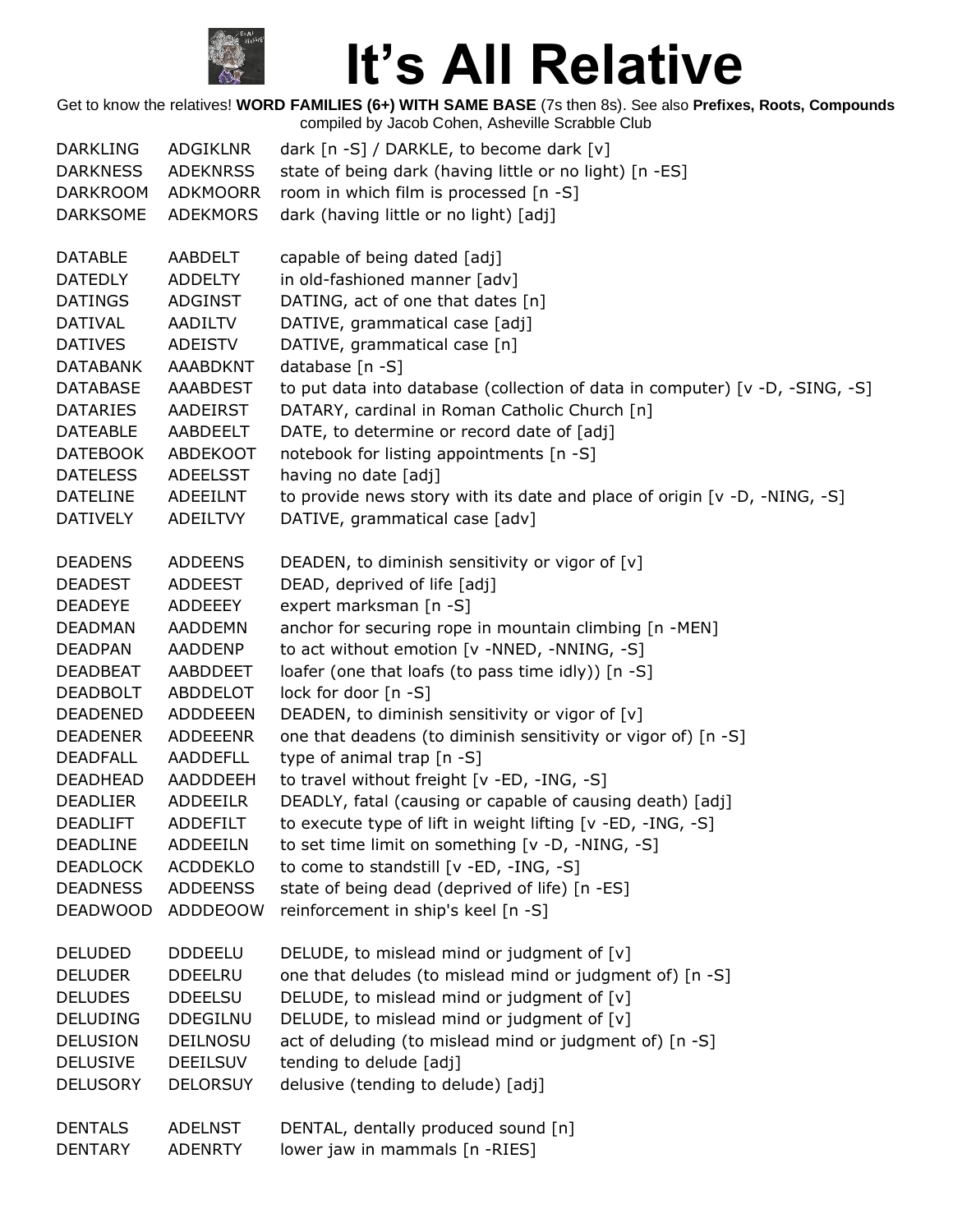

| <b>DENTATE</b>  | <b>ADEENTT</b>  | having teeth (one of hard structures attached in row to each jaw) [adj]           |
|-----------------|-----------------|-----------------------------------------------------------------------------------|
| <b>DENTILS</b>  | <b>DEILNST</b>  | DENTIL, small rectangular block [n]                                               |
| <b>DENTINE</b>  | <b>DEEINNT</b>  | dentin (hard substance forming body of tooth) [n -S]                              |
| <b>DENTINS</b>  | <b>DEINNST</b>  | DENTIN, hard substance forming body of tooth [n]                                  |
| <b>DENTIST</b>  | <b>DEINSTT</b>  | one who treats teeth [n -S]                                                       |
| <b>DENTOID</b>  | <b>DDEINOT</b>  | resembling tooth (one of hard structures attached in row to each jaw) [adj]       |
| <b>DENTALIA</b> | AADEILNT        | mollusks with long, tapering shells [n DENTALIA]                                  |
| <b>DENTALLY</b> | <b>ADELLNTY</b> | with tip of tongue against upper front teeth [adv]                                |
| <b>DENTATED</b> | <b>ADDEENTT</b> | dentate (having teeth (one of hard structures attached in row to each jaw)) [adj] |
| <b>DENTELLE</b> | <b>DEEELLNT</b> | lacy style of book-cover decoration [n -S]                                        |
| <b>DENTICLE</b> | <b>CDEEILNT</b> | small tooth [n -S]                                                                |
| <b>DENTILED</b> | <b>DDEEILNT</b> | DENTIL, small rectangular block [adj]                                             |
| <b>DENTINAL</b> | <b>ADEILNNT</b> | DENTIN, hard substance forming body of tooth [adj]                                |
| <b>DENTURAL</b> | ADELNRTU        | DENTURE, set of teeth [adj]                                                       |
| DERIDED         | <b>DDDEEIR</b>  | DERIDE, to ridicule (to make fun of) [v]                                          |
| <b>DERIDER</b>  | <b>DDEEIRR</b>  | one that derides (to ridicule (to make fun of)) [n -S]                            |
| <b>DERIDES</b>  | <b>DDEEIRS</b>  | DERIDE, to ridicule (to make fun of) [v]                                          |
| <b>DERIDING</b> | <b>DDEGIINR</b> | DERIDE, to ridicule (to make fun of) [v]                                          |
| <b>DERISION</b> | <b>DEIINORS</b> | act of deriding (to ridicule (to make fun of)) [n -S]                             |
| <b>DERISIVE</b> | <b>DEEIIRSV</b> | expressing derision (act of deriding (to ridicule)) [adj]                         |
| <b>DERISORY</b> | <b>DEIORRSY</b> | derisive (expressing derision (act of deriding (deride))) [adj]                   |
| <b>DEVILED</b>  | <b>DDEEILV</b>  | DEVIL, to prepare food with pungent seasoning [v]                                 |
| <b>DEVILRY</b>  | <b>DEILRVY</b>  | deviltry (mischief (action that causes irritation, harm, or trouble)) [n -RIES]   |
| <b>DIABOLO</b>  | <b>ABDILOO</b>  | game requiring manual dexterity [n -S]                                            |
| <b>DEVILING</b> | <b>DEGIILNV</b> | DEVIL, to prepare food with pungent seasoning [v]                                 |
| <b>DEVILISH</b> | <b>DEHIILSV</b> | fiendish (extremely wicked or cruel) [adj]                                        |
| <b>DEVILKIN</b> | DEIIKLNV        | small demon [n -S]                                                                |
| <b>DEVILLED</b> | <b>DDEEILLV</b> | DEVIL, to prepare food with pungent seasoning [v]                                 |
| <b>DEVILTRY</b> | <b>DEILRTVY</b> | mischief (action that causes irritation, harm, or trouble) [n -RIES]              |
| <b>DIABLERY</b> | ABDEILRY        | sorcery (alleged use of supernatural powers) [n -RIES]                            |
| <b>DIABOLIC</b> | ABCDIILO        | devilish (fiendish (extremely wicked or cruel)) [adj]                             |
| <b>DEVISAL</b>  | ADEILSV         | act of devising (to form in mind) [n -S]                                          |
| <b>DEVISED</b>  | <b>DDEEISV</b>  | DEVISE, to form in mind [v]                                                       |
| <b>DEVISEE</b>  | <b>DEEEISV</b>  | one to whom will is made [n -S]                                                   |
| <b>DEVISER</b>  | <b>DEEIRSV</b>  | one that devises (to form in mind) [n -S]                                         |
| <b>DEVISES</b>  | <b>DEEISSV</b>  | DEVISE, to form in mind [v]                                                       |
| <b>DEVISOR</b>  | <b>DEIORSV</b>  | one who makes will [n -S]                                                         |
| <b>DEVISING</b> | <b>DEGIINSV</b> | DEVISE, to form in mind [v]                                                       |
| <b>DEWCLAW</b>  | <b>ACDELWW</b>  | vestigial toe [n -S]                                                              |
| <b>DEWDROP</b>  | <b>DDEOPRW</b>  | drop of dew [n -S]                                                                |
| <b>DEWFALL</b>  | <b>ADEFLLW</b>  | formation of dew [n -S]                                                           |
| <b>DEWIEST</b>  | <b>DEEISTW</b>  | DEWY, moist with dew [adj]                                                        |
| <b>DEWLAPS</b>  | <b>ADELPSW</b>  | DEWLAP, fold of loose skin under neck [n]                                         |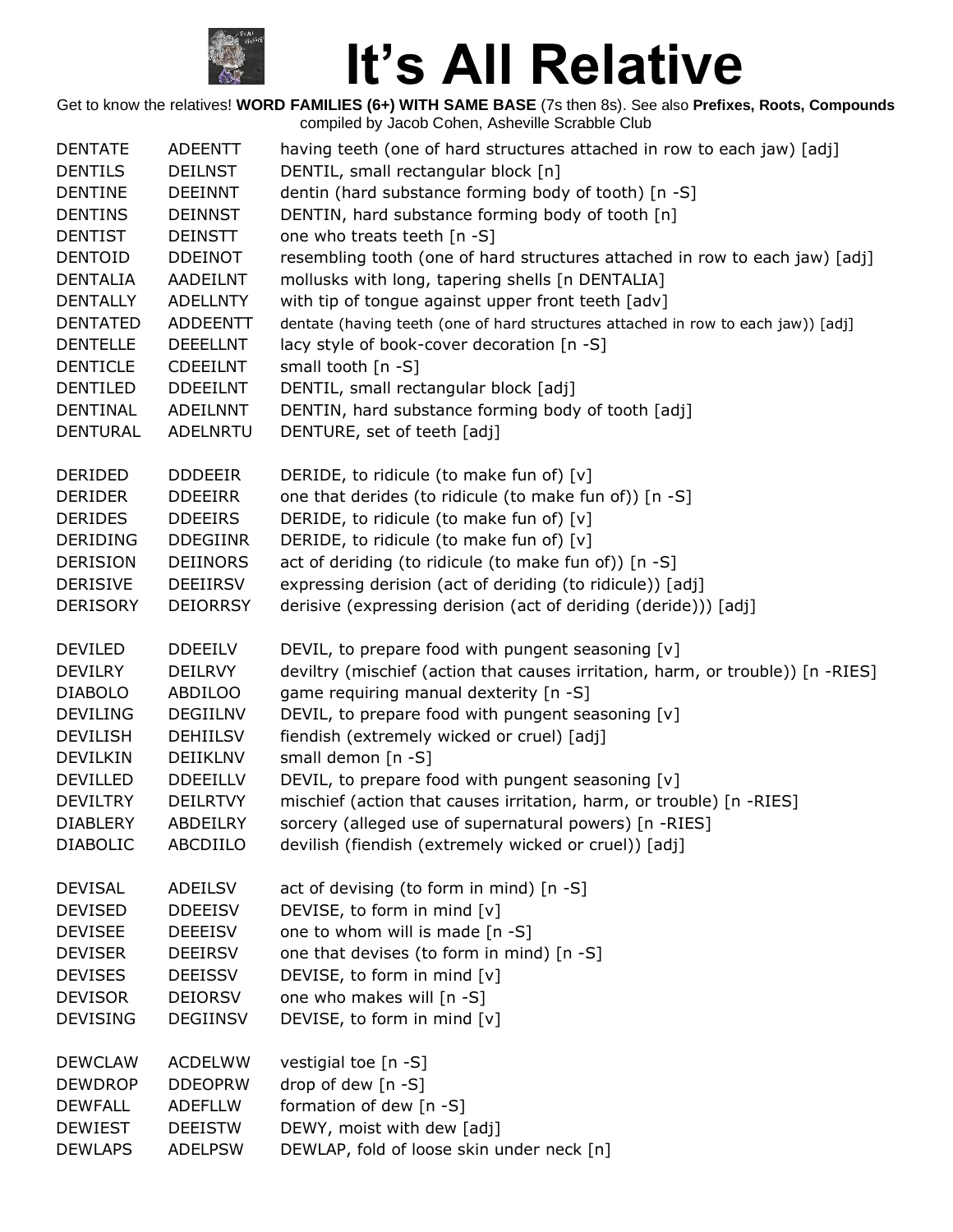

| <b>DEWLESS</b>  | <b>DEELSSW</b>  | having no dew [adj]                                           |
|-----------------|-----------------|---------------------------------------------------------------|
| <b>DEWBERRY</b> | <b>BDEERRWY</b> | edible berry [n -RRIES]                                       |
| <b>DEWINESS</b> | <b>DEEINSSW</b> | state of being dewy (moist with dew) [n -ES]                  |
| <b>DOCKAGE</b>  | <b>ACDEGKO</b>  | charge for use of dock [n -S]                                 |
| <b>DOCKERS</b>  | <b>CDEKORS</b>  | DOCKER, dock worker [n]                                       |
| <b>DOCKETS</b>  | <b>CDEKOST</b>  | DOCKET, to supply with identifying statement [v]              |
| <b>DOCKING</b>  | CDGIKNO         | DOCK, to bring into dock (wharf) [v]                          |
| <b>DOCKETED</b> | <b>CDDEEKOT</b> | DOCKET, to supply with identifying statement [v]              |
| <b>DOCKHAND</b> | <b>ACDDHKNO</b> | docker (dock worker) [n -S]                                   |
| <b>DOCKLAND</b> | <b>ACDDKLNO</b> | part of port occupied by docks [n -S]                         |
| <b>DOCKSIDE</b> | <b>CDDEIKOS</b> | area adjacent to dock [n -S]                                  |
| <b>DOCKYARD</b> | <b>ACDDKORY</b> | shipyard (place where ships are built or repaired) [n -S]     |
| <b>DOORMAN</b>  | <b>ADMNOOR</b>  | door attendant of building [n -MEN]                           |
| <b>DOORMAT</b>  | <b>ADMOORT</b>  | mat placed in front of door [n -S]                            |
| <b>DOORWAY</b>  | <b>ADOORWY</b>  | entranceway to room or building [n -S]                        |
| <b>DOORBELL</b> | <b>BDELLOOR</b> | bell at door [n -S]                                           |
| <b>DOORCASE</b> | <b>ACDEOORS</b> | frame for door [n -S]                                         |
| <b>DOORJAMB</b> | <b>ABDJMOOR</b> | vertical piece at side of doorway [n -S]                      |
| <b>DOORKNOB</b> | <b>BDKNOOOR</b> | handle for opening door [n -S]                                |
| <b>DOORLESS</b> | <b>DELOORSS</b> | having no door [adj]                                          |
| <b>DOORNAIL</b> | ADILNOOR        | large-headed nail [n -S]                                      |
| <b>DOORPOST</b> | <b>DOOOPRST</b> | doorjamb (vertical piece at side of doorway) [n -S]           |
| <b>DOORSILL</b> | <b>DILLOORS</b> | sill of door [n -S]                                           |
| <b>DOORSTEP</b> | <b>DEOOPRST</b> | step leading to door [n -S]                                   |
| <b>DOORSTOP</b> | <b>DOOOPRST</b> | object used for holding door open [n -S]                      |
| <b>DOORYARD</b> | <b>ADDOORRY</b> | yard in front of house [n -S]                                 |
| <b>DOUBLED</b>  | <b>BDDELOU</b>  | DOUBLE, to make twice as great [v]                            |
| <b>DOUBLER</b>  | <b>BDELORU</b>  | one that doubles (to make twice as great) [n -S]              |
| <b>DOUBLES</b>  | <b>BDELOSU</b>  | DOUBLE, to make twice as great [v]                            |
| <b>DOUBLET</b>  | <b>BDELOTU</b>  | close-fitting jacket [n -S]                                   |
| <b>DOUBLING</b> | <b>BDGILNOU</b> | DOUBLE, to make twice as great [v]                            |
| <b>DOUBLOON</b> | <b>BDLNOOOU</b> | former Spanish gold coin [n -S]                               |
| <b>DOUBLURE</b> | <b>BDELORUU</b> | lining of book cover [n -S]                                   |
| <b>DOVECOT</b>  | <b>CDEOOTV</b>  | dovecote (roost for domesticated pigeons) [n -S]              |
| <b>DOVEKEY</b>  | <b>DEEKOVY</b>  | dovekie (seabird (bird frequenting ocean or seacoast)) [n -S] |
| <b>DOVEKIE</b>  | <b>DEEIKOV</b>  | seabird (bird frequenting ocean or seacoast) [n -S]           |
| <b>DOVECOTE</b> | <b>CDEEOOTV</b> | roost for domesticated pigeons [n -S]                         |
| <b>DOVELIKE</b> | <b>DEEIKLOV</b> | resembling or suggestive of dove [adj]                        |
| <b>DOVETAIL</b> | <b>ADEILOTV</b> | to fit together closely [v -ED, -ING, -S]                     |
| <b>DRAWBAR</b>  | <b>AABDRRW</b>  | railroad coupler [n -S]                                       |
| <b>DRAWEES</b>  | <b>ADEERSW</b>  | DRAWEE, person on whom bill of exchange is drawn [n]          |
| <b>DRAWERS</b>  | <b>ADERRSW</b>  | DRAWER, one that draws (to move by pulling) [n]               |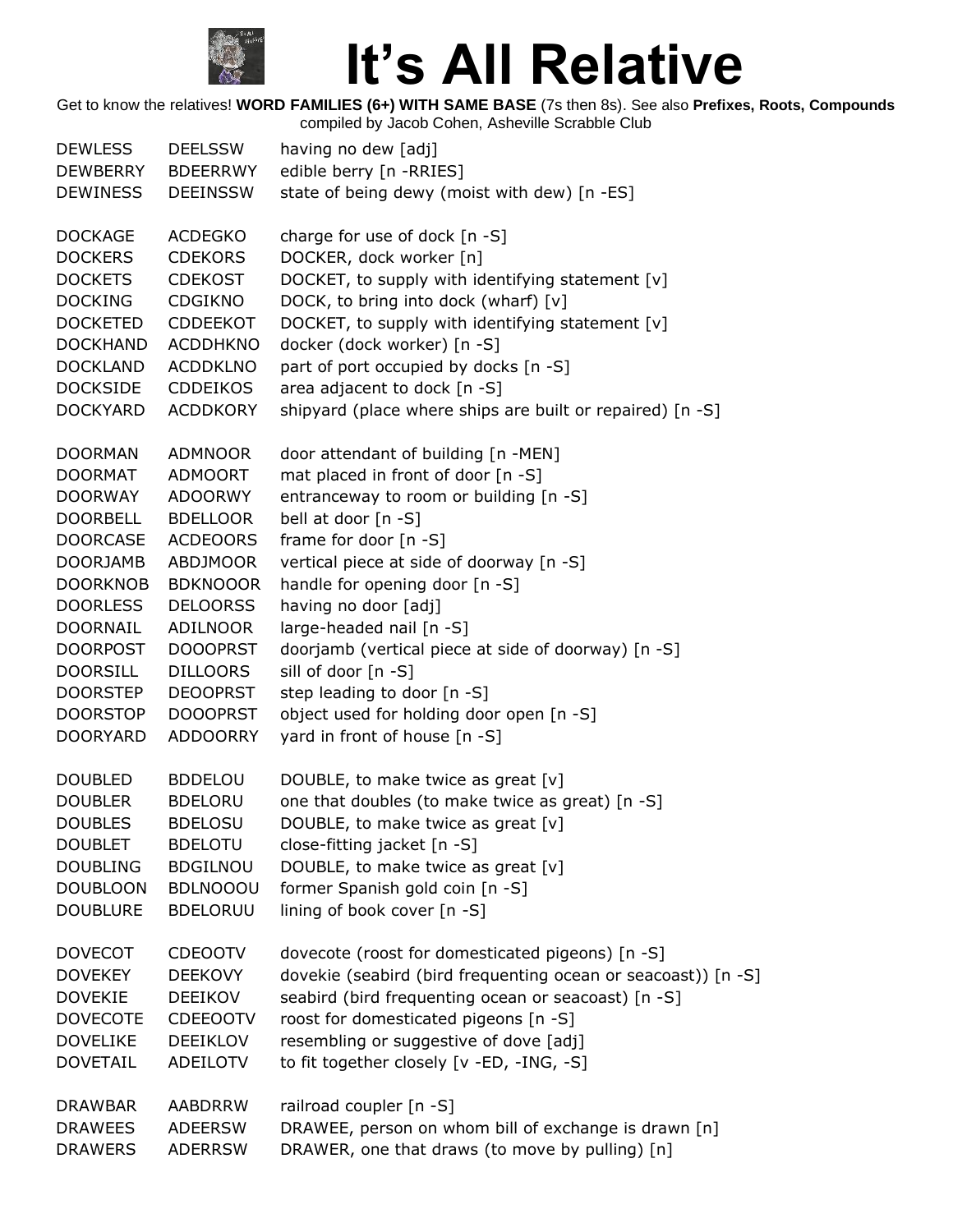

| <b>DRAWING</b>                   | ADGINRW                   | DRAW, to move by pulling [v] / portrayal in lines of form or figure $[n -S]$     |
|----------------------------------|---------------------------|----------------------------------------------------------------------------------|
| <b>DRAWLED</b>                   | <b>ADDELRW</b>            | DRAWL, to speak slowly with vowels greatly prolonged [v]                         |
| <b>DRAWLER</b><br><b>DRAYAGE</b> | <b>ADELRRW</b><br>AADEGRY | one that drawls (to speak slowly with vowels greatly prolonged) [n -S]           |
|                                  |                           | transportation by dray [n -S]                                                    |
| <b>DRAYING</b>                   | ADGINRY                   | DRAY, to transport by dray (low, strong cart) [v]                                |
| <b>DRAYMAN</b>                   | AADMNRY                   | one who drives dray [n -MEN]                                                     |
| <b>DRAWABLE</b>                  | AABDELRW                  | DRAW, to move by pulling [adj]                                                   |
| <b>DRAWBACK</b>                  | <b>AABCDKRW</b>           | hindrance [n -S]                                                                 |
| <b>DRAWBORE</b>                  | <b>ABDEORRW</b>           | hole for joining mortise and tenon [n -S]                                        |
| <b>DRAWCORD</b>                  | <b>ACDDORRW</b>           | cord for drawing garment tight [n -S]                                            |
| DRAWDOWN                         | ADDNORWW                  | lowering of water level [n -S]                                                   |
| <b>DRAWLIER</b>                  | ADEILRRW                  | DRAWLY, marked by drawling [adj]                                                 |
| <b>DRAWLING</b>                  | ADGILNRW                  | DRAWL, to speak slowly with vowels greatly prolonged [v]                         |
| <b>DRAWTUBE</b>                  | <b>ABDERTUW</b>           | tube that slides within another tube [n -S]                                      |
| <b>DREAMED</b>                   | <b>ADDEEMR</b>            | DREAM, to have dream (series of images occurring during sleep) [v]               |
| <b>DREAMER</b>                   | <b>ADEEMRR</b>            | one that dreams (to have dream (series of images occurring during sleep)) [n -S] |
| <b>DREAMFUL</b>                  | ADEFLMRU                  | dreamy (full of dreams) [adj]                                                    |
| <b>DREAMIER</b>                  | ADEEIMRR                  | DREAMY, full of dreams [adj]                                                     |
| DREAMILY                         | ADEILMRY                  | DREAMY, full of dreams [adv]                                                     |
| <b>DREAMING</b>                  | ADEGIMNR                  | DREAM, to have dream (series of images occurring during sleep) [v]               |
| <b>DRESSED</b>                   | <b>DDEERSS</b>            | DRESS, to put clothes on [v]                                                     |
| <b>DRESSER</b>                   | <b>DEERRSS</b>            | one that dresses (to put clothes on) [n -S]                                      |
| <b>DRESSES</b>                   | <b>DEERSSS</b>            | DRESS, to put clothes on [v]                                                     |
| <b>DRESSIER</b>                  | <b>DEEIRRSS</b>           | DRESSY, stylish (fashionable) [adj]                                              |
| <b>DRESSILY</b>                  | <b>DEILRSSY</b>           | DRESSY, stylish (fashionable) [adv]                                              |
| <b>DRESSING</b>                  | <b>DEGINRSS</b>           | DRESS, to put clothes on [v] / material applied to cover wound [n -S]            |
| <b>DRIFTED</b>                   | <b>DDEFIRT</b>            | DRIFT, to move along in current [v]                                              |
| <b>DRIFTER</b>                   | <b>DEFIRRT</b>            | one that drifts (to move along in current) [n -S]                                |
| <b>DRIFTAGE</b>                  | <b>ADEFGIRT</b>           | act of drifting (to move along in current) [n -S]                                |
| <b>DRIFTIER</b>                  | <b>DEFIIRRT</b>           | DRIFTY, full of drifts (masses of wind-driven snow) [adj]                        |
| <b>DRIFTING</b>                  | <b>DFGIINRT</b>           | DRIFT, to move along in current [v]                                              |
| <b>DRIFTNET</b>                  | <b>DEFINRTT</b>           | large fishnet arranged to drift with tide or current [n -S]                      |
| <b>DRIFTPIN</b>                  | <b>DFIINPRT</b>           | metal rod for securing timbers [n -S]                                            |
| <b>DRIPPED</b>                   | <b>DDEIPPR</b>            | DRIP, to fall in drops [v]                                                       |
| <b>DRIPPER</b>                   | <b>DEIPPRR</b>            | something from which liquid drips [n -S]                                         |
| <b>DRIPLESS</b>                  | <b>DEILPRSS</b>           | designed not to drip [adj]                                                       |
| <b>DRIPPIER</b>                  | <b>DEIIPPRR</b>           | DRIPPY, very wet [adj]                                                           |
| <b>DRIPPILY</b>                  | <b>DIILPPRY</b>           | DRIPPY, very wet [adv]                                                           |
|                                  |                           |                                                                                  |
| <b>DRIPPING</b>                  | <b>DGIINPPR</b>           | DRIP, to fall in drops [v] / juice drawn from meat during cooking [n -S]         |
| <b>DROPLET</b>                   | <b>DELOPRT</b>            | tiny drop $[n - S]$                                                              |
| <b>DROPOUT</b>                   | <b>DOOPRTU</b>            | one who quits school prematurely [n -S]                                          |
| <b>DROPPED</b>                   | <b>DDEOPPR</b>            | DROP, to fall in drops (globules) [v]                                            |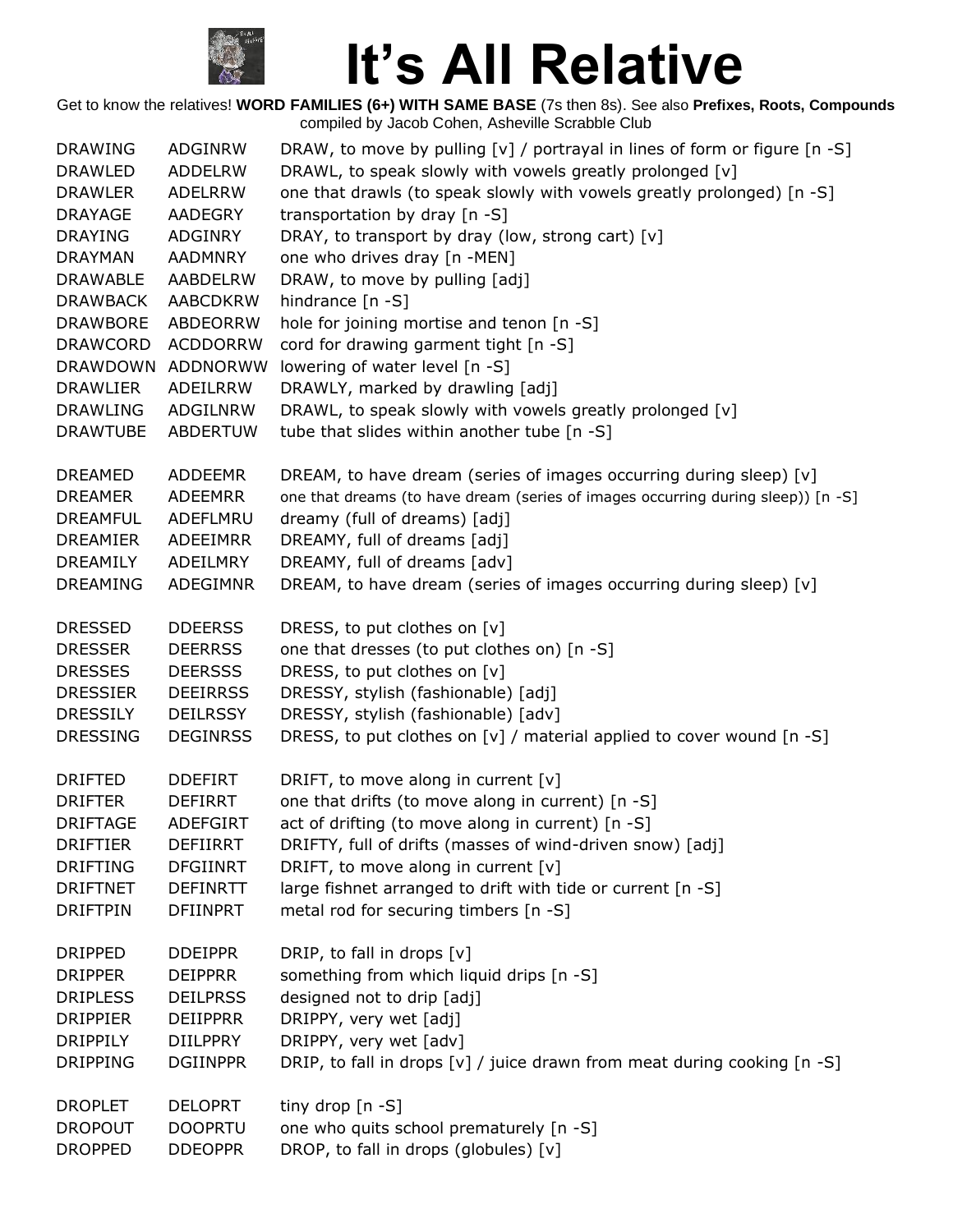

| <b>DROPPER</b>  | <b>DEOPPRR</b>  | tube for dispensing liquid in drops [n -S]                                     |  |
|-----------------|-----------------|--------------------------------------------------------------------------------|--|
| <b>DROPTOP</b>  | <b>DOOPPRT</b>  | convertible automobile [n -S]                                                  |  |
| <b>DROPDOWN</b> | <b>DDNOOPRW</b> | type of computer menu [n -S]                                                   |  |
| <b>DROPHEAD</b> | <b>ADDEHOPR</b> | convertible car [n -S]                                                         |  |
| <b>DROPKICK</b> | <b>CDIKKOPR</b> | type of kick in football [n -S]                                                |  |
| <b>DROPPING</b> | <b>DGINOPPR</b> | DROP, to fall in drops (globules) [v] / something that has been dropped [n -S] |  |
| <b>DROPSEED</b> | <b>DDEEOPRS</b> | type of grass $[n - S]$                                                        |  |
| <b>DROPSHOT</b> | <b>DHOOPRST</b> | type of shot in tennis [n -S]                                                  |  |
| <b>DROPWORT</b> | <b>DOOPRRTW</b> | perennial herb [n -S]                                                          |  |
| <b>DRUGGED</b>  | <b>DDEGGRU</b>  | DRUG, to affect with drug (medicinal substance) [v]                            |  |
| <b>DRUGGIE</b>  | <b>DEGGIRU</b>  | drug addict $[n -S]$                                                           |  |
| <b>DRUGGIER</b> | DEGGIRRU        | DRUGGY, affected by drugs [adj]                                                |  |
| <b>DRUGGING</b> | DGGGINRU        | DRUG, to affect with drug (medicinal substance) [v]                            |  |
| <b>DRUGGIST</b> | <b>DGGIRSTU</b> | pharmacist [n -S]                                                              |  |
| <b>DRUGLESS</b> | <b>DEGLRSSU</b> | being without drugs [adj]                                                      |  |
| <b>DRUMMED</b>  | <b>DDEMMRU</b>  | DRUM, to beat drum (percussion instrument) [v]                                 |  |
| <b>DRUMMER</b>  | <b>DEMMRRU</b>  | one that drums (to beat drum (percussion instrument)) [n -S]                   |  |
| <b>DRUMBEAT</b> | ABDEMRTU        | sound of drum [n -S]                                                           |  |
| <b>DRUMFIRE</b> | DEFIMRRU        | heavy, continuous gunfire [n -S]                                               |  |
| <b>DRUMFISH</b> | <b>DFHIMRSU</b> | fish that makes drumming sound [n -ES]                                         |  |
| <b>DRUMHEAD</b> | ADDEHMRU        | material stretched over end of drum [n -S]                                     |  |
| <b>DRUMMING</b> | DGIMMNRU        | act of beating drum [n -S] / DRUM, to beat drum (percussion instrument) [v]    |  |
| <b>DRUMROLL</b> | <b>DLLMORRU</b> | roll played on drum [n -S]                                                     |  |
| <b>DRYABLE</b>  | <b>ABDELRY</b>  | DRY, to make dry [adj]                                                         |  |
| <b>DRYLAND</b>  | <b>ADDLNRY</b>  | arid region [n -S]                                                             |  |
| <b>DRYLOTS</b>  | <b>DLORSTY</b>  | DRYLOT, enclosure for livestock [n]                                            |  |
| <b>DRYNESS</b>  | <b>DENRSSY</b>  | state of being dry (having no moisture) [n -ES]                                |  |
| <b>DRYSUIT</b>  | <b>DIRSTUY</b>  | waterproof rubber suit worn by divers [n -S]                                   |  |
| DRYWALL         | <b>ADLLRWY</b>  | to cover wall with plasterboard [v -ED, -ING, -S]                              |  |
| <b>DRYWELL</b>  | <b>DELLRWY</b>  | hole for receiving drainage from roof [n -S]                                   |  |
| <b>DRYPOINT</b> | <b>DINOPRTY</b> | method of engraving [n -S]                                                     |  |
| <b>DRYSTONE</b> | <b>DENORSTY</b> | constructed of stone without mortar [adj]                                      |  |
| <b>DUALISE</b>  | ADEILSU         | to dualize (to make twofold) [v -D, -SING, -S]                                 |  |
| <b>DUALISM</b>  | ADILMSU         | philosophical theory [n -S]                                                    |  |
| <b>DUALIST</b>  | ADILSTU         | adherent of dualism (philosophical theory) [n -S]                              |  |
| <b>DUALITY</b>  | <b>ADILTUY</b>  | state of being twofold [n -TIES]                                               |  |
| <b>DUALIZE</b>  | ADEILUZ         | to make twofold [v -D, -ZING, -S]                                              |  |
| <b>DUALLIE</b>  | ADEILLU         | dually (pickup truck with double rear wheels) [n -S]                           |  |
| <b>DUATHLON</b> | ADHLNOTU        | long-distance race involving running and bicycling [n -S]                      |  |
| <b>DUCKERS</b>  | <b>CDEKRSU</b>  | DUCKER, one that ducks (to lower quickly) [n]                                  |  |
| <b>DUCKIER</b>  | <b>CDEIKRU</b>  | DUCKY, excellent [adj]                                                         |  |
| <b>DUCKIES</b>  | CDEIKSU         | DUCKY, darling (much-loved person) [n]                                         |  |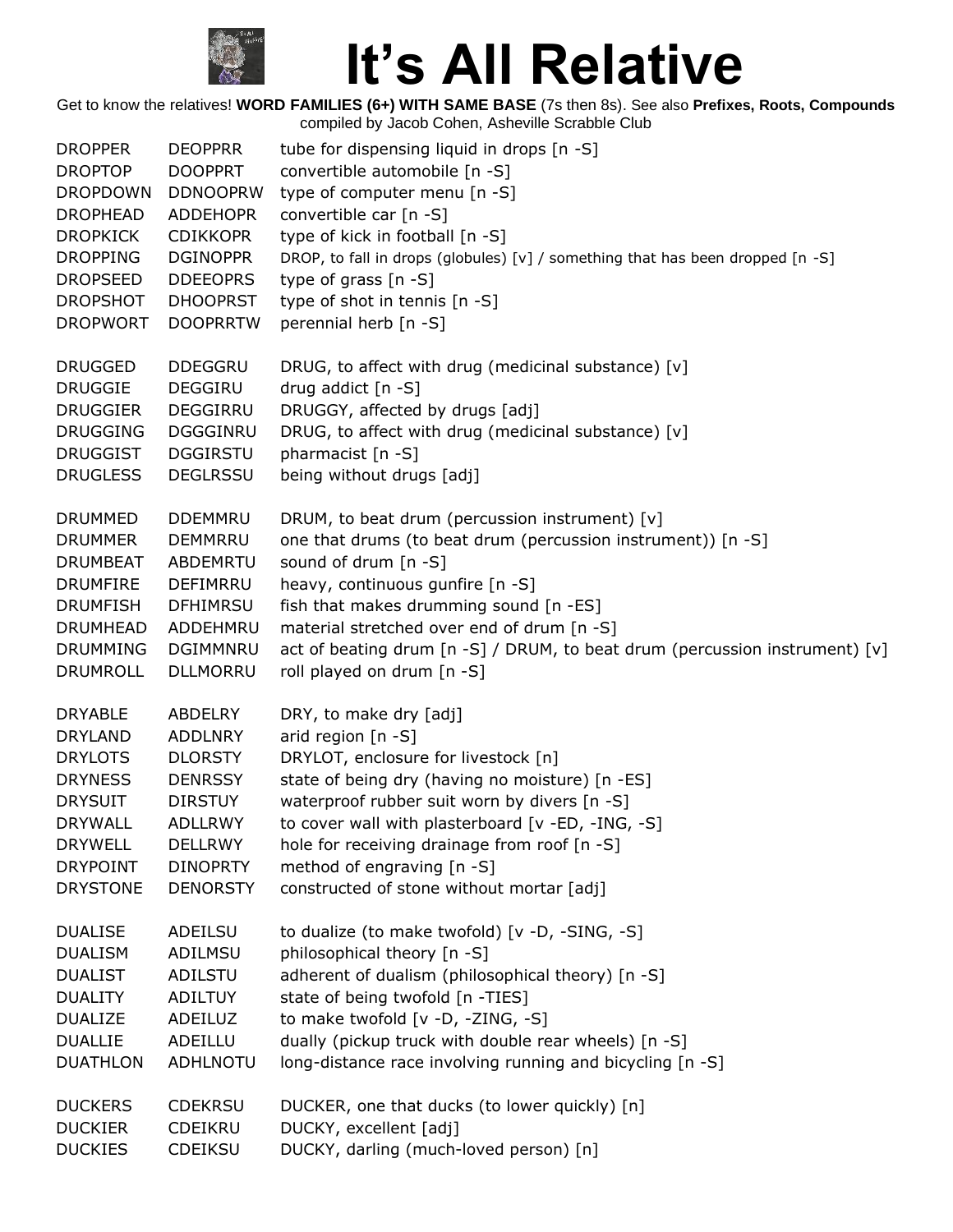

| <b>DUCKING</b>  | <b>CDGIKNU</b>  | DUCK, to lower quickly [v]                                                                     |  |
|-----------------|-----------------|------------------------------------------------------------------------------------------------|--|
| <b>DUCKISH</b>  | <b>CDHIKSU</b>  | dusk [n -ES]                                                                                   |  |
| <b>DUCKPIN</b>  | <b>CDIKNPU</b>  | type of bowling pin [n -S]                                                                     |  |
| <b>DUCKBILL</b> | <b>BCDIKLLU</b> | platypus (aquatic mammal) [n -S]                                                               |  |
| <b>DUCKIEST</b> | <b>CDEIKSTU</b> | DUCKY, excellent [adj]                                                                         |  |
| <b>DUCKLING</b> | CDGIKLNU        | young duck [n -S]                                                                              |  |
| <b>DUCKTAIL</b> | <b>ACDIKLTU</b> | style of haircut [n -S]                                                                        |  |
| <b>DUCKWALK</b> | <b>ACDKKLUW</b> | to walk in squatting position [v -ED, -ING, -S]                                                |  |
| <b>DUCKWEED</b> | <b>CDDEEKUW</b> | aquatic plant [n -S]                                                                           |  |
| <b>DUELERS</b>  | <b>DEELRSU</b>  | DUELER, one that duels (to fight formally) [n]                                                 |  |
| <b>DUELING</b>  | <b>DEGILNU</b>  | contest between two persons with deadly weapons [n -S] / DUEL, to fight formally [v]           |  |
| <b>DUELIST</b>  | <b>DEILSTU</b>  | dueler (one that duels (to fight formally)) [n -S]                                             |  |
| <b>DUELLED</b>  | <b>DDEELLU</b>  | DUEL, to fight formally [v]                                                                    |  |
| <b>DUELLER</b>  | <b>DEELLRU</b>  | dueler (one that duels (to fight formally)) [n -S]                                             |  |
| <b>DUELLOS</b>  | <b>DELLOSU</b>  | DUELLO, art of dueling; duel [n]                                                               |  |
| <b>DUELLING</b> | DEGILLNU        | DUEL, to fight formally [v] / dueling (contest between two persons with deadly weapons) [n -S] |  |
| <b>DUELLIST</b> | <b>DEILLSTU</b> | duelist (dueler (one that duels (duel))) [n -S]                                                |  |
| <b>DUMBEST</b>  | <b>BDEMSTU</b>  | DUMB, incapable of speech [adj]                                                                |  |
| <b>DUMBING</b>  | <b>BDGIMNU</b>  | DUMB, to make silent [v]                                                                       |  |
| <b>DUMMIED</b>  | <b>DDEIMMU</b>  | DUMMY, to make representation of [v]                                                           |  |
| <b>DUMMIES</b>  | <b>DEIMMSU</b>  | DUMMY, to make representation of [v]                                                           |  |
| <b>DUMBBELL</b> | <b>BBDELLMU</b> | weight lifted for muscular exercise [n -S]                                                     |  |
| <b>DUMBCANE</b> | ABCDEMNU        | tropical plant [n -S]                                                                          |  |
| <b>DUMBHEAD</b> | ABDDEHMU        | stupid person [n -S]                                                                           |  |
| <b>DUMBNESS</b> | <b>BDEMNSSU</b> | state of being dumb (incapable of speech) [n -ES]                                              |  |
| <b>DUMBSHOW</b> | <b>BDHMOSUW</b> | presentation in which communication is solely by signs and gestures [n -S]                     |  |
| <b>DUMBSIZE</b> | <b>BDEIMSUZ</b> | to reduce workforce so low that work cannot be done effectively [v -D, -ZING, -S]              |  |
| <b>DUMFOUND</b> | <b>DDFMNOUU</b> | to astonish (to fill with sudden wonder or surprise) [v -ED, -ING, -S]                         |  |
| <b>DUMMKOPF</b> | <b>DFKMMOPU</b> | dolt (stupid person) [n -S]                                                                    |  |
| <b>DUMMYING</b> | <b>DGIMMNUY</b> | DUMMY, to make representation of [v]                                                           |  |
| <b>DUSTBIN</b>  | <b>BDINSTU</b>  | trash can [n -S]                                                                               |  |
| <b>DUSTERS</b>  | <b>DERSSTU</b>  | DUSTER, one that dusts (to make free of dust (minute particles of matter)) [n]                 |  |
| <b>DUSTIER</b>  | <b>DEIRSTU</b>  | DUSTY, full of dust [adj]                                                                      |  |
| <b>DUSTILY</b>  | <b>DILSTUY</b>  | in dusty (full of dust) manner [adv]                                                           |  |
| <b>DUSTING</b>  | <b>DGINSTU</b>  | DUST, to make free of dust (minute particles of matter) [v] / light sprinkling [n -S]          |  |
| <b>DUSTMAN</b>  | <b>ADMNSTU</b>  | trashman (person who removes trash) [n -MEN]                                                   |  |
| <b>DUSTMEN</b>  | <b>DEMNSTU</b>  | DUSTMAN, trashman (person who removes trash) [n]                                               |  |
| <b>DUSTOFF</b>  | <b>DFFOSTU</b>  | military helicopter for evacuating wounded [n -S]                                              |  |
| <b>DUSTPAN</b>  | <b>ADNPSTU</b>  | pan for holding swept dust [n -S]                                                              |  |
| <b>DUSTRAG</b>  | <b>ADGRSTU</b>  | rag used for dusting [n -S]                                                                    |  |
| <b>DUSTUPS</b>  | <b>DPSSTUU</b>  | DUSTUP, argument (discussion involving differing points of view) [n]                           |  |
| <b>DUSTBALL</b> | ABDLLSTU        | ball of dust [n -S]                                                                            |  |
| <b>DUSTCART</b> | <b>ACDRSTTU</b> | garbage truck [n -S]                                                                           |  |
| <b>DUSTHEAP</b> | ADEHPSTU        | pile of trash [n -S]                                                                           |  |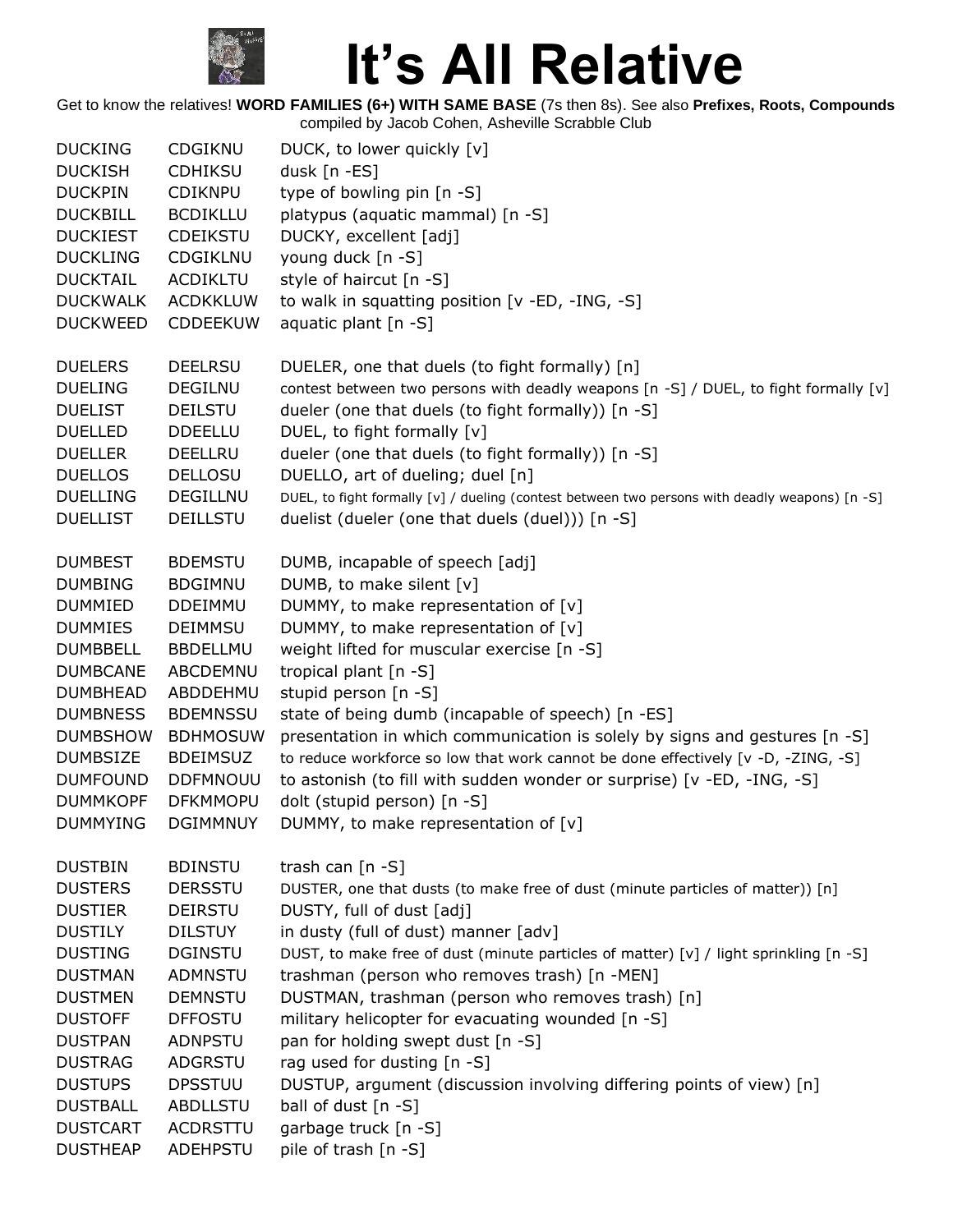

Get to know the relatives! **WORD FAMILIES (6+) WITH SAME BASE** (7s then 8s). See also **Prefixes, Roots, Compounds** compiled by Jacob Cohen, Asheville Scrabble Club

| <b>DUSTIEST</b> | <b>DEISSTTU</b> | DUSTY, full of dust [adj] |
|-----------------|-----------------|---------------------------|
| <b>DUSTLESS</b> | <b>DELSSSTU</b> | being without dust [adj]  |
| <b>DUSTLIKE</b> | <b>DEIKLSTU</b> | resembling dust [adj]     |

**E**

| <b>EARTHED</b><br>ADEEHRT          | EARTH, to cover with earth (soil) $[v]$                                  |
|------------------------------------|--------------------------------------------------------------------------|
| <b>EARTHEN</b><br><b>AEEHNRT</b>   | made of earth [adj]                                                      |
| <b>EARTHIER</b><br>AEEHIRRT        | EARTHY, composed of, resembling, or suggestive of earth [adj]            |
| <b>EARTHILY</b><br><b>AEHILRTY</b> | in earthy (composed of, resembling, or suggestive of earth) manner [adv] |
| <b>EARTHING</b><br>AEGHINRT        | EARTH, to cover with earth (soil) [v]                                    |
| <b>EARTHMAN</b><br>AAEHMNRT        | person from planet earth [n -MEN]                                        |
| <b>EARTHNUT</b><br>AEHNRTTU        | European herb $[n -S]$                                                   |
| <b>EARTHPEA</b><br>AAEEHPRT        | twining plant [n -S]                                                     |
| <b>EARTHSET</b><br><b>AEEHRSTT</b> | setting of earth as seen from moon [n -S]                                |
| <b>ECOCIDE</b><br><b>CCDEEIO</b>   | destruction of natural environment [n -S]                                |
| <b>ECOGIFT</b><br><b>CEFGIOT</b>   | donation of land to government for ecological purposes [n -S]            |
| <b>ECOLOGY</b><br><b>CEGLOOY</b>   | environmental science [n -GIES]                                          |
| <b>ECOTAGE</b><br><b>ACEEGOT</b>   | obstructive action in defense of natural environment [n -S]              |
| <b>ECOTONE</b><br><b>CEENOOT</b>   | type of ecological zone [n -S]                                           |
| <b>ECOTOUR</b><br><b>CEOORTU</b>   | to engage in ecotourism [v -ED, -ING, -S]                                |
| <b>ECOTYPE</b><br><b>CEEOPTY</b>   | subspecies adapted to specific environmental conditions [n -S]           |
| <b>ECOZONE</b><br><b>CEENOOZ</b>   | regional ecosystem [n -S]                                                |
| <b>ECOCIDAL</b><br><b>ACCDEILO</b> | ECOCIDE, destruction of natural environment [adj]                        |
| <b>ECOFREAK</b><br><b>ACEEFKOR</b> | zealous environmentalist [n -S]                                          |
| <b>ECOLOGIC</b><br><b>CCEGILOO</b> | ECOLOGY, environmental science [adj]                                     |
| <b>ECOTONAL</b><br><b>ACELNOOT</b> | ECOTONE, type of ecological zone [adj]                                   |
| <b>ECOTOPIA</b><br><b>ACEIOOPT</b> | ecologically ideal region or form of society [n -S]                      |
| <b>ECOTYPIC</b><br><b>CCEIOPTY</b> | ECOTYPE, subspecies adapted to specific environmental conditions [adj]   |
| <b>EDUCATE</b><br><b>ACDEETU</b>   | to teach (to impart knowledge or skill to) [v -D, -TING, -S]             |
| <b>EDUCING</b><br>CDEGINU          | EDUCE, to draw forth or bring out [v]                                    |
| <b>EDUCTOR</b><br><b>CDEORTU</b>   | one that educes (to draw forth or bring out) [n -S]                      |
| <b>EDUCABLE</b><br>ABCDEELU        | mildly retarded person [n -S]                                            |
| <b>EDUCATOR</b><br><b>ACDEORTU</b> | one that educates (to teach (to impart knowledge or skill to)) [n -S]    |
| <b>EDUCIBLE</b><br><b>BCDEEILU</b> | EDUCE, to draw forth or bring out [adj]                                  |
| <b>EDUCTION</b><br><b>CDEINOTU</b> | act of educing (to draw forth or bring out) [n -S]                       |
| <b>EDUCTIVE</b><br>CDEEITUV        | EDUCTION, act of educing (to draw forth or bring out) [adj]              |
| <b>CEGGPSU</b><br><b>EGGCUPS</b>   | EGGCUP, cup from which egg is eaten [n]                                  |
| <b>EGGHEAD</b><br>ADEEGGH          | intellectual [n -S]                                                      |
| <b>EGGIEST</b><br><b>EEGGIST</b>   | EGGY, tasting or smelling of egg [adj]                                   |
| <b>EGGLESS</b><br><b>EEGGLSS</b>   | lacking eggs [adj]                                                       |
| <b>EGGNOGS</b><br><b>EGGGNOS</b>   | EGGNOG, beverage (liquid for drinking) [n]                               |
| <b>EGGFRUIT</b><br><b>EFGGIRTU</b> | tropical tree [n -S]                                                     |
| <b>EGGPLANT</b><br><b>AEGGLNPT</b> | perennial herb yielding edible fruit [n -S]                              |
| <b>EEGGHLLS</b><br><b>EGGSHELL</b> | hard exterior of bird's egg [n -S]                                       |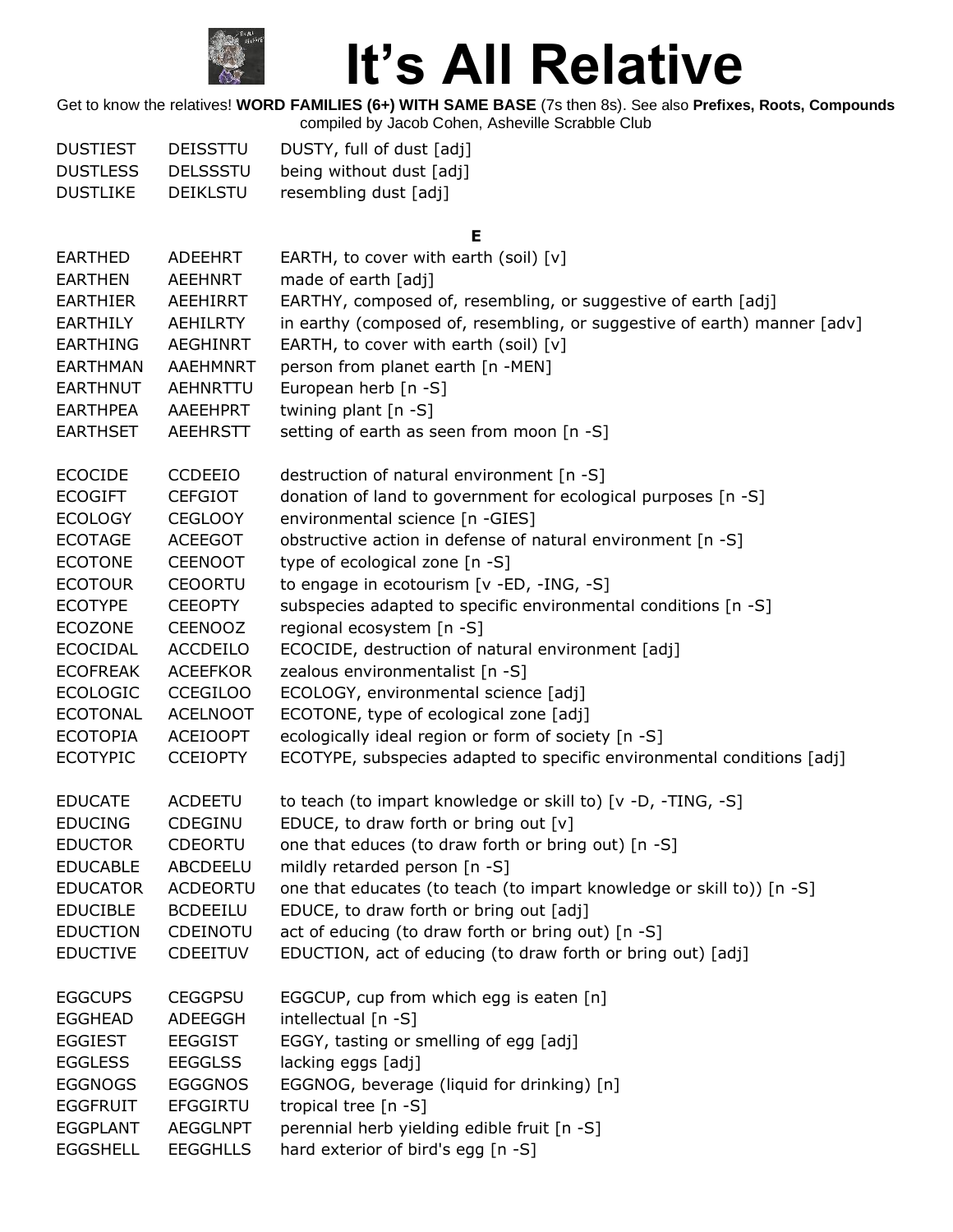

| <b>EGOISMS</b>  | <b>EGIMOSS</b>  | EGOISM, extreme devotion to self-interest [n]                                           |
|-----------------|-----------------|-----------------------------------------------------------------------------------------|
| <b>EGOISTS</b>  | <b>EGIOSST</b>  | EGOIST, one who practices egoism (extreme devotion to self-interest) [n]                |
| <b>EGOLESS</b>  | <b>EEGLOSS</b>  | not characterized by egoism [adj]                                                       |
| <b>EGOTISM</b>  | <b>EGIMOST</b>  | self-conceit [n -S]                                                                     |
| <b>EGOTIST</b>  | <b>EGIOSTT</b>  | conceited person [n -S]                                                                 |
| <b>EGOTIZE</b>  | EEGIOTZ         | to talk and think about oneself excessively [v -D, -ZING, -S]                           |
| <b>EGOISTIC</b> | <b>CEGIIOST</b> | EGOIST, one who practices egoism (extreme devotion to self-interest) [adj]              |
| <b>EGOMANIA</b> | AAEGIMNO        | extreme egotism [n -S]                                                                  |
|                 |                 |                                                                                         |
| <b>EQUABLE</b>  | ABEELQU         | not changing or varying greatly [adj]                                                   |
| <b>EQUABLY</b>  | ABELQUY         | EQUABLE, not changing or varying greatly [adv]                                          |
| <b>EQUALED</b>  | ADEELQU         | EQUAL, to be equal to [v]                                                               |
| <b>EQUALLY</b>  | <b>AELLQUY</b>  | in equal (having same capability, quantity, or effect as another) manner [adv]          |
| <b>EQUATED</b>  | ADEEQTU         | EQUATE, to make equal [v]                                                               |
| <b>EQUATES</b>  | <b>AEEQSTU</b>  | EQUATE, to make equal [v]                                                               |
| <b>EQUATOR</b>  | <b>AEOQRTU</b>  | great circle of spherical celestial bodies [n -S]                                       |
| <b>EQUINOX</b>  | EINOQUX         | point on celestial sphere [n -ES]                                                       |
|                 |                 |                                                                                         |
| <b>EQUALING</b> | AEGILNQU        | EQUAL, to be equal to [v]                                                               |
| <b>EQUALISE</b> | AEEILQSU        | to equalize (to make equal) [v -D, -SING, -S]                                           |
| EQUALITY        | AEILQTUY        | state of being equal (having same capability, quantity, or effect as another) [n -TIES] |
| EQUALIZE        | AEEILQUZ        | to make equal [v -D, -ZING, -S]                                                         |
| <b>EQUALLED</b> | ADEELLQU        | EQUAL, to be equal to $[v]$                                                             |
| <b>EQUATING</b> | AEGINQTU        | EQUATE, to make equal [v]                                                               |
| <b>EQUATION</b> | AEINOQTU        | act of equating (to make equal) [n -S]                                                  |
| <b>EQUATIVE</b> | AEEIQTUV        | denoting sentence in which one term is identified with another [adj]                    |
| <b>EQUITIES</b> | EEIIQSTU        | EQUITY, fairness or impartiality [n]                                                    |
| <b>EQUIVOKE</b> | EEIKOQUV        | play on words [n -S]                                                                    |
| <b>ESCAPED</b>  | <b>ACDEEPS</b>  | ESCAPE, to get away [v]                                                                 |
| <b>ESCAPEE</b>  | <b>ACEEEPS</b>  | one that has escaped [n -S]                                                             |
| <b>ESCAPER</b>  | <b>ACEEPRS</b>  | one that escapes (to get away) [n -S]                                                   |
| <b>ESCAPES</b>  | <b>ACEEPSS</b>  | ESCAPE, to get away [v]                                                                 |
| <b>ESCAPADE</b> | <b>AACDEEPS</b> | reckless adventure [n -S]                                                               |
| <b>ESCAPING</b> | <b>ACEGINPS</b> | ESCAPE, to get away [v]                                                                 |
| <b>ESCAPISM</b> | <b>ACEIMPSS</b> | avoidance of reality by diversion of mind [n -S]                                        |
| <b>ESCAPIST</b> | <b>ACEIPSST</b> | one given to escapism [n -S]                                                            |
|                 |                 |                                                                                         |
| <b>ESTRINS</b>  | <b>EINRSST</b>  | ESTRIN, estrone (estrogen (female sex hormone promoting or producing estrus)) [n]       |
| <b>ESTRIOL</b>  | <b>EILORST</b>  | estrogen (female sex hormone promoting or producing estrus) [n -S]                      |
| <b>ESTRONE</b>  | <b>EENORST</b>  | estrogen (female sex hormone promoting or producing estrus) [n -S]                      |
| <b>ESTROUS</b>  | <b>EORSSTU</b>  | pertaining to estrus (period of heat in female mammals) [adj]                           |
| <b>ESTRUAL</b>  | <b>AELRSTU</b>  | estrous (pertaining to estrus (period of heat in female mammals)) [adj]                 |
| <b>ESTRUMS</b>  | <b>EMRSSTU</b>  | ESTRUM, estrus (period of heat in female mammals) [n]                                   |
| <b>ESTROGEN</b> | <b>EEGNORST</b> | female sex hormone promoting or producing estrus [n -S]                                 |
| <b>ESTRUSES</b> | <b>EERSSSTU</b> | ESTRUS, period of heat in female mammals [n]                                            |